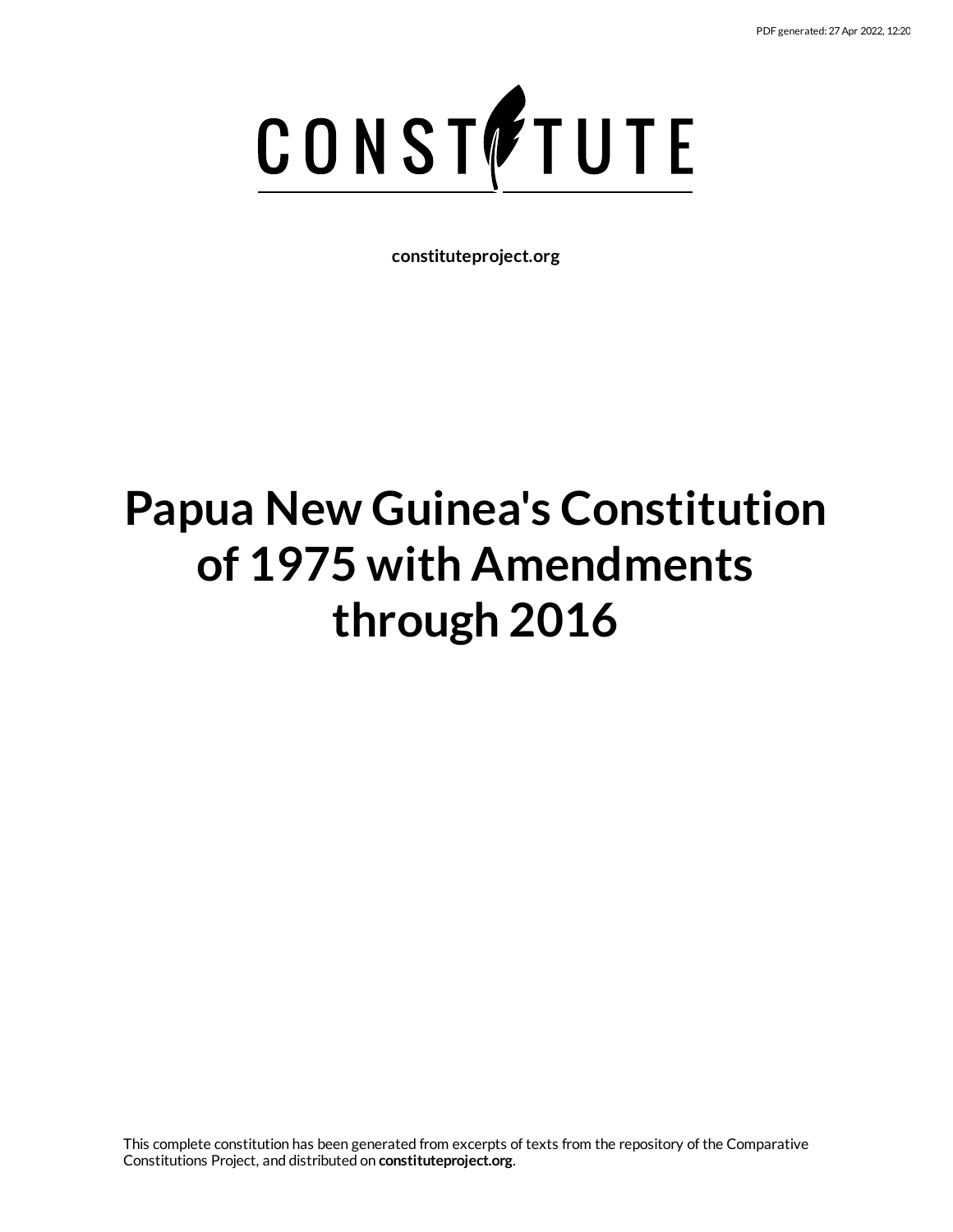# **Table of contents**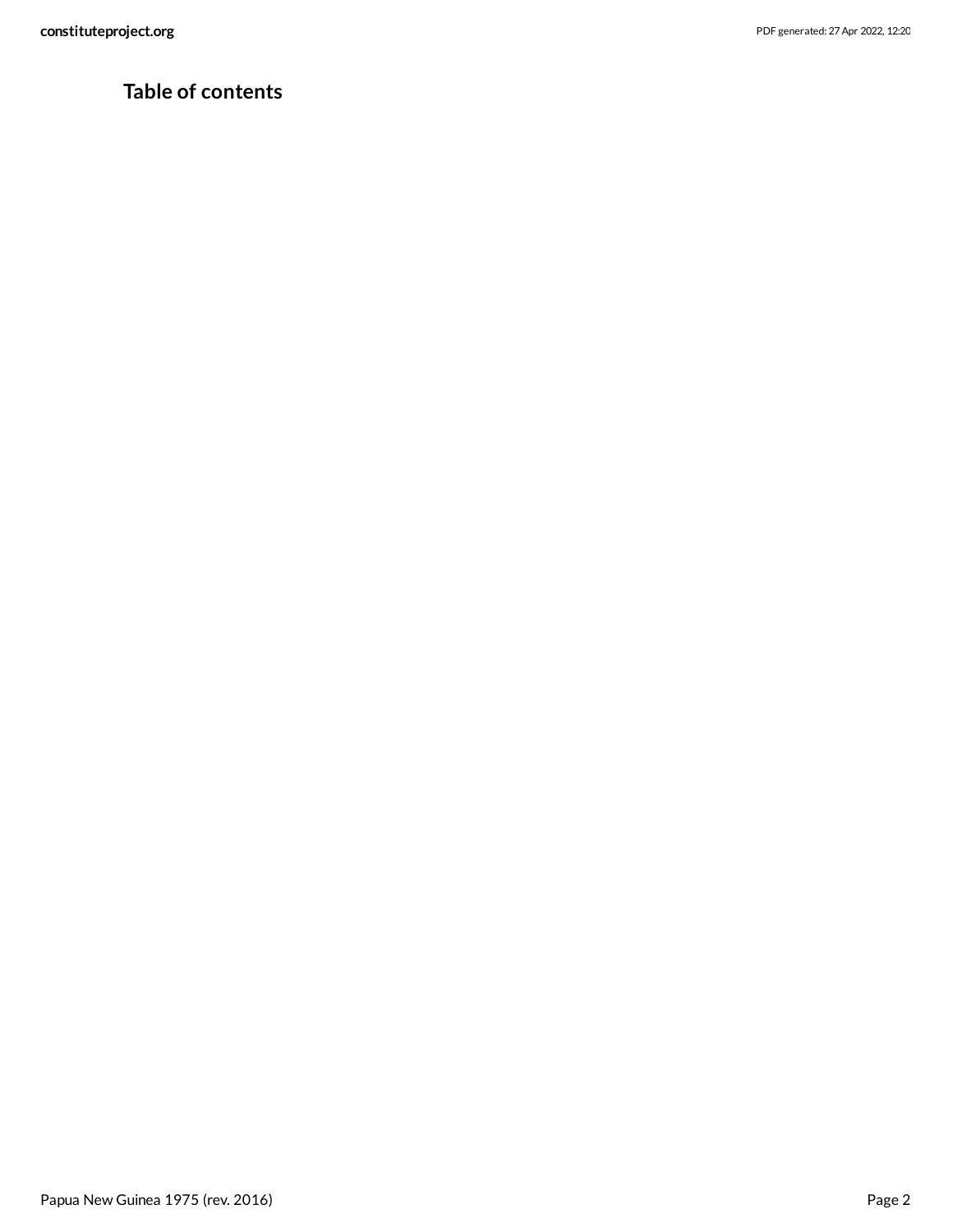| constituteproject.org | PDF generated: 27 Apr 2022, 12:20 |
|-----------------------|-----------------------------------|
|                       |                                   |

<span id="page-2-6"></span><span id="page-2-4"></span><span id="page-2-3"></span><span id="page-2-2"></span><span id="page-2-1"></span><span id="page-2-0"></span>

| ٠      | Bouncable constitutional authority                                                                                          |     |
|--------|-----------------------------------------------------------------------------------------------------------------------------|-----|
|        |                                                                                                                             |     |
| ٠<br>٠ | God or other deities<br>Human dignity                                                                                       |     |
|        |                                                                                                                             |     |
| ٠      | Mentions of social class                                                                                                    |     |
| ۰<br>٠ | Bólgutric tersodforrowks tittion tej on to an list a triatal triangle in type of the<br>Right to development of personality | 1.  |
|        |                                                                                                                             | 2.  |
| ٠      | Right to culture                                                                                                            | 3.  |
|        | Reference to science<br>Right to health care                                                                                | 4.  |
| ٠      | Right to found a family                                                                                                     | 5.  |
|        |                                                                                                                             | 6.  |
| ٠      | Motives for writing constitution                                                                                            | 1.  |
|        | Right to culture                                                                                                            | 2.  |
|        | Mentions of social class                                                                                                    | 3.  |
|        |                                                                                                                             | 4.  |
|        |                                                                                                                             | 5.  |
|        |                                                                                                                             | 6.  |
|        |                                                                                                                             | 7.  |
|        |                                                                                                                             | 8.  |
|        |                                                                                                                             | 9.  |
|        |                                                                                                                             | 10. |
|        |                                                                                                                             | 11. |
| ٠      | Provision for matrimonial equality                                                                                          | 12. |
| ۰      | Motives for writing constitution                                                                                            | 1.  |
|        |                                                                                                                             | 2.  |
|        | Reference to fraternity/solidarity                                                                                          | 3.  |
|        |                                                                                                                             | 4.  |
|        |                                                                                                                             | 5.  |
|        |                                                                                                                             | 6.  |
|        |                                                                                                                             | 7.  |
|        |                                                                                                                             | 8.  |
|        | Motives for writing constitution<br>Protection of environment                                                               | 1.  |
|        |                                                                                                                             | 2.  |
|        |                                                                                                                             | 3.  |

<span id="page-2-7"></span><span id="page-2-5"></span>Motives for writing constitution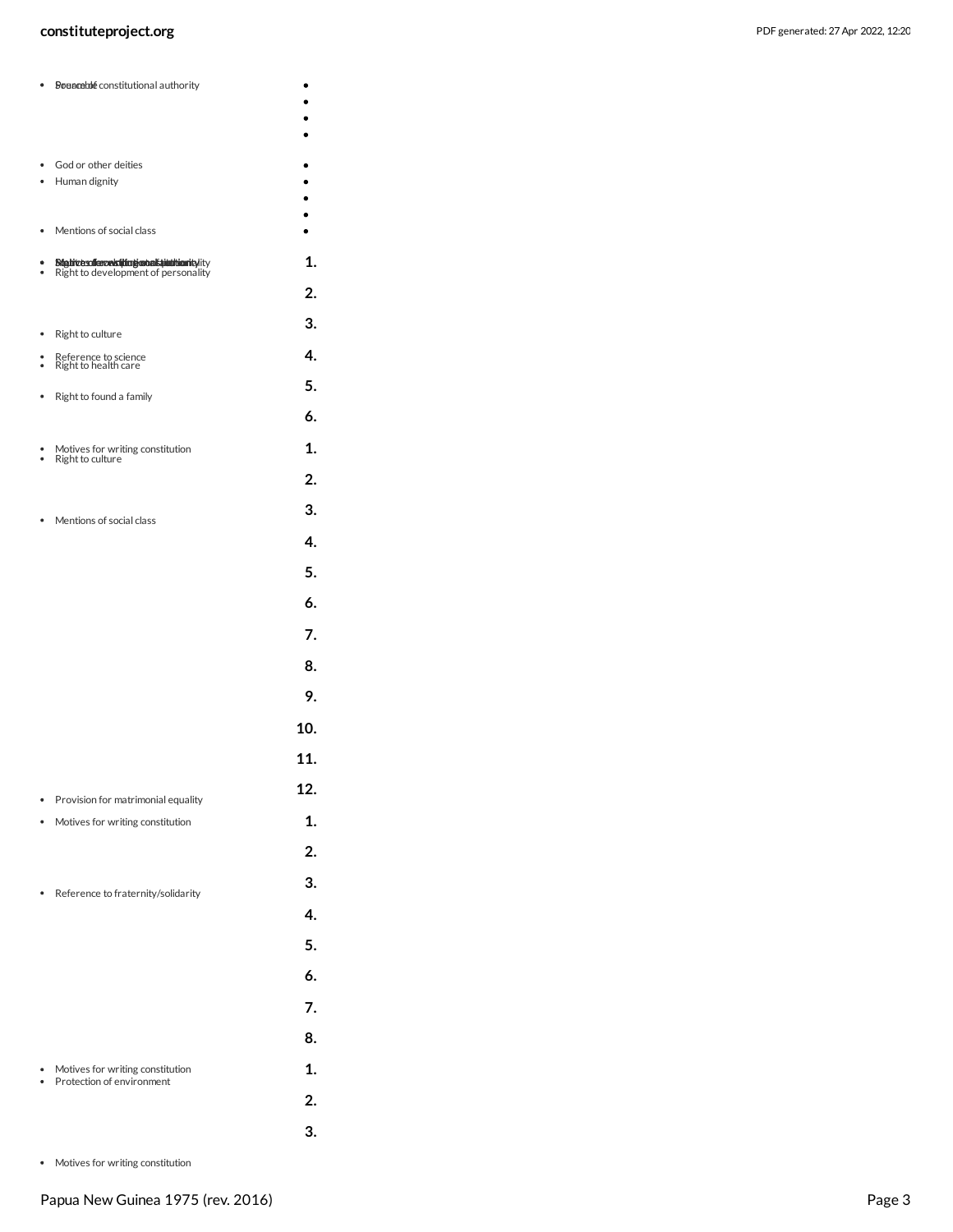| PDF generated: 27 Apr 2022, 12:20 |  |  |
|-----------------------------------|--|--|
|-----------------------------------|--|--|

<span id="page-3-5"></span><span id="page-3-4"></span><span id="page-3-3"></span><span id="page-3-2"></span><span id="page-3-1"></span><span id="page-3-0"></span>

|                     |                                                                                                                   | 1.                   |          |
|---------------------|-------------------------------------------------------------------------------------------------------------------|----------------------|----------|
|                     |                                                                                                                   | 2.                   |          |
|                     | Right to culture                                                                                                  | 3.                   |          |
|                     |                                                                                                                   | 4.                   |          |
| ٠<br>8              | Equality regardless of skin color<br><b>Rightlity lifegardless of tribe or clan</b>                               | 1.                   |          |
| $\bullet$<br>٠      | General guarantee of equality<br>Equality regardless of gender                                                    | 2.                   |          |
| ۰<br>٠<br>$\bullet$ | Equality regardless of race<br>Equality regardless of political party<br>Pqobiltiytio ega frollers to feating ent | 3.                   |          |
| ۰<br>٠<br>$\bullet$ | Equality regardless of creed or belief<br>Prohibition of slavery<br>Right to information                          | 4.                   |          |
| ٠<br>$\bullet$      | Freedom of association<br>Right to choose occupation                                                              | 5.                   |          |
| ٠<br>ះ              | Freedom of opinion/thought/conscience<br>Freedom of movement<br>Pight to privacy embly                            | 6.                   |          |
| 8                   | <b>D</b> GGGGGBGEG YRE ESSIGNItution                                                                              | 1.                   |          |
|                     |                                                                                                                   | 2.                   |          |
|                     |                                                                                                                   | 3.                   |          |
|                     | Protection of environment                                                                                         | 4.                   |          |
|                     | Duty to work                                                                                                      | 5.                   |          |
|                     |                                                                                                                   | 6.                   |          |
|                     | Duty to pay taxes                                                                                                 | 7.                   |          |
|                     | Rights of children                                                                                                | 8.                   |          |
|                     |                                                                                                                   | 9.                   |          |
|                     |                                                                                                                   | 1.<br>2.             |          |
|                     |                                                                                                                   | 1.<br>2.             |          |
|                     |                                                                                                                   | 1.                   |          |
|                     | National flag                                                                                                     |                      | 1.<br>2. |
|                     | National motto                                                                                                    |                      | 3.<br>4. |
|                     | National anthem                                                                                                   | 2.                   | 5.       |
|                     | National flag<br>National capital                                                                                 | 1.                   |          |
|                     |                                                                                                                   | 2.<br>3.<br>4.<br>5. |          |
|                     |                                                                                                                   | 1.<br>2.             |          |
|                     | Gothortotheideleiyiesnstitution                                                                                   | 1.                   |          |
|                     |                                                                                                                   | 2.                   |          |
|                     |                                                                                                                   | 3.                   |          |
|                     |                                                                                                                   | 4.                   |          |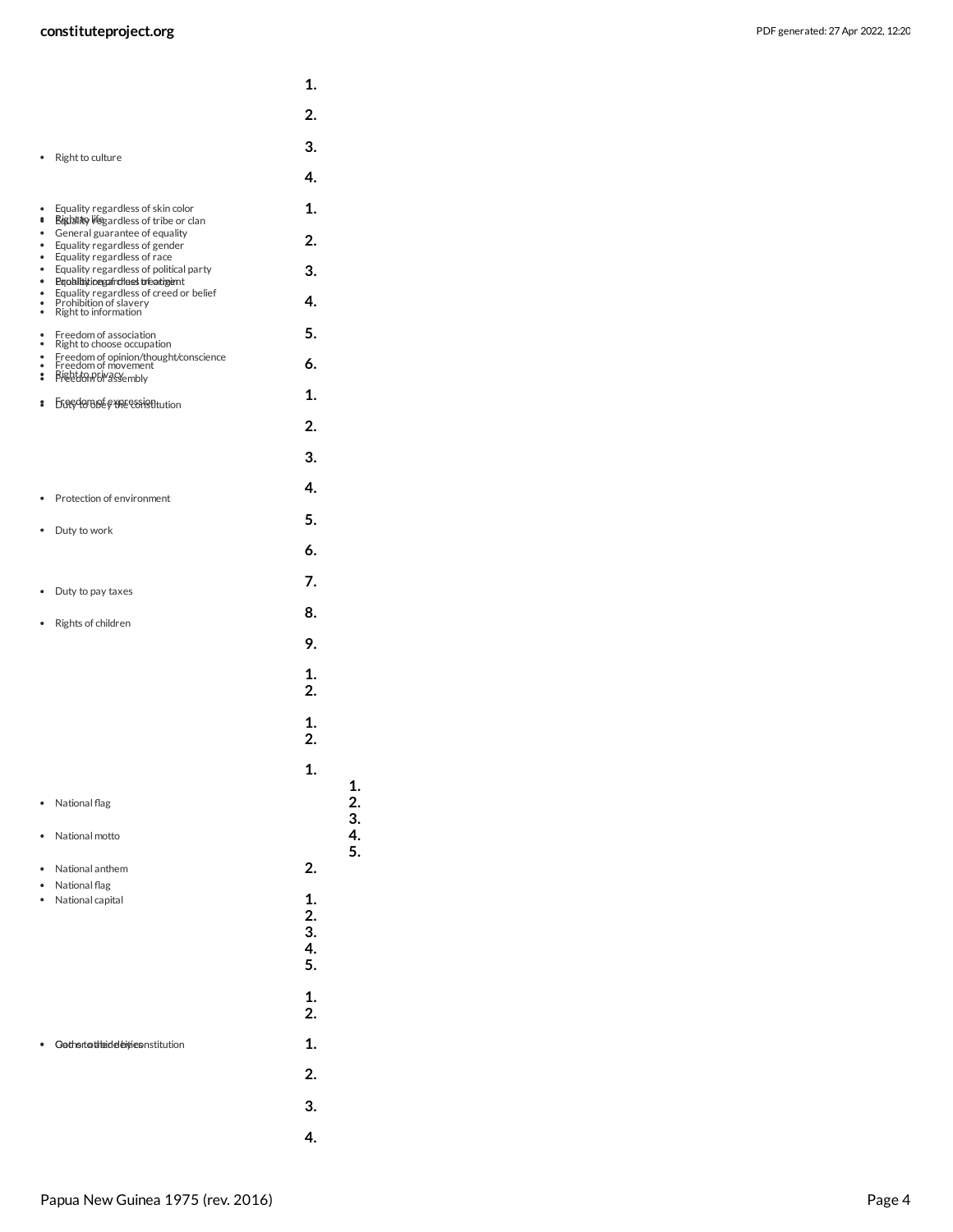<span id="page-4-2"></span><span id="page-4-1"></span><span id="page-4-0"></span>

|   |                                                  | 5.                    |                          |
|---|--------------------------------------------------|-----------------------|--------------------------|
|   |                                                  | 6.                    |                          |
|   |                                                  | 7.                    |                          |
|   |                                                  | 1.                    |                          |
|   |                                                  | 2.                    |                          |
|   |                                                  | 3.                    |                          |
| ٠ | Constitutionality of legislation                 | 1.<br>2.              |                          |
|   |                                                  | 1.                    | 1.                       |
|   |                                                  |                       | 2.                       |
|   |                                                  | $\frac{2}{3}$ .       | 3.                       |
|   |                                                  |                       | 1.                       |
|   |                                                  | 4.                    | 2.                       |
|   |                                                  |                       | 1.<br>2.                 |
| ٠ | Constitution amendment procedure                 | 1.                    |                          |
|   |                                                  | 2.                    |                          |
|   | Organic laws<br>Constitution amendment procedure | 1.<br>2.              |                          |
|   |                                                  |                       | 1.                       |
|   |                                                  | 3.                    | $\overline{2}$ .         |
|   |                                                  | 4.<br>5.              |                          |
|   |                                                  |                       | 1.<br>2.                 |
|   |                                                  | 6.                    |                          |
|   |                                                  |                       | $\frac{1}{2}$ .<br>3.    |
|   |                                                  | 7.                    |                          |
|   |                                                  |                       |                          |
|   |                                                  | $\frac{1}{2}$ .<br>3. |                          |
|   |                                                  |                       | $\frac{1}{2}$ .<br>3.    |
|   |                                                  | 4.<br>5.              |                          |
|   |                                                  |                       |                          |
|   |                                                  |                       |                          |
|   |                                                  |                       |                          |
|   |                                                  |                       |                          |
|   |                                                  |                       |                          |
|   |                                                  |                       | 1.2.3.4.5.6.7.8.9.10.11. |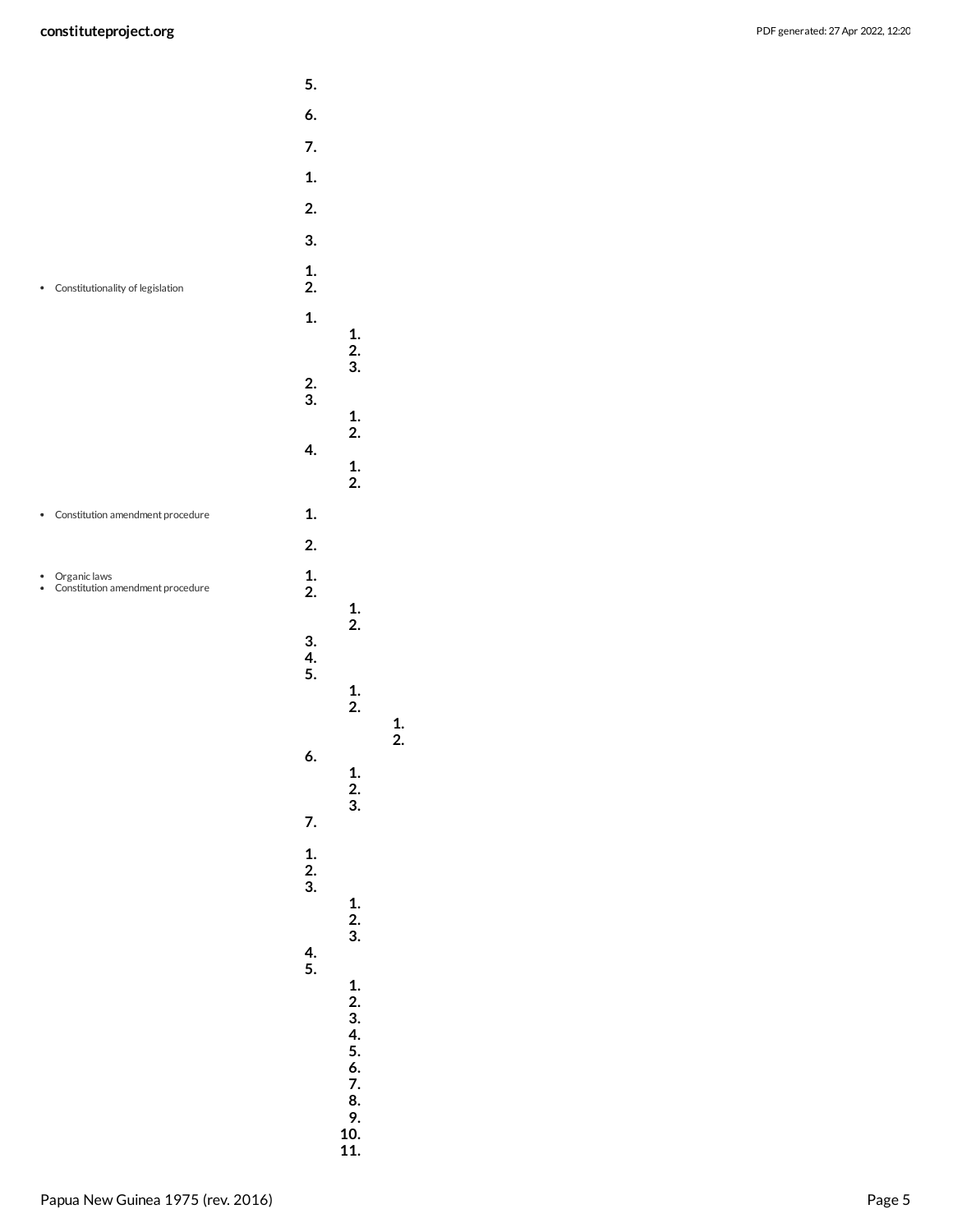<span id="page-5-2"></span><span id="page-5-1"></span><span id="page-5-0"></span>

|                            |                                                                                                                       | 12.<br>13.<br>14.<br>15.<br>16.<br>17.<br>18. |                            |
|----------------------------|-----------------------------------------------------------------------------------------------------------------------|-----------------------------------------------|----------------------------|
|                            |                                                                                                                       | 1.<br>2.                                      |                            |
| ٠<br>$\ddot{\bullet}$<br>٠ | Constitution amendment procedure<br>Superinatority required for legislation<br>Supermajority required for legislation | 1.<br>2.<br>3.<br>4.<br>5.                    | 1.<br>2.                   |
|                            |                                                                                                                       | 6.<br>7.<br>8.<br>9.                          | 1.<br>2.                   |
| ٠                          | Constitutional interpretation                                                                                         | 1.<br>2.                                      |                            |
| ٠<br>٠<br>٠<br>$\bullet$   | Constitutional interpretation<br>Judicial precedence<br>Judicial precedence<br>Constitutionality of legislation       | 1.<br>2.<br>3.                                | 1.<br>2.<br>3.<br>4.<br>5. |
| ٠<br>٠<br>÷                | Ombudsman<br>Municipal government<br>Subsidiary unit government                                                       | 4.                                            | 6.<br>7.<br>8.<br>9.       |
|                            |                                                                                                                       |                                               | $\frac{1}{2}$ .<br>3.      |
|                            |                                                                                                                       | 5.<br>1.                                      |                            |
|                            |                                                                                                                       | 2.                                            | $\frac{1}{2}$ .            |
|                            |                                                                                                                       | 3.                                            | $\frac{1}{2}$ .            |
|                            |                                                                                                                       | $\frac{1}{2}$ .                               |                            |
|                            |                                                                                                                       | 1.                                            | $\frac{1}{2}$ .            |
|                            |                                                                                                                       | $\frac{2}{3}$ .                               |                            |
|                            |                                                                                                                       | 1.                                            | 1.<br>2.                   |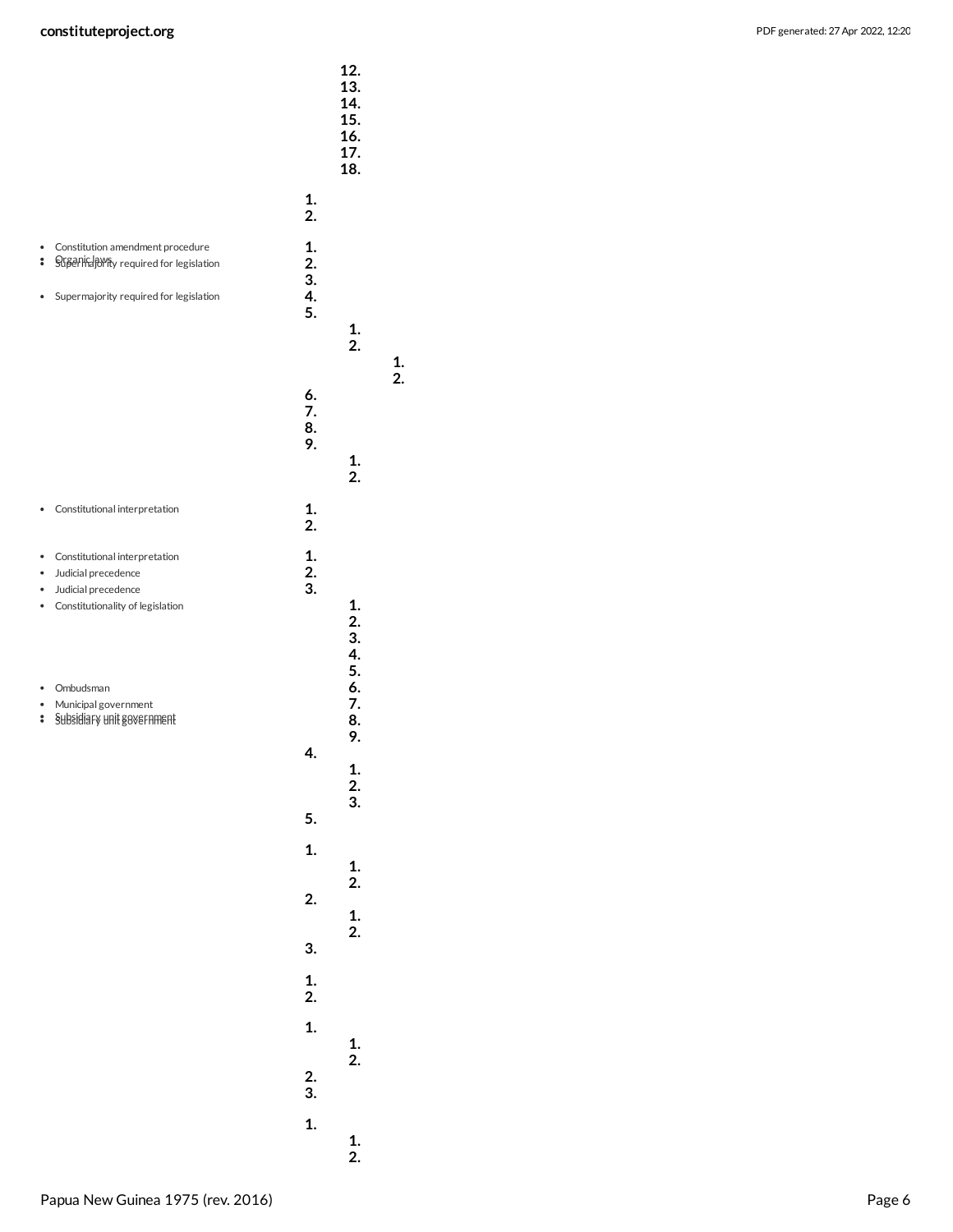<span id="page-6-1"></span><span id="page-6-0"></span>

|        |                                                                                                        | 2.<br>3.                    |                                                                                |                       |
|--------|--------------------------------------------------------------------------------------------------------|-----------------------------|--------------------------------------------------------------------------------|-----------------------|
|        |                                                                                                        | 1.<br>$\frac{2}{3}$ .<br>4. |                                                                                |                       |
| ٠<br>٠ | Cabinet removal<br>Deputy executive<br>Head of government removal<br>Removal of individual legislators | 1.                          | 1.<br>2.<br>3.<br>4.<br>5.<br>6.<br>7.<br>8.<br>9.<br>10.<br>11.<br>12.<br>13. |                       |
|        |                                                                                                        | 2.<br>3.<br>4.              | 14.                                                                            |                       |
|        | Cabinet removal<br>Head of government removal<br>Removal of individual legislators                     | 1.                          | 1.<br>2.<br>3.                                                                 |                       |
|        |                                                                                                        | $\frac{2}{3}$ .             | 4.<br>1.<br>2.<br>3.                                                           | 1.                    |
| ٠      | Ombudsman                                                                                              | 4.<br>5.<br>6.              | 1.<br>2.                                                                       | $\frac{2}{3}$ .<br>4. |
|        | Removal of individual legislators<br>Cabinet removal<br>Head of government removal                     | 1.                          | 1.<br>2.<br>3.<br>4.<br>5.<br>6.<br>7.                                         |                       |
|        |                                                                                                        | 2.                          | 8.<br>1.                                                                       | $\frac{1}{2}$ .       |
|        |                                                                                                        | 3.<br>4.                    | 2.<br>1.                                                                       |                       |
|        |                                                                                                        |                             | 2.                                                                             | $\frac{1}{2}$ .       |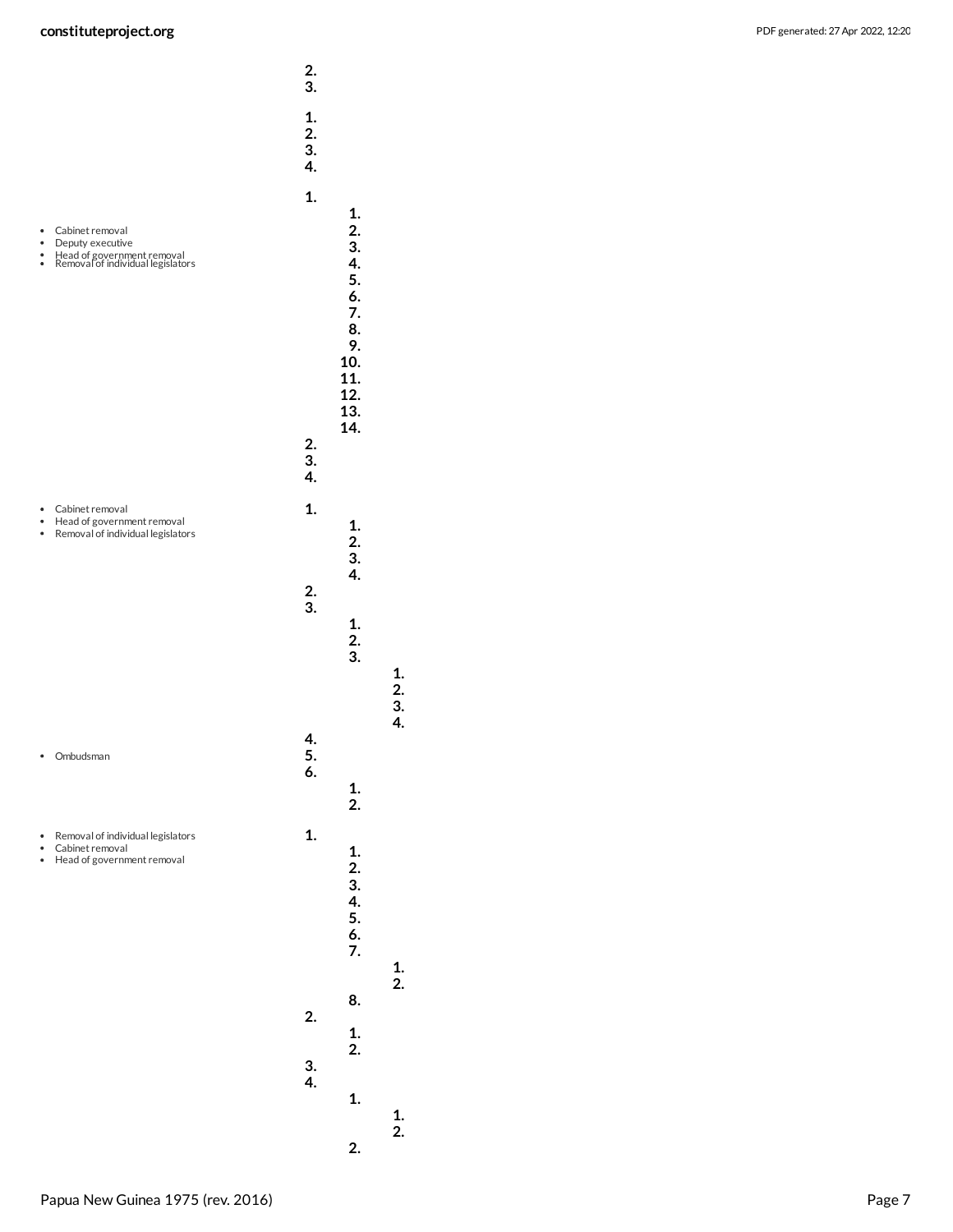<span id="page-7-3"></span><span id="page-7-1"></span>

|                |                                                                                                | 5.<br>6.       | 1.<br>$\overline{2}$ . |
|----------------|------------------------------------------------------------------------------------------------|----------------|------------------------|
| ٠<br>٠         | Removal of individual legislators<br>Cabinet removal<br>Head of government removal             | 1.<br>2.<br>3. | 1.<br>$\overline{2}$ . |
|                |                                                                                                | 1.             |                        |
|                |                                                                                                | 2.             |                        |
|                | Cabinet removal<br>Removal of individual legislators<br>Head of government removal             | 1.             | 1.<br>2.<br>3.         |
|                | Municipal government<br>Subsidiary unit government                                             | 2.             |                        |
|                | Principle of no punishment without law                                                         | 1.<br>2.       | 1.<br>2.               |
|                |                                                                                                | 3.             | 3.<br>4.               |
|                | Binding effect of const rights                                                                 | 1.             |                        |
|                |                                                                                                | 2.             |                        |
|                | Right to life                                                                                  | 1.             | 1.<br>$\overline{2}$   |
|                | Terrorism                                                                                      | 2.             | 3.                     |
| $\bullet$<br>٠ | Prohibition of cruel treatment<br>Human dignity                                                | 1.<br>2.       |                        |
| ٠              | Prohibition of torture                                                                         | 1.<br>2.       |                        |
| ٠<br>٠<br>٠    | Principle of no punishment without law<br>Right to speedy trial<br>Right to fair trial         | 3.<br>4.       | 1.                     |
| ٠              | Presumption of innocence in trials                                                             |                | 2.<br>3.               |
| ٠<br>٠         | Trial in native language of accused<br>Right to counsel<br>Right to examine evidence/witnesses | 5.<br>6.<br>7. | 4.<br>5.<br>6.         |
| ٠<br>۰         | Protection from ex post facto laws<br>Prohibition of double jeopardy                           | 8.<br>9.       |                        |
| ٠<br>$\bullet$ | Prohibition of double jeopardy<br>Protection from self-incrimination                           | 10.<br>11.     |                        |
|                | Right to public trial                                                                          | 12.<br>13.     | 1.<br>$\overline{2}$ . |

<span id="page-7-6"></span><span id="page-7-5"></span><span id="page-7-4"></span><span id="page-7-2"></span><span id="page-7-0"></span>**1 . 2 . 3 . 4 . 5 .**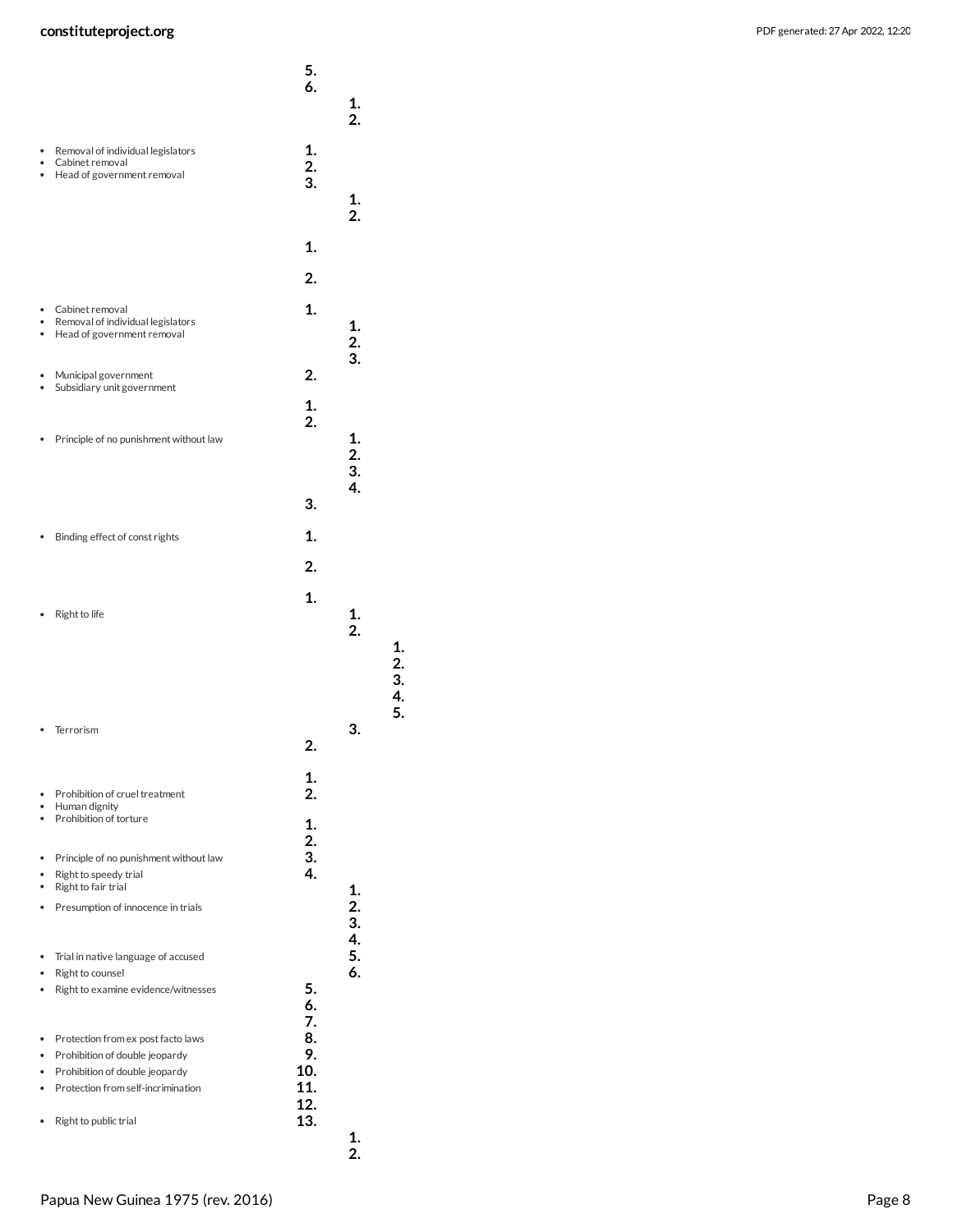<span id="page-8-3"></span><span id="page-8-2"></span><span id="page-8-1"></span><span id="page-8-0"></span>

| ۰ | Right to appeal judicial decisions<br>Human dignity<br>Privileges for juveniles in criminal process                                   | 14.<br>15.<br>16.<br>17.<br>18.<br>19.<br>20.<br>21. | 1.                         |                  |                      |
|---|---------------------------------------------------------------------------------------------------------------------------------------|------------------------------------------------------|----------------------------|------------------|----------------------|
|   |                                                                                                                                       | 22.                                                  | 2.                         |                  |                      |
|   |                                                                                                                                       | 1.                                                   |                            |                  |                      |
|   |                                                                                                                                       |                                                      | 1.                         | 1.               | 1.<br>2.<br>3.       |
|   | State support for children                                                                                                            |                                                      |                            |                  | 4.<br>5.<br>6.<br>7. |
|   | State support for the disabled                                                                                                        |                                                      | 2.                         | 2.               |                      |
|   |                                                                                                                                       | 2.                                                   | 1.<br>2.<br>3.             |                  |                      |
|   |                                                                                                                                       | 3.                                                   |                            |                  |                      |
| ٠ | Human dignity                                                                                                                         | 1.<br>2.<br>3.                                       |                            |                  |                      |
|   |                                                                                                                                       |                                                      | 1.<br>2.                   |                  |                      |
| ٠ | International human rights treaties<br>International human rights treaties                                                            |                                                      | 3.<br>4.                   |                  |                      |
| ٠ | International human rights treaties<br>International organizations                                                                    |                                                      | 5.<br>6.<br>7.<br>8.       |                  |                      |
| ٠ | International organizations                                                                                                           |                                                      | 9.<br>10.                  |                  |                      |
|   | Emergency provisions                                                                                                                  | 1.                                                   | 1.<br>2.                   |                  |                      |
|   |                                                                                                                                       | 2.<br>3.                                             | 3.                         |                  |                      |
|   | Protection from unjustified restraint                                                                                                 | 1.                                                   | 1.<br>2.<br>3.<br>4.<br>5. |                  |                      |
| ٠ | Restrictions on entry or exit<br>Fxtradition or orgal was lions<br>Power to deport citizens<br>Drugs, alcohol, and illegal substances |                                                      | 6.<br>7.<br>8.<br>9.       | 1.               |                      |
|   |                                                                                                                                       |                                                      | 10.                        | $\overline{2}$ . |                      |
|   |                                                                                                                                       | 2.                                                   | 1.                         |                  |                      |
|   |                                                                                                                                       |                                                      | 2.                         |                  |                      |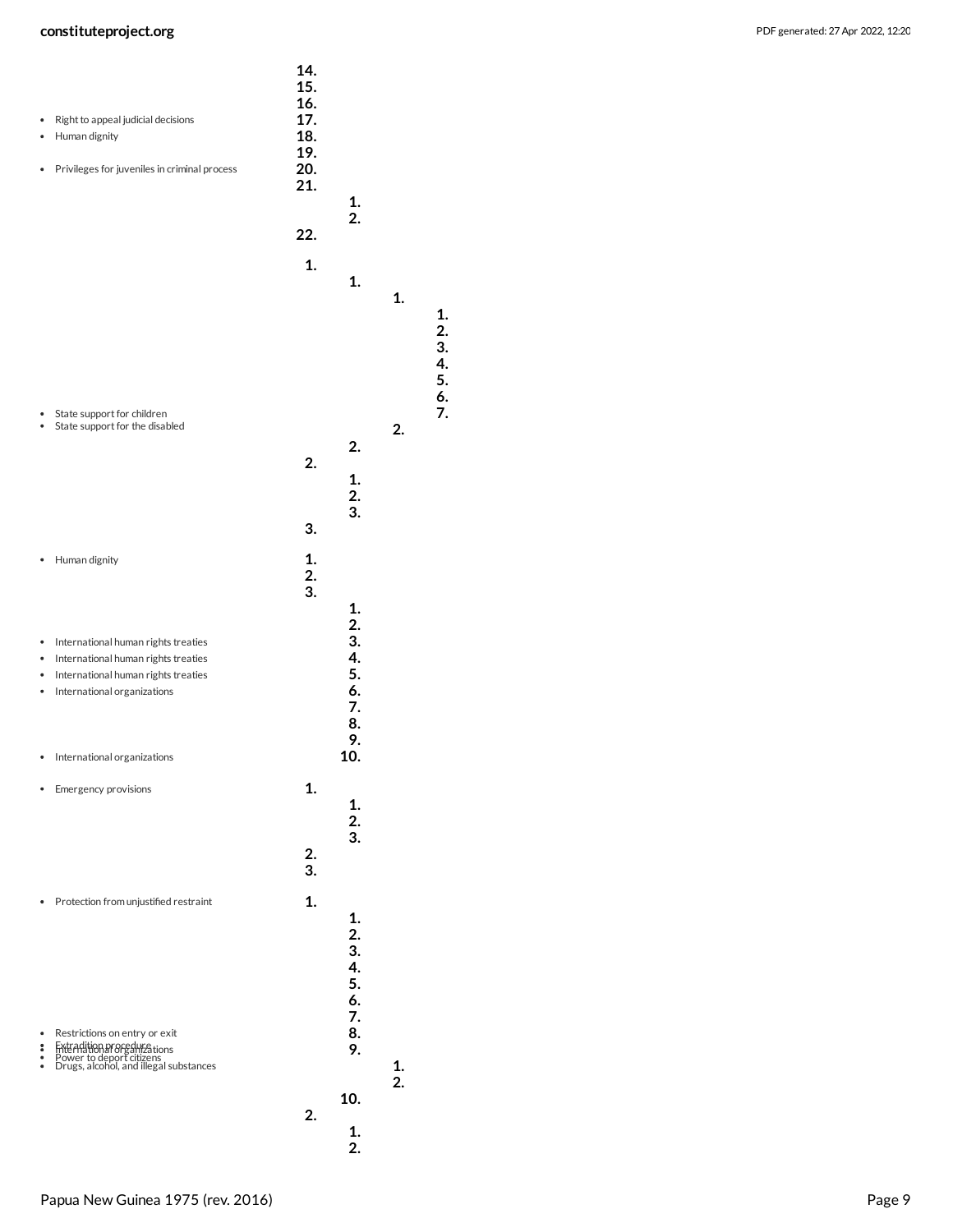<span id="page-9-4"></span><span id="page-9-3"></span><span id="page-9-2"></span><span id="page-9-1"></span><span id="page-9-0"></span>

|        |                                                                     |          | 3.       |    |
|--------|---------------------------------------------------------------------|----------|----------|----|
|        |                                                                     | 3.       | 1.       |    |
|        |                                                                     | 4.       | 2.       |    |
|        |                                                                     | 5.       | 1.       |    |
|        |                                                                     | 6.       | 2.       |    |
|        | Right to pre-trial release                                          | 7.       |          |    |
|        |                                                                     |          | 1.<br>2. |    |
|        |                                                                     | 8.<br>9. |          |    |
|        |                                                                     |          | 1.<br>2. |    |
|        |                                                                     | 1.       |          |    |
|        | Prohibition of slavery                                              | 2.       |          |    |
|        |                                                                     |          | 1.<br>2. |    |
|        |                                                                     |          | 3.<br>4. |    |
|        |                                                                     |          | 5.<br>6. |    |
| ٠<br>8 | Duty to serve in the military<br>Right to privation tious objection | 1.       |          |    |
|        | Regulation of evidence collection                                   |          |          |    |
|        |                                                                     |          | 1.       |    |
|        |                                                                     |          | 2.       |    |
|        |                                                                     |          | 3.       |    |
|        |                                                                     |          | 4.       |    |
|        |                                                                     |          | 5.       |    |
|        | Right to establish a business                                       |          |          | 1. |
|        |                                                                     |          |          | 2. |
|        |                                                                     |          | 6.       |    |
|        |                                                                     | 2.       |          |    |
|        | Freedom of religion                                                 | 1.       |          |    |
|        | Freedom of opinion/thought/conscience                               | 2.<br>3. |          |    |
|        |                                                                     | 4.<br>5. |          |    |
|        | Freedom of expression                                               | 1.       |          |    |
|        | Freedom of press                                                    |          | 1.<br>2. |    |
|        |                                                                     |          | 3.       |    |
|        |                                                                     | 2.       | 1.       |    |
|        |                                                                     | 3.       | 2.       |    |
|        |                                                                     |          | 1.<br>2. |    |
|        | Right to join trade unions                                          | 1.       |          |    |
|        | Right to form political parties<br>Freedom of association           | 2.       |          |    |
|        | Freedom of assembly                                                 |          |          |    |
|        |                                                                     | 3.       |          |    |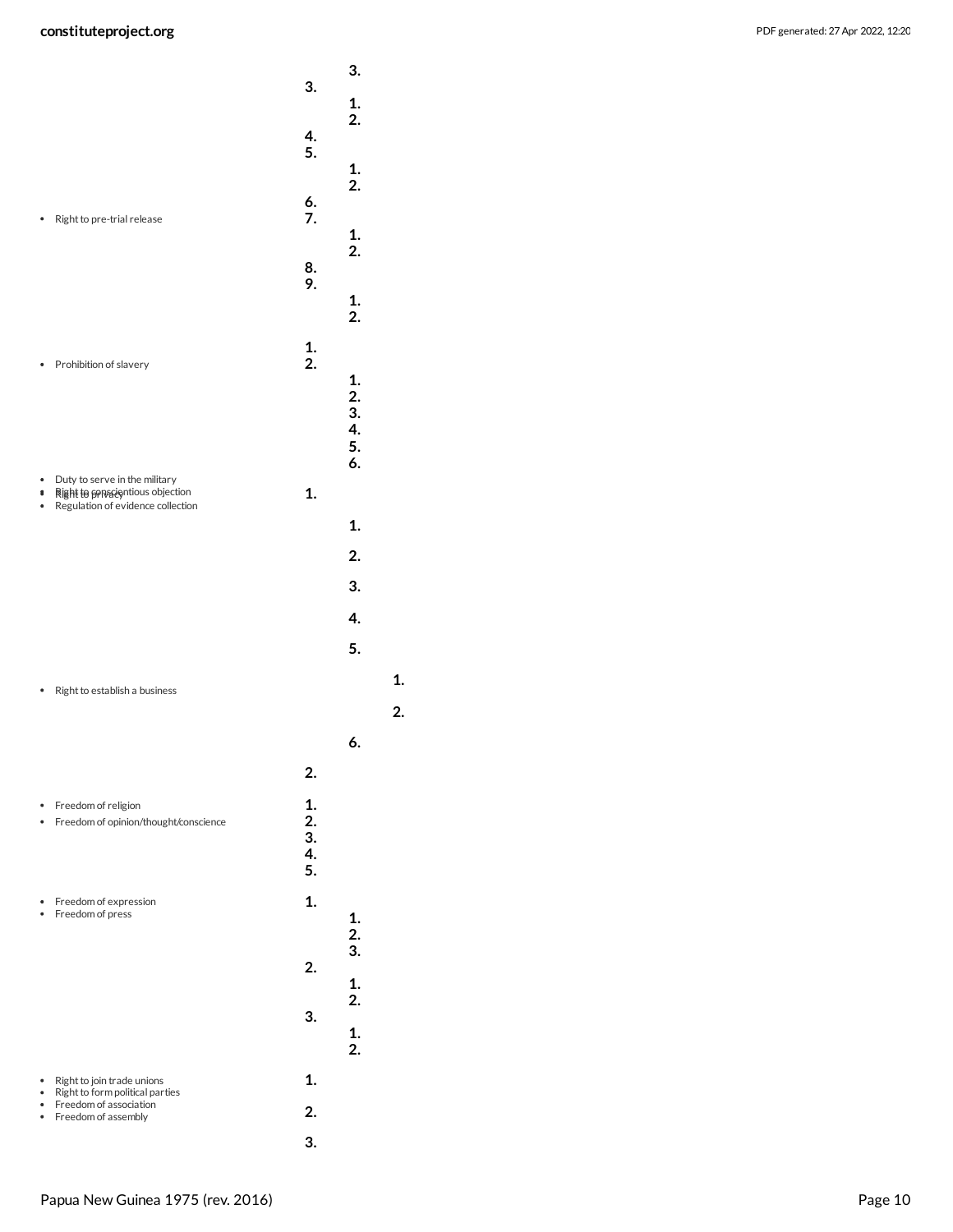<span id="page-10-5"></span><span id="page-10-4"></span><span id="page-10-3"></span><span id="page-10-1"></span>

| ٠<br>$\bullet$                           | Right to join trade unions<br>Right to choose occupation                                                  | 1.<br>2.                                            |                                                    |
|------------------------------------------|-----------------------------------------------------------------------------------------------------------|-----------------------------------------------------|----------------------------------------------------|
| ٠                                        | Right to privacy                                                                                          | 1.<br>2.                                            |                                                    |
| ۰                                        | Restrictions on voting                                                                                    | 1.<br>2.                                            | 1.<br>2.<br>3.<br>4.<br>5.<br>6.                   |
| ٠                                        | Right to information                                                                                      | 1.                                                  |                                                    |
| $\bullet$                                | International organizations                                                                               |                                                     | 1.<br>2.<br>3.<br>4.<br>5.<br>6.<br>7.<br>8.<br>9. |
|                                          |                                                                                                           | 2.<br>3.<br>4.                                      | 10.<br>1.<br>2.                                    |
| $\bullet$<br>$\bullet$<br>$\bullet$<br>٠ | Freedom of movement<br>Restrictions on entry or exit<br>Power to deport citizens<br>Extradition procedure | 1.<br>2.<br>3.                                      |                                                    |
| ٠                                        | Protection from expropriation                                                                             | 1.                                                  | 1.                                                 |
|                                          |                                                                                                           | 2.<br>$\begin{array}{c} 3. \\ 4. \end{array}$<br>5. | 2.<br>1.<br>2.<br>1.<br>2.                         |
|                                          |                                                                                                           | 6.<br>7.<br>1.                                      | 3.<br>4.<br>$\frac{5}{6}$ .<br>1.<br>2.            |

```
2
.
```
<span id="page-10-2"></span><span id="page-10-0"></span>**1 . 2 .**

**1 . 2 . 3 .**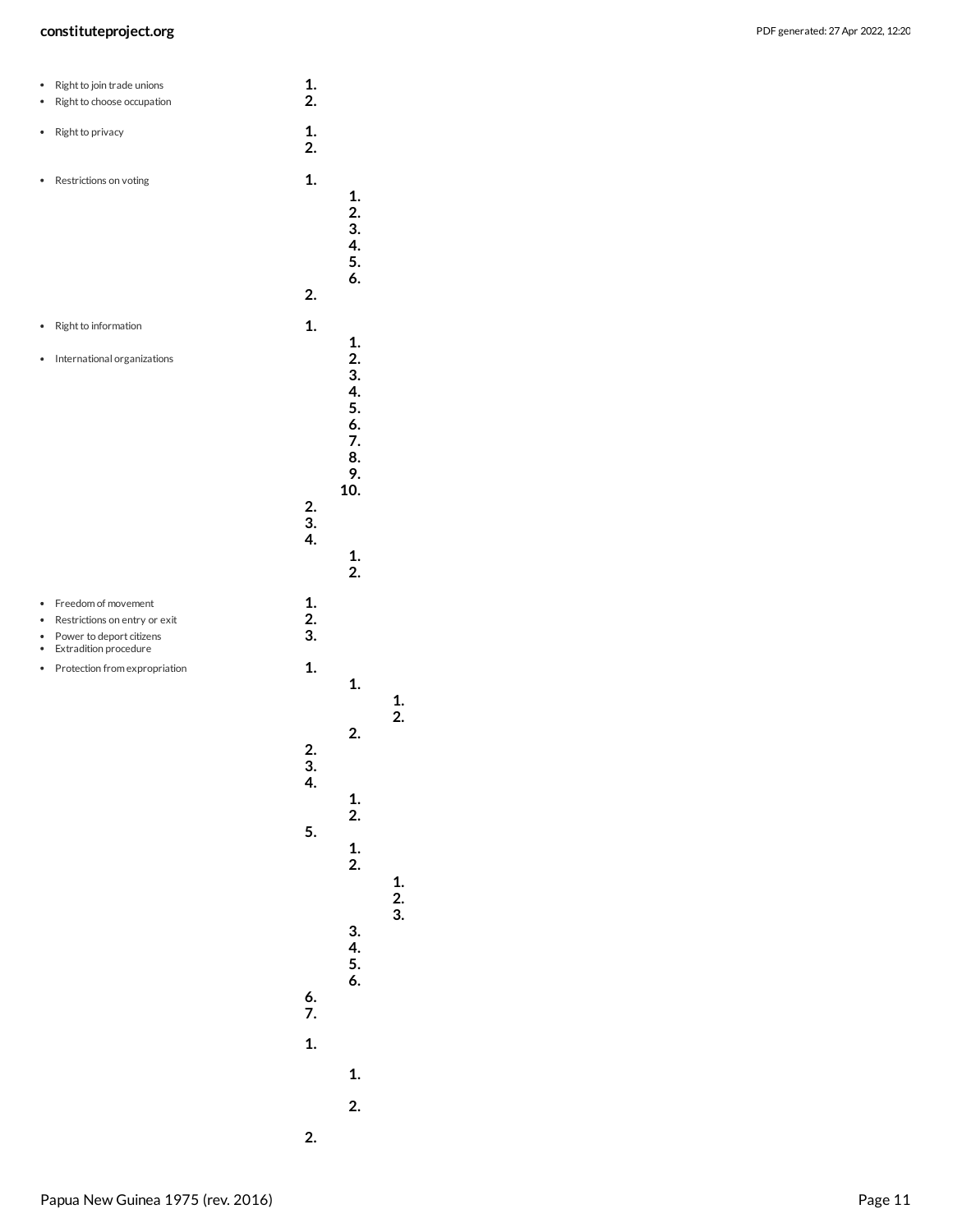

<span id="page-11-1"></span><span id="page-11-0"></span>

<span id="page-11-2"></span> **. . .**

Papua New Guinea 1975 (rev. 2016)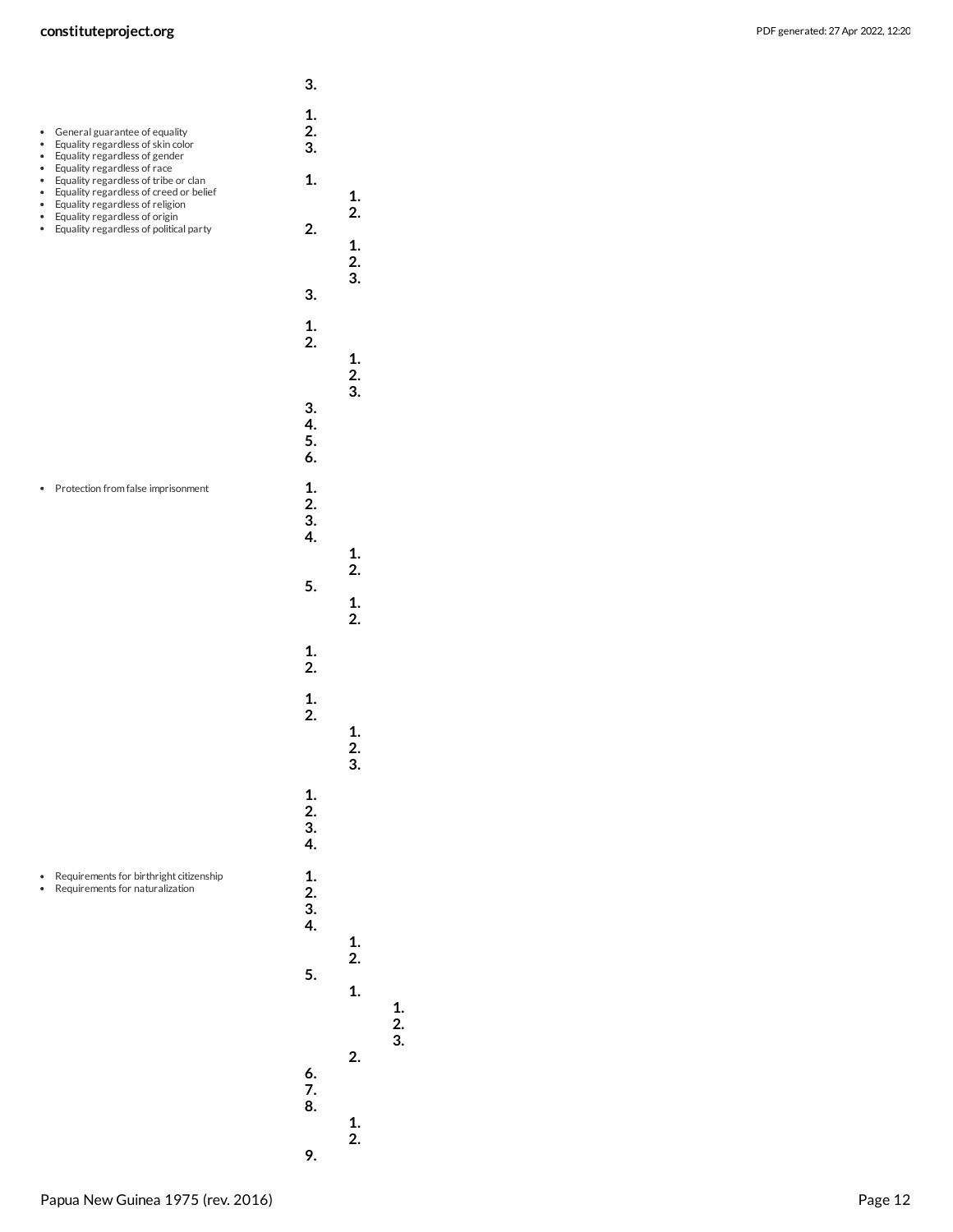<span id="page-12-2"></span><span id="page-12-1"></span><span id="page-12-0"></span>

|        |                                                                            | 10.<br>11. | 1.                               |          |
|--------|----------------------------------------------------------------------------|------------|----------------------------------|----------|
|        |                                                                            |            | 2.                               | 1.<br>2. |
|        | Requirements for birthright citizenship                                    | 1.<br>2.   | 1.<br>2.                         | 1.       |
|        |                                                                            | 3.         | 1.                               | 2.       |
|        |                                                                            | 4.         | 2.<br>3.<br>1.                   |          |
|        |                                                                            | 5.<br>6.   | 2.<br>3.<br>4.<br>1.             |          |
|        |                                                                            | 1.         | 2.<br>3.                         |          |
|        | Requirements for birthright citizenship                                    | 2.         | 1.<br>2.                         |          |
| ٠      | Requirements for birthright citizenship                                    |            | 1.<br>2.<br>3.                   |          |
|        | Requirements for birthright citizenship                                    | 3.         | 1.<br>2.                         |          |
| ٠<br>٠ | Requirements for naturalization<br>Requirements for birthright citizenship | 4.<br>5.   | 1.<br>2.<br>3.                   |          |
|        | Requirements for naturalization                                            | 6.         | 1.<br>2.<br>3.<br>4.             |          |
|        | Requirements for naturalization                                            | 1.<br>2.   | 1.                               |          |
|        | Official or national languages                                             |            | 2.<br>3.<br>4.<br>5.<br>6.<br>7. |          |
|        |                                                                            | 3.<br>4.   | 1.                               |          |
|        |                                                                            | 5.<br>6.   | 2.                               |          |
|        | Requirements for naturalization                                            | 1.<br>2.   |                                  |          |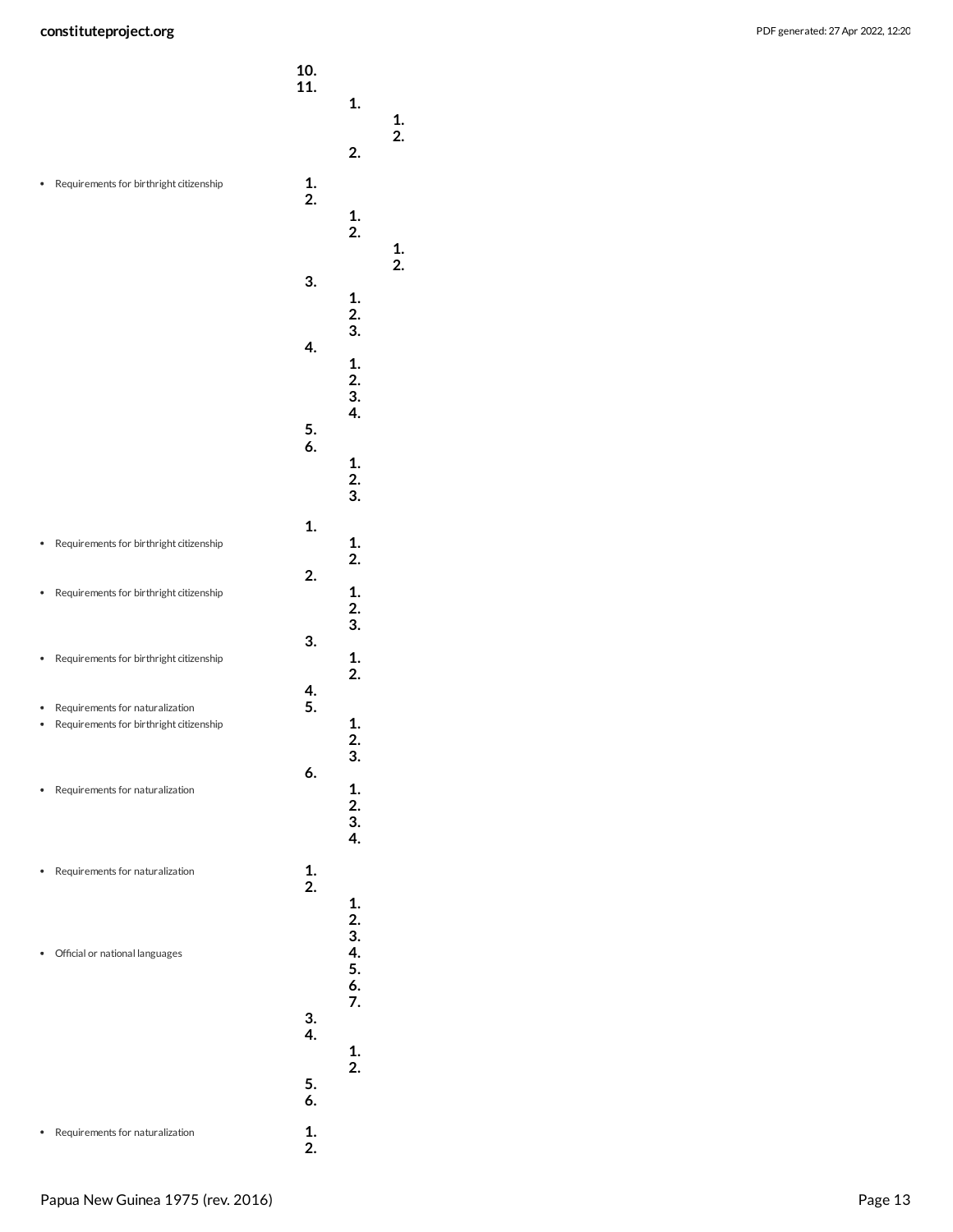<span id="page-13-2"></span><span id="page-13-1"></span><span id="page-13-0"></span>

|   |                                     |                       | 1.<br>2.                                             | 1.              |
|---|-------------------------------------|-----------------------|------------------------------------------------------|-----------------|
| ۰ | Official or national languages      | 3.                    | 3.<br>4.<br>5.<br>6.<br>7.<br>8.<br>9.<br>10.<br>11. | 2.              |
|   |                                     | 4.<br>5.<br>6.        | 1.<br>2.                                             |                 |
|   |                                     |                       | 1.<br>2.                                             |                 |
| ٠ | Requirements for naturalization     | 1.                    | 1.                                                   |                 |
|   |                                     | 2.                    | 2.<br>$\frac{1}{2}$ .                                |                 |
|   | Conditions for revoking citizenship | 1.                    | 1.<br>2.<br>3.<br>4.<br>5.<br>6.<br>7.               |                 |
|   |                                     | $\frac{2}{3}$ .       | 1.                                                   |                 |
|   |                                     | 4.                    | 2.<br>3.                                             | $\frac{1}{2}$ . |
| ۰ | Right to renounce citizenship       | $\frac{1}{2}$ .<br>3. | 1.<br>2.                                             |                 |
|   |                                     | 1.                    |                                                      |                 |
|   |                                     | 2.                    | $\frac{1}{2}$ .<br>1.<br>$\frac{2}{3}$ .<br>4.<br>5. |                 |
|   |                                     | 1.<br>$\frac{2}{3}$ . | 1.<br>2.                                             |                 |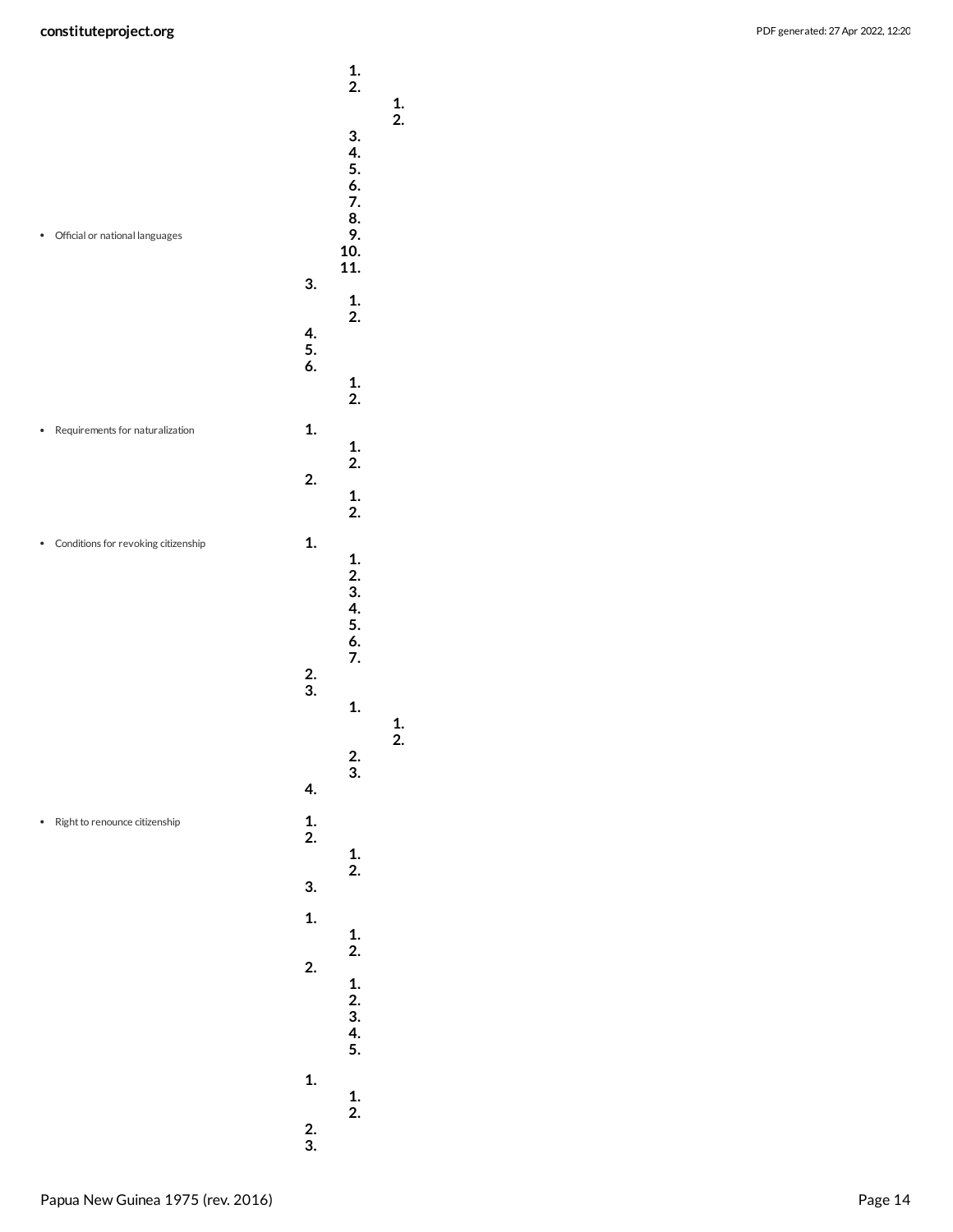<span id="page-14-4"></span><span id="page-14-3"></span><span id="page-14-2"></span><span id="page-14-1"></span><span id="page-14-0"></span>

|        |                                                        | 1.<br>2.                         | $\frac{1}{2}$ . |
|--------|--------------------------------------------------------|----------------------------------|-----------------|
|        |                                                        | 1.<br>2.<br>3.<br>4.<br>5.<br>6. |                 |
|        |                                                        | 1.<br>2.<br>3.                   |                 |
|        |                                                        | 1.<br>2.                         |                 |
|        |                                                        | 1.                               |                 |
|        |                                                        | 2.                               |                 |
|        |                                                        | 1.                               |                 |
|        |                                                        | 2.                               |                 |
|        |                                                        | 1.<br>2.<br>3.                   |                 |
|        | Name/structure of executive(s)                         | 1.                               |                 |
|        |                                                        | 2.                               | $\frac{1}{2}$ . |
|        |                                                        | 1.<br>2.<br>3.<br>4.             |                 |
|        | Eligibility for head of state                          | 1.                               | 1.              |
| ٠      | Ombudsman                                              | 2.<br>3.<br>4.<br>5.             | 2.              |
| ٠<br>٠ | Head of state term limits<br>Head of state selection   | 1.                               |                 |
| ٠      | Scheduling of elections<br>Head of state replacement   | 2.<br>3.<br>4.<br>5.             | 1.<br>2.        |
|        |                                                        | 1.                               |                 |
|        |                                                        | 2.                               |                 |
|        |                                                        | 1.                               |                 |
| ۰<br>٠ | Oaths to abide by constitution<br>Emergency provisions | 2.                               | 1.<br>2.        |
| ٠      | Head of state removal<br>Head of state term length     | 1.<br>2.                         |                 |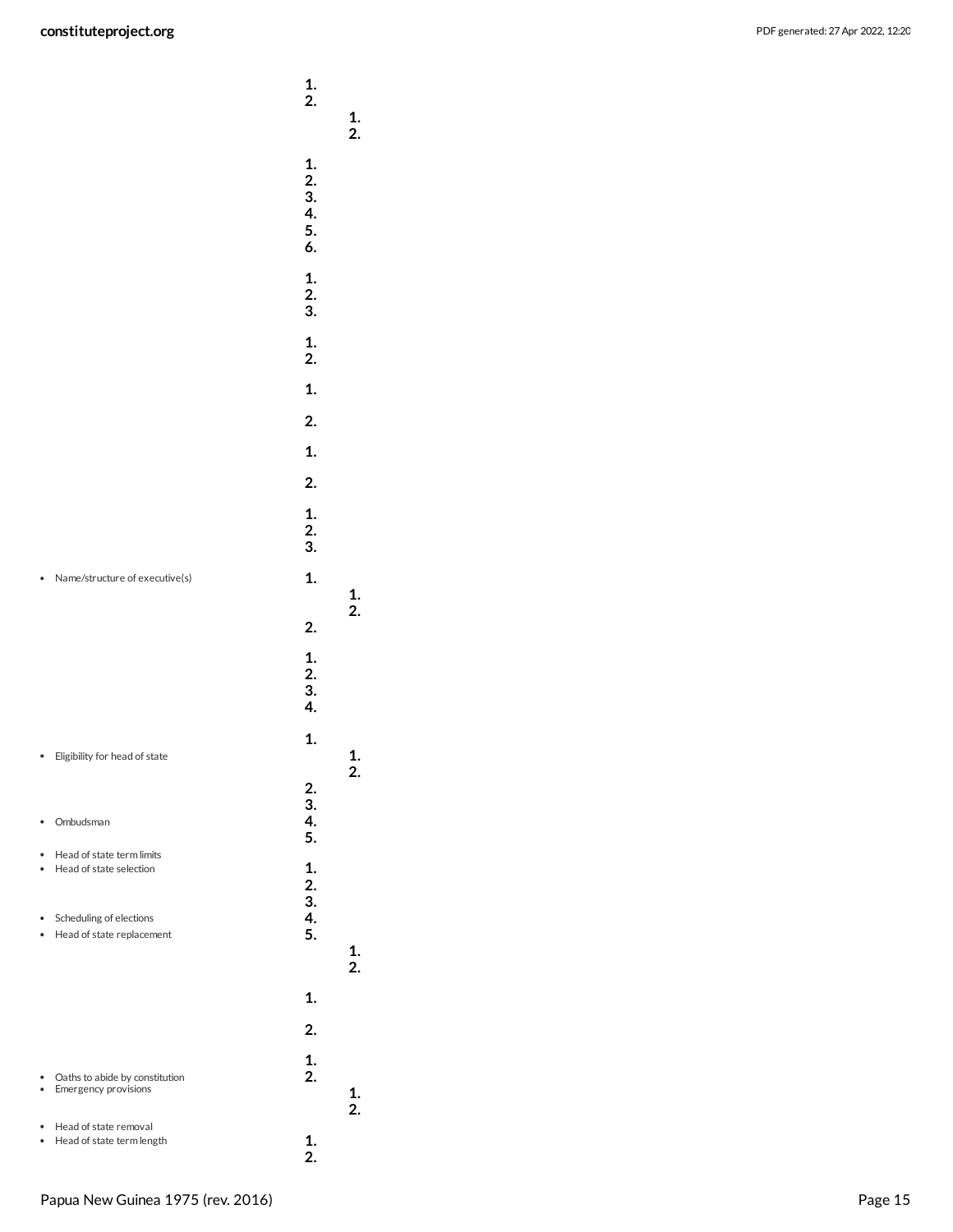<span id="page-15-3"></span><span id="page-15-2"></span>Head of state removal

<span id="page-15-1"></span><span id="page-15-0"></span>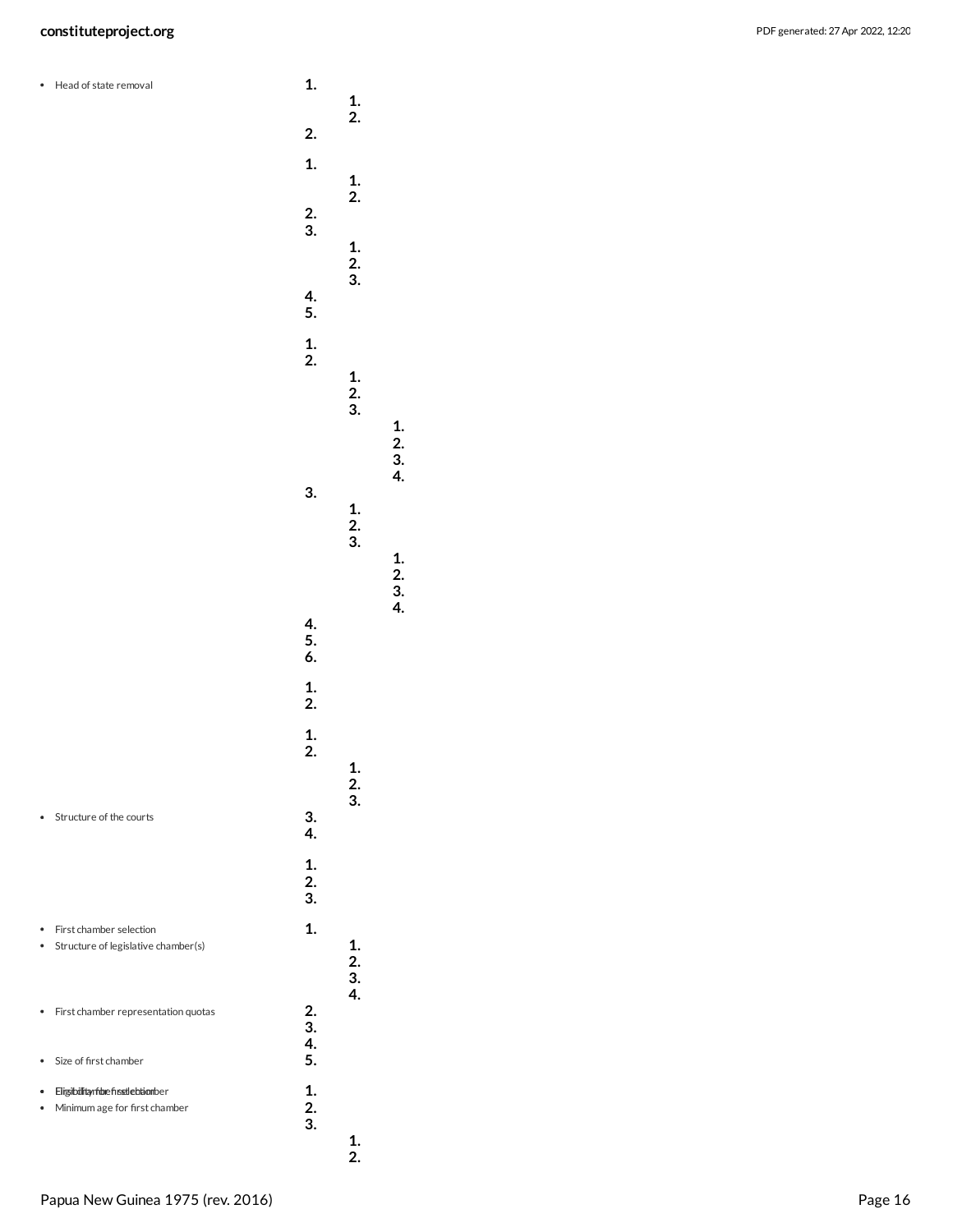<span id="page-16-5"></span><span id="page-16-4"></span><span id="page-16-3"></span><span id="page-16-2"></span><span id="page-16-1"></span><span id="page-16-0"></span>

|        |                                                                  | 4.                   | 3.<br>4.<br>5.<br>6. |    |
|--------|------------------------------------------------------------------|----------------------|----------------------|----|
|        |                                                                  | 5.                   | 1.<br>2.             |    |
|        |                                                                  | 6.<br>7.             | ۰                    |    |
|        |                                                                  |                      |                      |    |
|        |                                                                  | 1.<br>2.             | 1.                   |    |
| ٠      | Outside professions of legislators                               |                      | 2.<br>3.<br>4.       |    |
| ٠      | Attendance by legislators                                        |                      | 5.<br>6.<br>7.       |    |
| ٠      | Removal of individual legislators                                | 3.                   | 8.                   |    |
|        |                                                                  | 1.                   | 1.                   |    |
| ۰<br>÷ | Scheduling of elections<br><b>FISHILS: 28 FASE first chamber</b> |                      | 2.                   | 1. |
|        |                                                                  |                      | 3.                   | 2. |
| ۰<br>٠ | Dismissal of the legislature<br>Electoral commission             | 2.<br>3.             |                      |    |
| ۰      | Electoral commission                                             |                      | 1.                   |    |
|        |                                                                  |                      | 2.                   |    |
| ٠      | Replacement of legislators                                       | 1.                   |                      |    |
|        |                                                                  | 2.                   |                      |    |
|        | Leader of first chamber                                          | 1.<br>2.<br>3.<br>4. |                      |    |
|        |                                                                  | 1.<br>2.<br>3.       |                      |    |
|        |                                                                  | 1.<br>2.<br>3.       | 1.                   |    |
|        |                                                                  | 4.                   | 2.                   |    |
|        |                                                                  | 1.<br>2.             | 1.                   |    |
|        |                                                                  | 3.                   | 2.                   |    |
| ٠      | Initiation of general legislation                                | 1.<br>2.<br>3.       |                      |    |
|        | Legislative committees                                           | 1.<br>2.             |                      |    |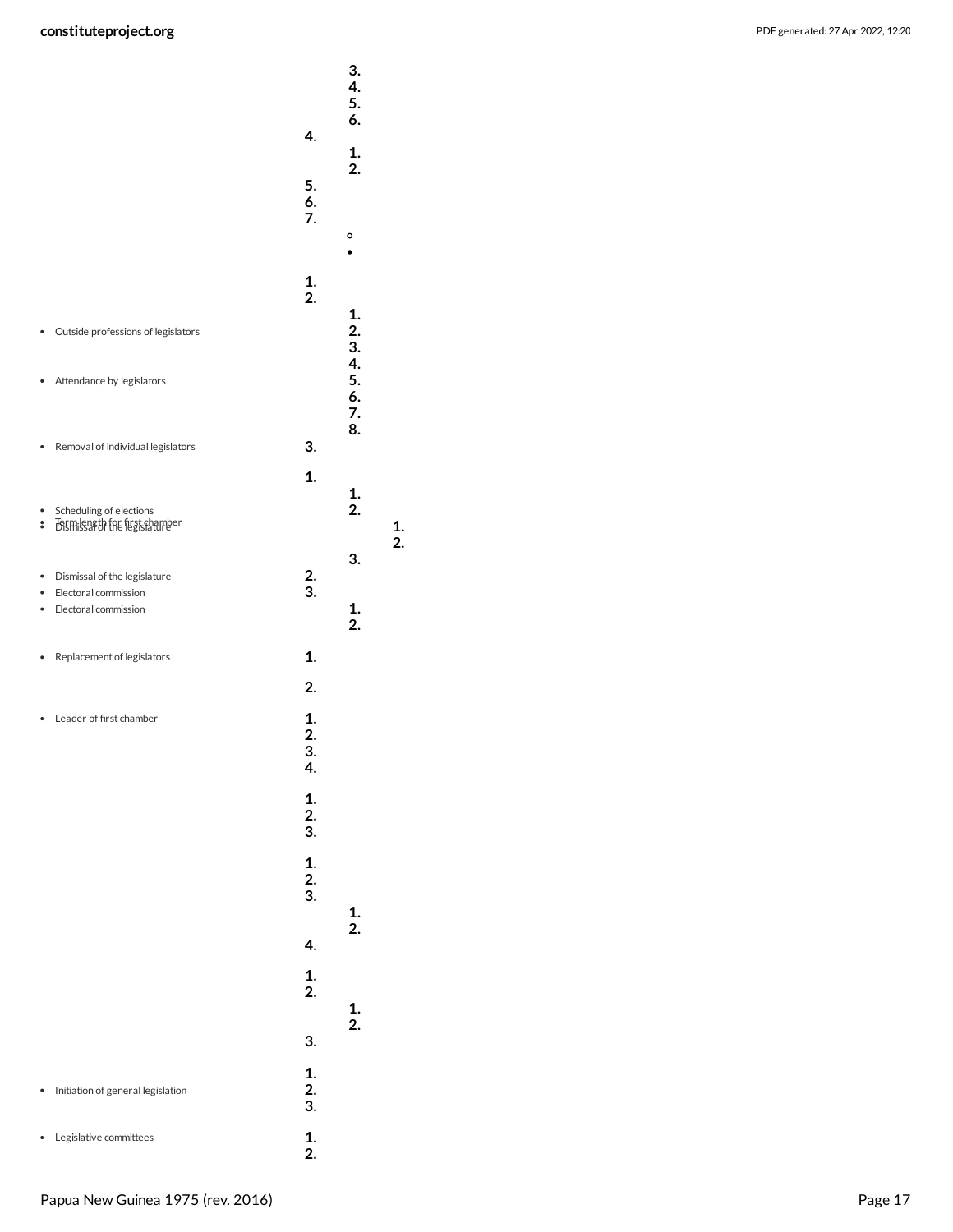<span id="page-17-3"></span><span id="page-17-2"></span><span id="page-17-0"></span>

| Quorum for legislative sessions          | 1.<br>2.                          |  |
|------------------------------------------|-----------------------------------|--|
|                                          | 1.<br>2.<br>1.                    |  |
| Supermajority required for legislation   | 2.<br>3.<br>4.<br>5.              |  |
| Immunity of legislators<br>٠             | 1.<br>2.                          |  |
| Legislative committees<br>٠              | 3.<br>4.<br>5.<br>$\frac{1}{2}$ . |  |
|                                          | 6.<br>7.<br>8.<br>1.              |  |
|                                          | 2.<br>9.                          |  |
|                                          | 1.<br>1.                          |  |
|                                          | 2.<br>$\frac{2}{3}$ .             |  |
| Treaty ratification<br>International law | 1.<br>۰<br>٠<br>$\bullet$         |  |
|                                          | 2.<br>$\frac{1}{2}$ .<br>3.       |  |
|                                          |                                   |  |
|                                          | 3.                                |  |
|                                          | 1.<br>2.<br>4.<br>5.              |  |
| Legal status of treaties                 | $\frac{1}{2}$ .<br>6.<br>7.<br>8. |  |
| Legislative committees                   | 1.<br>1.                          |  |
|                                          | 2.<br>2.3.4.                      |  |

<span id="page-17-1"></span>**1 . 2 . 3 .**

**3 .**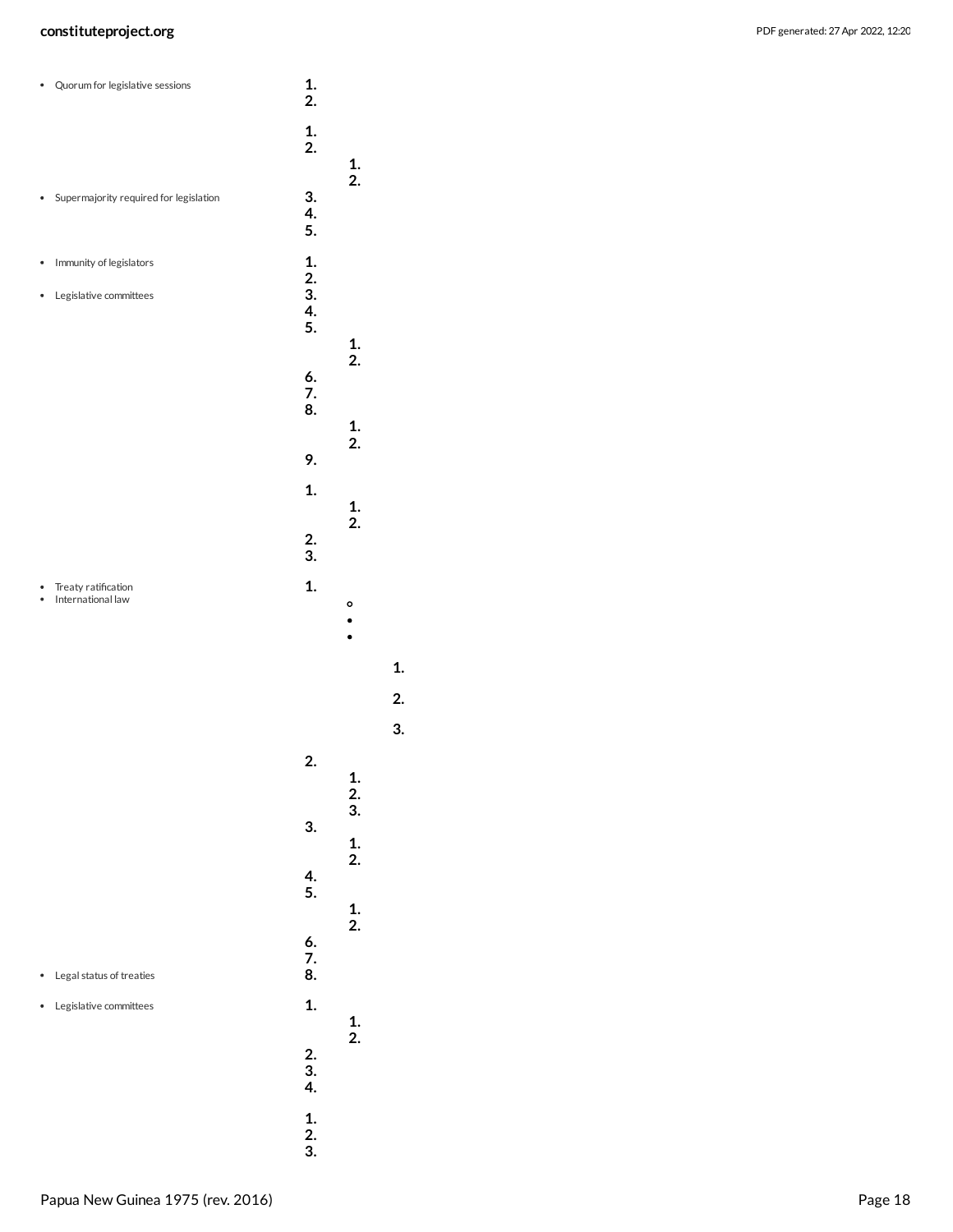<span id="page-18-3"></span><span id="page-18-2"></span><span id="page-18-1"></span><span id="page-18-0"></span>

|                                                                                                                                                             | 4.                                     |                |    |
|-------------------------------------------------------------------------------------------------------------------------------------------------------------|----------------------------------------|----------------|----|
|                                                                                                                                                             | 1.<br>2.<br>3.                         |                |    |
| Length of legislative sessions<br>٠                                                                                                                         | 1.<br>2.<br>3.                         |                |    |
| Electoral districts<br>٠                                                                                                                                    | 1.<br>2.<br>3.<br>4.<br>5.<br>6.       |                |    |
| Electoral commission<br>٠<br>Restrictions on voting<br>٠<br>Claim of universal suffrage<br>٠<br>First chamber selection<br>Restrictions on voting<br>٠<br>٠ | 1.<br>2.<br>3.<br>4.<br>5.<br>6.<br>7. | 1.<br>2.       |    |
|                                                                                                                                                             | 8.<br>1.                               | 3.<br>4.       |    |
|                                                                                                                                                             | 2.                                     |                |    |
|                                                                                                                                                             | 3.                                     |                |    |
|                                                                                                                                                             | 4.                                     |                |    |
|                                                                                                                                                             |                                        | 1.             |    |
|                                                                                                                                                             |                                        | 2.             |    |
|                                                                                                                                                             |                                        | 3.             |    |
|                                                                                                                                                             | 5.                                     |                |    |
|                                                                                                                                                             |                                        |                |    |
| Restrictions on political parties<br>۰                                                                                                                      | 1.                                     | 1.<br>2.       | 1. |
| Restrictions on rights of groups<br>$\bullet$                                                                                                               |                                        | 3.<br>4.<br>5. | 2. |
| Campaign financing<br>٠<br>Campaign financing                                                                                                               |                                        | 6.<br>7.       |    |
| Campaign financing<br>٠                                                                                                                                     | 2.                                     | 8.             |    |
|                                                                                                                                                             |                                        | 1.<br>2.       |    |
|                                                                                                                                                             | 3.                                     |                |    |
| Campaign financing                                                                                                                                          | 1.                                     | 1.             | 1. |
|                                                                                                                                                             |                                        | 2.<br>3.       | 2. |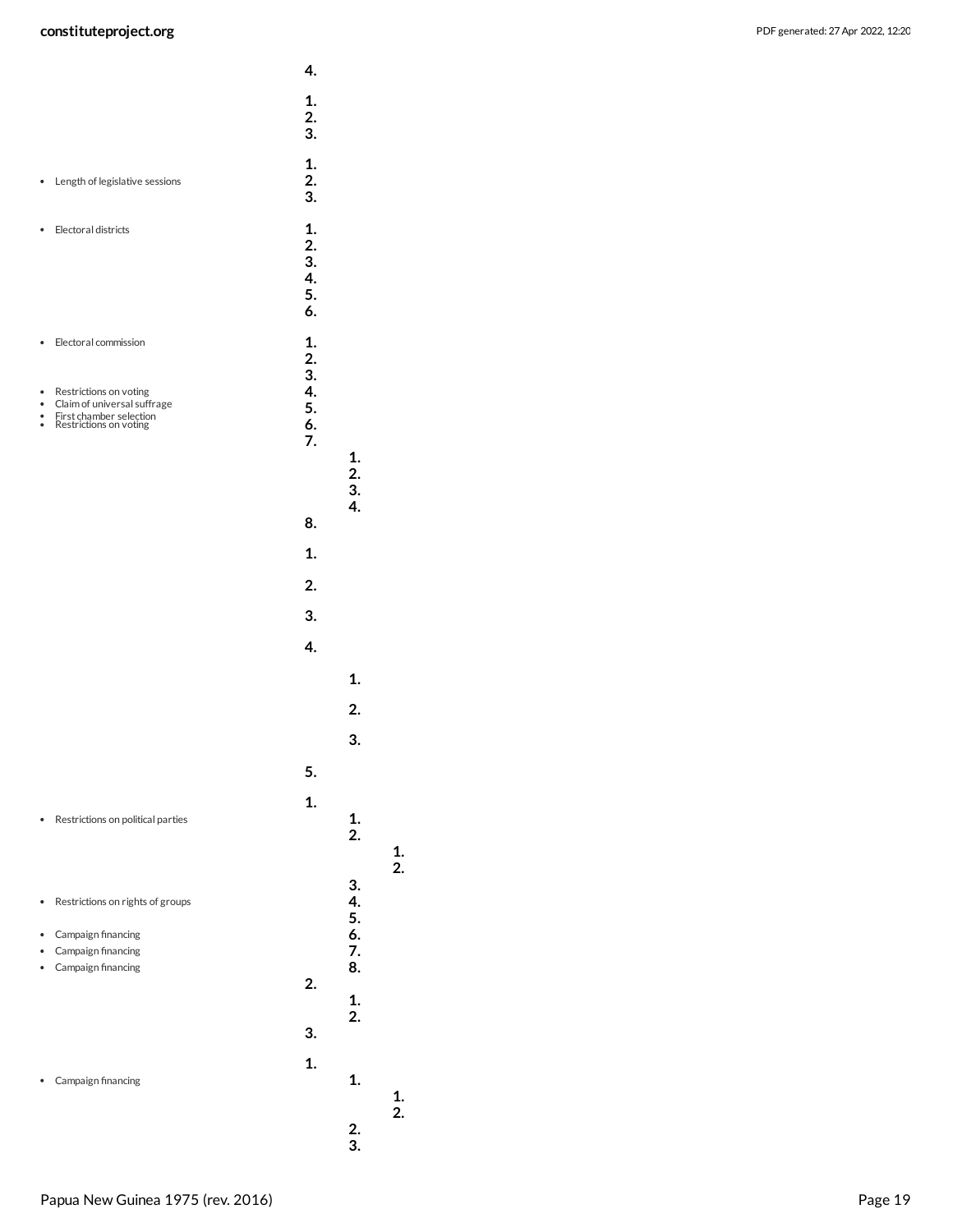|                       | 4.<br>5.                    |          |
|-----------------------|-----------------------------|----------|
| 2.                    |                             |          |
| 3.                    | 1.<br>2.                    |          |
|                       | $\frac{1}{2}$ .             |          |
| 4.                    | $\circ$<br>$\bullet$        |          |
| 1.                    |                             |          |
| 2.                    |                             |          |
| 3.                    |                             |          |
|                       | 1.                          |          |
|                       | 2.                          |          |
|                       | 3.                          |          |
| 4.                    |                             |          |
| 5.                    |                             |          |
| 6.                    |                             |          |
| $\frac{1}{2}$ .<br>3. |                             |          |
| 1.                    |                             |          |
| 2.                    |                             |          |
| 1.                    |                             |          |
| 2.                    |                             |          |
| $\mathbf{1}$ .        | 1.<br>2.                    |          |
| 2.                    | $\frac{1}{2}$ .<br>3.<br>4. | 1.<br>2. |
| 3.<br>4.              | 5.<br>6.<br>1.              |          |
| 5.<br>6.              | 2.                          |          |
| 1.                    |                             |          |
| 2.                    |                             |          |
| 1.                    |                             |          |
| 2.                    |                             |          |

<span id="page-19-0"></span>Outside professions of legislators

Head of government's role in the legislature Cabinet removal

Eligibility for cabinet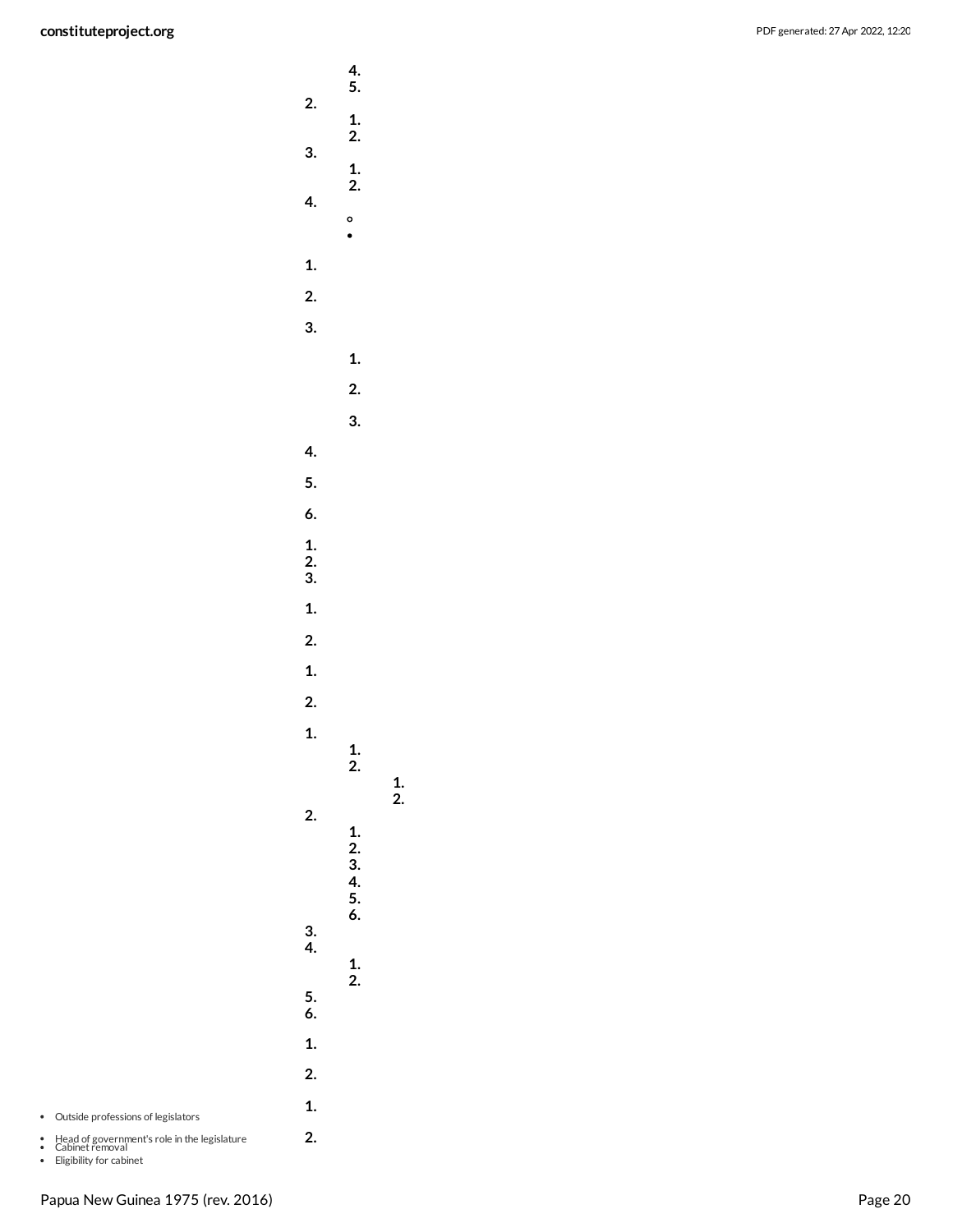|                  | Cabinet removal                                                                                                   | 3.                   |                      |          |
|------------------|-------------------------------------------------------------------------------------------------------------------|----------------------|----------------------|----------|
|                  | Name/structure of executive(s)                                                                                    | 1.                   |                      |          |
| ۰                | Head of government selection                                                                                      | 2.<br>3.<br>4.       |                      |          |
| ٠                | Head of government removal                                                                                        | 5.                   | 1.<br>2.<br>3.       |          |
|                  |                                                                                                                   | 6.                   | 1.<br>2.             |          |
|                  |                                                                                                                   | 7.                   |                      |          |
| $\bullet$        | Head of government's role in the legislature<br>Head of government replacement                                    | 1.                   | 1.<br>2.<br>3.       | 1.<br>2. |
|                  |                                                                                                                   | 2.                   | 1.<br>2.             | 3.       |
|                  |                                                                                                                   | 3.                   |                      |          |
|                  | Establishment of cabinet/ministers                                                                                | 1.<br>2.             |                      |          |
|                  | Cabinet selection                                                                                                 | 3.<br>4.             |                      |          |
|                  | Cabinet removal                                                                                                   |                      | 1.<br>2.             | 1.       |
|                  |                                                                                                                   | 5.                   |                      | 2.       |
| ٠<br>۰<br>٠<br>٠ | Eligibility for cabinet<br>Cabinet removal<br>Limits on removing head of government<br>Head of government removal | 1.<br>2.             | 1.<br>2.<br>1.       |          |
|                  |                                                                                                                   | 3.<br>4.             | 2.                   |          |
|                  |                                                                                                                   | $\mathbf{1}$ .<br>2. |                      |          |
|                  |                                                                                                                   | 1.                   | 1.<br>2.             |          |
|                  |                                                                                                                   | 2.<br>3.             | 3.<br>4.<br>1.<br>2. |          |
|                  |                                                                                                                   | 1.<br>2.             | 1.<br>2.             |          |
|                  |                                                                                                                   | 3.                   |                      |          |
|                  | Establishment of cabinet/ministers                                                                                | 1.<br>2.             |                      |          |

<span id="page-20-2"></span><span id="page-20-1"></span>

<span id="page-20-0"></span>

<span id="page-20-3"></span>

<span id="page-20-4"></span>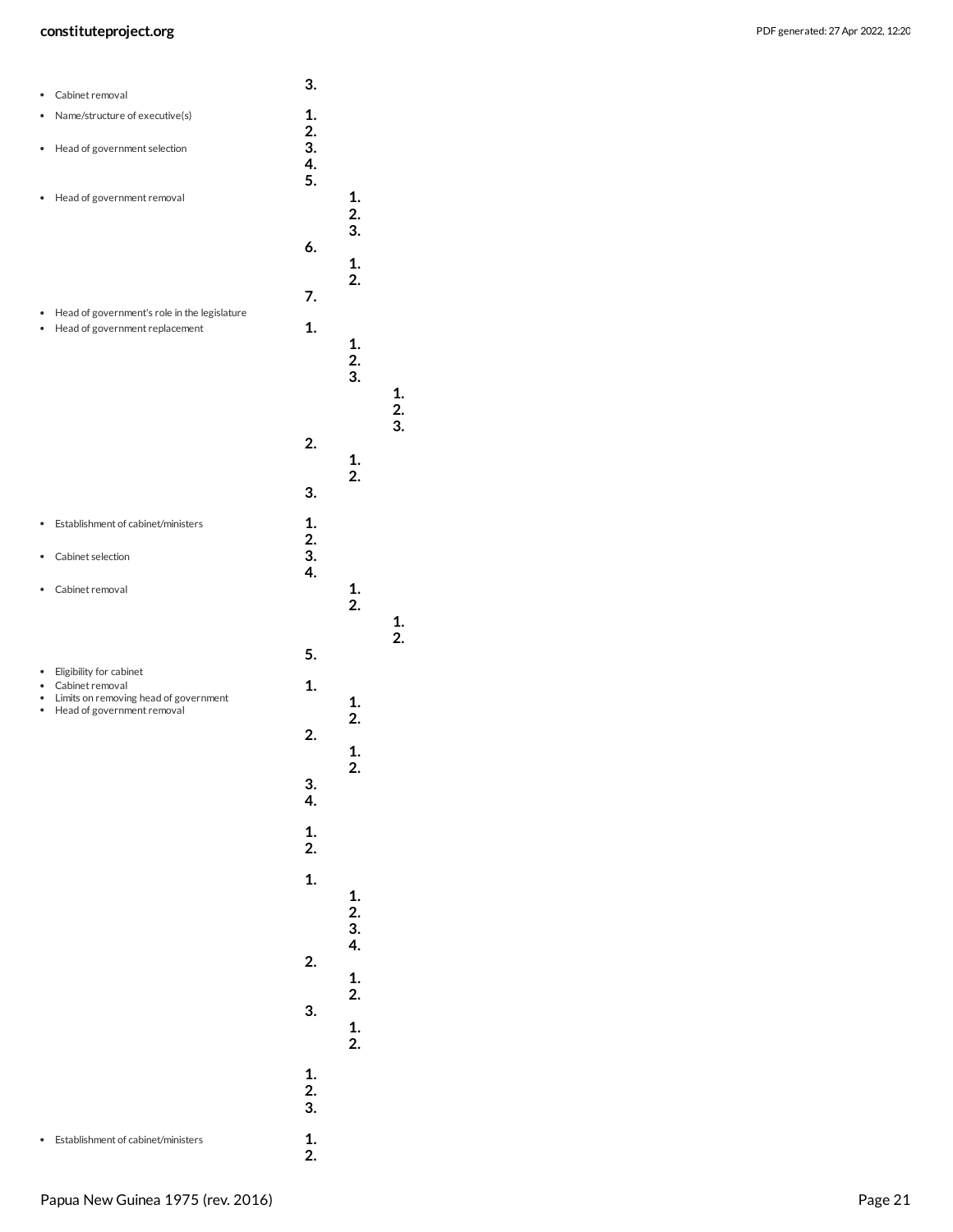<span id="page-21-4"></span><span id="page-21-3"></span><span id="page-21-2"></span><span id="page-21-1"></span><span id="page-21-0"></span>

| Powers of cabinet                    | 3.              | 1.                                      |
|--------------------------------------|-----------------|-----------------------------------------|
|                                      | 4.              | 2.                                      |
|                                      | 5.              |                                         |
|                                      | 1.<br>2.        |                                         |
| Power to pardon                      | 1.              | 1.                                      |
|                                      |                 | $\begin{array}{c} 2. \\ 3. \end{array}$ |
|                                      |                 | 4.                                      |
|                                      | 2.<br>3.        |                                         |
|                                      | 4.              |                                         |
| Advisory bodies to the head of state | 1.<br>2.        |                                         |
|                                      | 1.              |                                         |
|                                      | 2.<br>3.        |                                         |
|                                      | 4.<br>5.        |                                         |
|                                      | 1.              |                                         |
|                                      |                 |                                         |
|                                      | 2.              |                                         |
|                                      | 3.              |                                         |
| Structure of the courts              | 1.              | 1.                                      |
|                                      |                 | 2.<br>3.                                |
| Supreme court powers                 | 2.              | 1.                                      |
|                                      |                 | 2.<br>3.                                |
|                                      | 3.              |                                         |
|                                      |                 | 1.<br>2.                                |
|                                      |                 | 3.<br>4.                                |
|                                      | 4.              | 5.                                      |
|                                      | 5.<br>6.        |                                         |
|                                      | 1.              |                                         |
|                                      |                 | 1.<br>2.                                |
| Attorney general                     |                 | 3.                                      |
|                                      | 2.              |                                         |
| Judicial independence                | $\frac{1}{2}$ . |                                         |
|                                      | 1.              |                                         |
|                                      | 2.<br>3.        |                                         |
|                                      |                 | 1.<br>$\frac{2}{3}$ .                   |
|                                      | 4.              |                                         |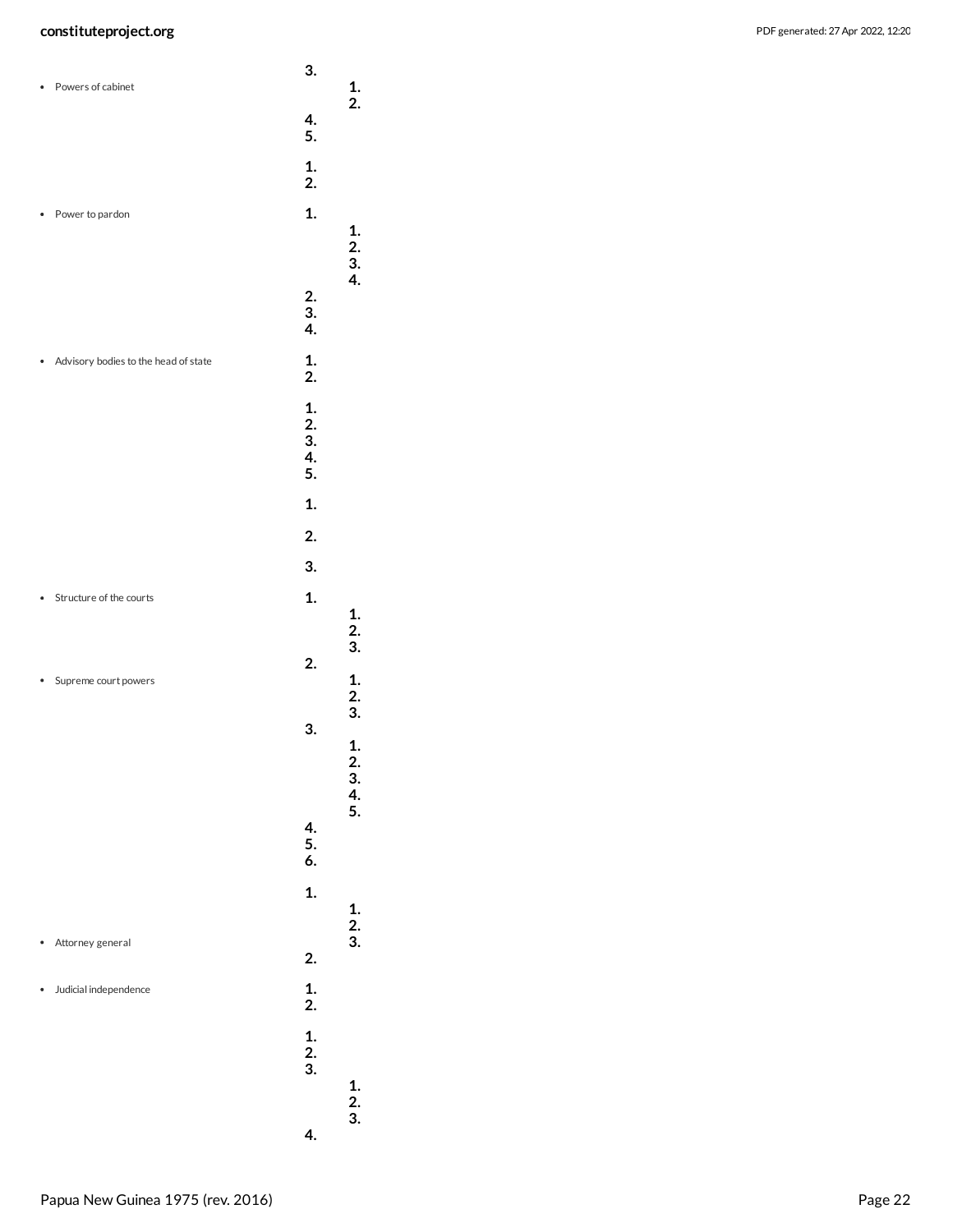|           |                                                                                                          | 2.                   |                |
|-----------|----------------------------------------------------------------------------------------------------------|----------------------|----------------|
| ٠         | Number of supreme court judges                                                                           | 1.<br>2.<br>3.       |                |
|           |                                                                                                          | 1.                   | 1.<br>2.       |
|           |                                                                                                          | 2.<br>3.<br>4.       | 3.             |
|           |                                                                                                          | 1.<br>2.             |                |
|           |                                                                                                          | 1.                   |                |
|           |                                                                                                          | 2.                   |                |
|           |                                                                                                          | 3.                   |                |
|           |                                                                                                          | 1.                   | 1.<br>2.<br>3. |
|           |                                                                                                          | 2.                   |                |
|           |                                                                                                          | 1.<br>2.             | 1.<br>2.       |
|           |                                                                                                          | 3.<br>4.<br>5.       | 3.             |
|           | Eligibility for supreme court judges<br>Eligibility for ordinary court judges<br>Supreme court selection | 1.<br>2.<br>3.<br>4. | 1.<br>2.<br>3. |
|           |                                                                                                          | 5.                   | 4.             |
|           |                                                                                                          | 1.                   |                |
| $\bullet$ | Supreme court selection<br>Establishment of judicial council<br>Ordinary court selection                 | 2.<br>3.<br>4.       |                |
|           |                                                                                                          | 1.<br>2.             | 1.<br>2.       |
|           | Structure of the courts<br>Supreme/ordinary court judge removal<br>Ordinary court selection              | 1.<br>2.<br>3.<br>4. |                |
|           | Establishment of judicial council                                                                        | 1.<br>2.             | 1.             |

<span id="page-22-3"></span><span id="page-22-2"></span><span id="page-22-1"></span><span id="page-22-0"></span>**1 .**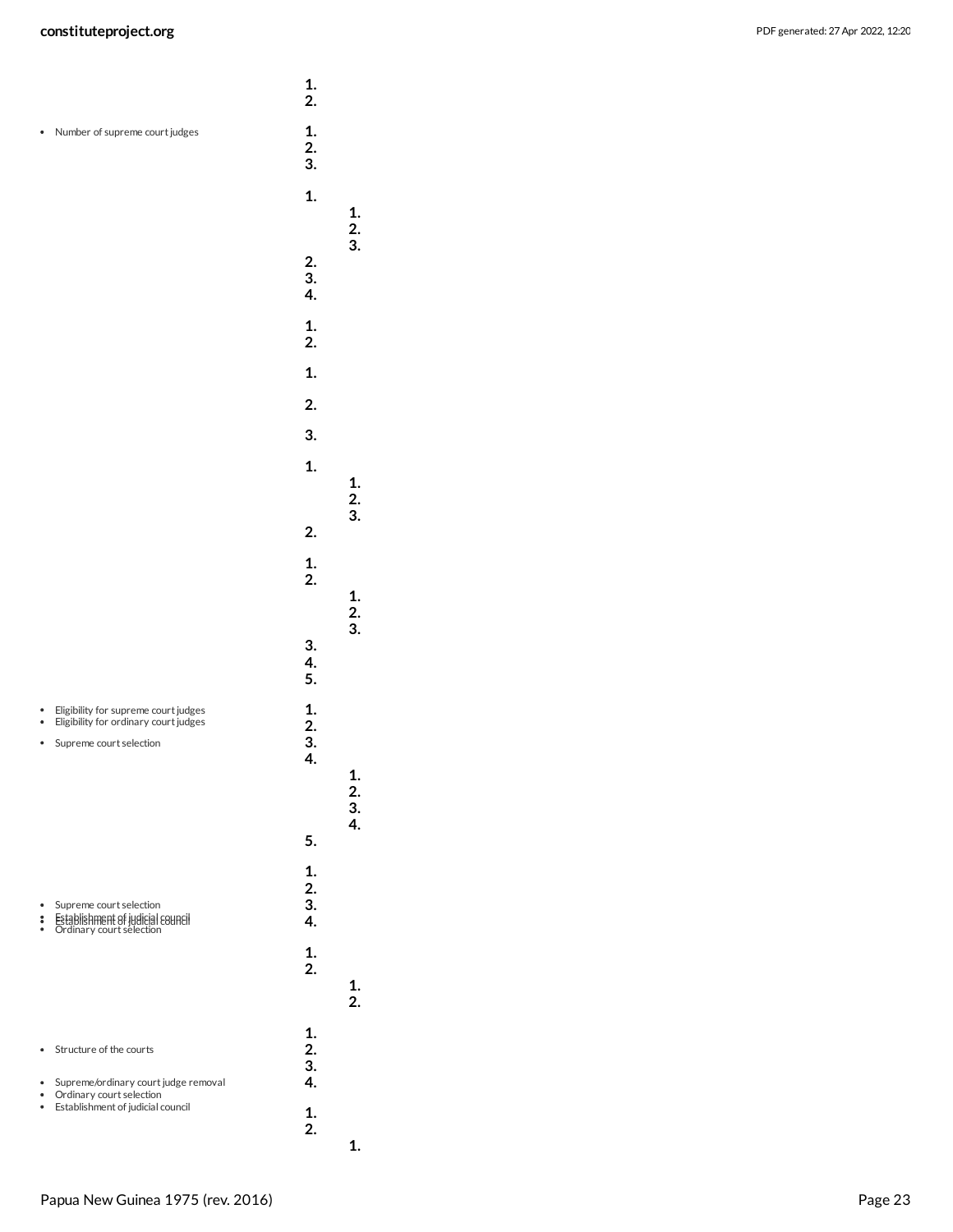<span id="page-23-1"></span><span id="page-23-0"></span>

|   |                                      |                      | $\frac{2}{3}$ .      |
|---|--------------------------------------|----------------------|----------------------|
|   |                                      | 3.<br>4.             |                      |
|   |                                      | 1.<br>2.             |                      |
|   |                                      | 1.<br>2.<br>3.<br>4. |                      |
| ٠ | Attorney general                     | 1.                   |                      |
| ٠ | Establishment of judicial council    | 2.<br>3.             | 1.                   |
|   | International organizations          | 4.<br>5.             | 2.                   |
|   |                                      | 1.                   | 1.                   |
|   |                                      | 2.                   | 2.<br>1.<br>2.<br>3. |
|   |                                      | 3.<br>4.<br>5.<br>6. |                      |
|   | Supreme/ordinary court judge removal | 1.                   |                      |
|   |                                      | 2.                   |                      |
|   |                                      | 3.                   |                      |
|   |                                      | 1.                   | 1.                   |
|   |                                      | 2.<br>3.             | 2.                   |
|   | Establishment of judicial council    | 1.                   | 1.<br>2.             |
|   |                                      | 2.<br>3.             |                      |
|   |                                      | 1.                   | 1.<br>2.             |
|   |                                      | 2.                   | 3.                   |
|   | Establishment of judicial council    | 1.                   |                      |
|   |                                      | 2.<br>3.             | $\frac{1}{2}$ .      |
|   | Establishment of judicial council    | 1.<br>2.             | 1.                   |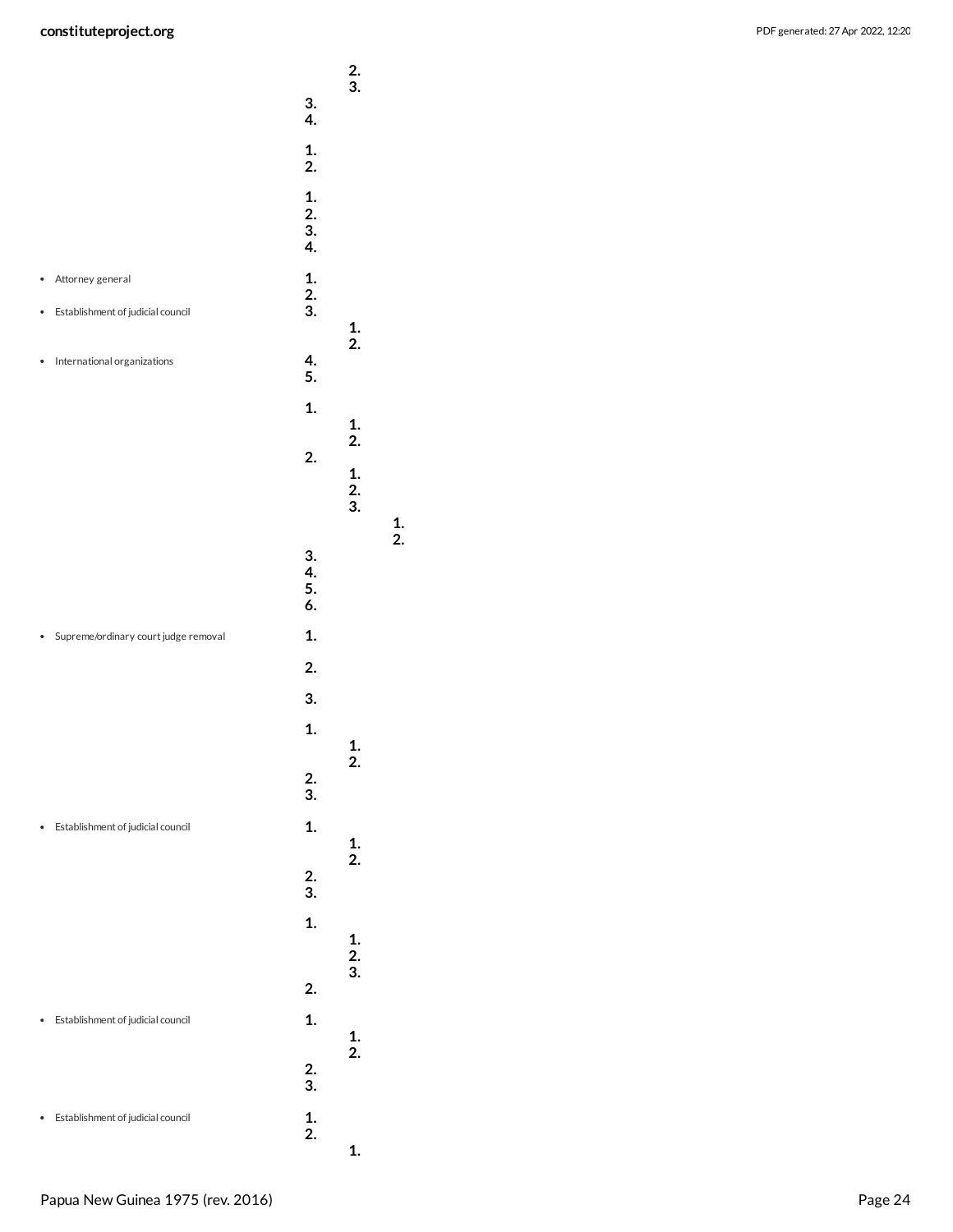<span id="page-24-3"></span><span id="page-24-2"></span><span id="page-24-1"></span><span id="page-24-0"></span>

|                             |                                                                                                            | 3.<br>4.              | 2.<br>3.<br>4.<br>5.             |
|-----------------------------|------------------------------------------------------------------------------------------------------------|-----------------------|----------------------------------|
|                             |                                                                                                            | 5.<br>1.<br>2.        | 1.<br>2.<br>3.<br>4.<br>5.<br>6. |
|                             |                                                                                                            | 3.<br>4.<br>5.        | 7.<br>8.                         |
| $\bullet$                   | Jury trials required                                                                                       | 1.<br>2.              |                                  |
|                             | <b>Munsicipalygoviegnment</b> ment<br>Subsidiarlygomit gowentment                                          | $\frac{1}{2}$ .       | 1.<br>2.                         |
|                             |                                                                                                            | 3.<br>4.              | 3.<br>1.                         |
|                             |                                                                                                            | 5.<br>6.              | 2.<br>1.<br>2.                   |
|                             |                                                                                                            | 7.<br>8.<br>9.<br>10. |                                  |
| $\bullet$<br>٠<br>$\bullet$ | Electoral commission<br>National vs subnational laws<br>Subsidiary unit government<br>Municipal government | 1.<br>2.              | 1.<br>2.                         |
|                             |                                                                                                            | 3.<br>1.<br>2.<br>3.  |                                  |
|                             | Emergency provisions                                                                                       | 4.<br>5.<br>6.        | 1.<br>2.                         |
|                             |                                                                                                            | 1.<br>2.<br>3.        | 1.<br>$\overline{2}$ .           |
|                             |                                                                                                            | 4.                    |                                  |
|                             | Subsidiary unit government<br>Municipal government                                                         | 1.<br>2.              | 1.                               |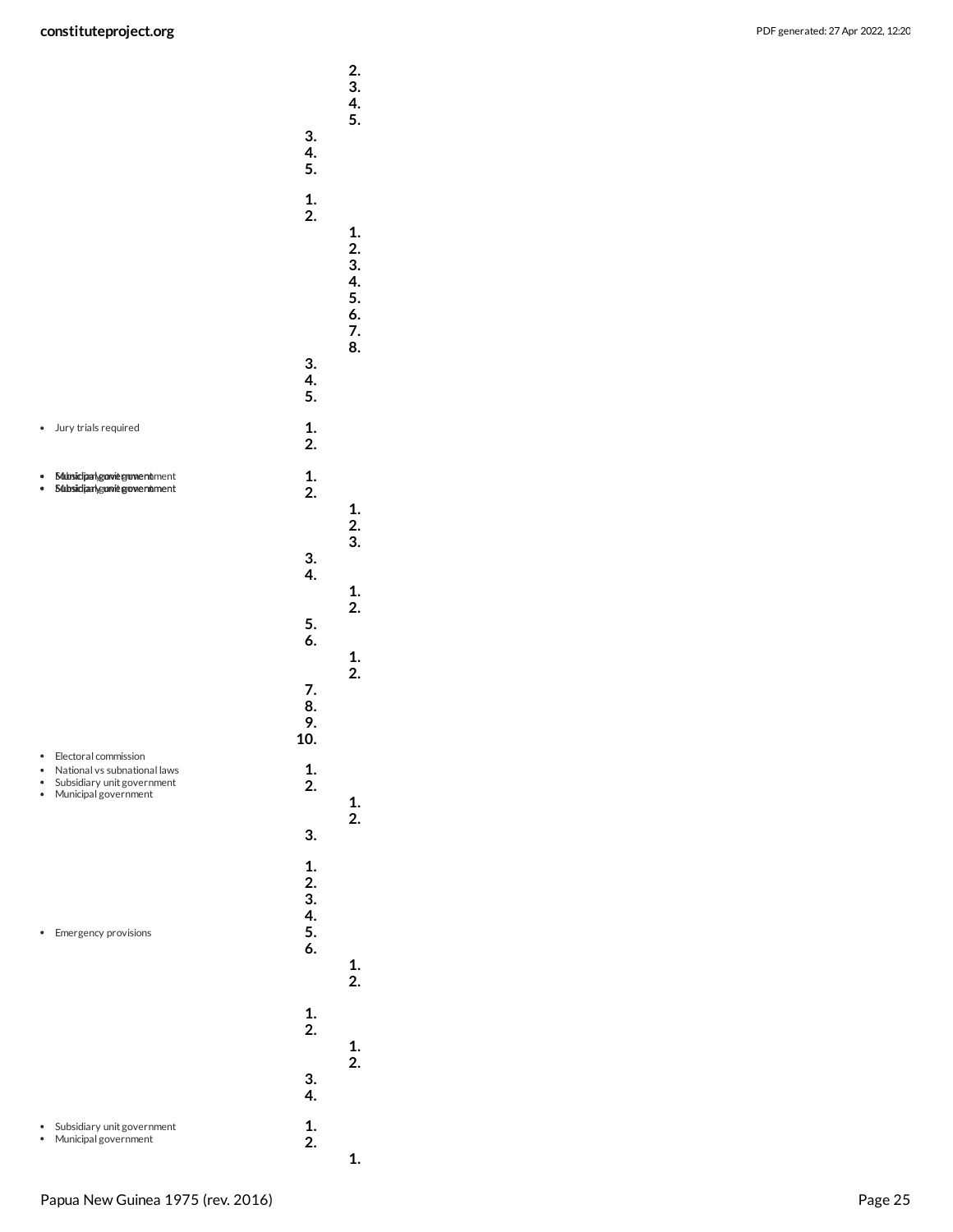<span id="page-25-2"></span><span id="page-25-1"></span><span id="page-25-0"></span>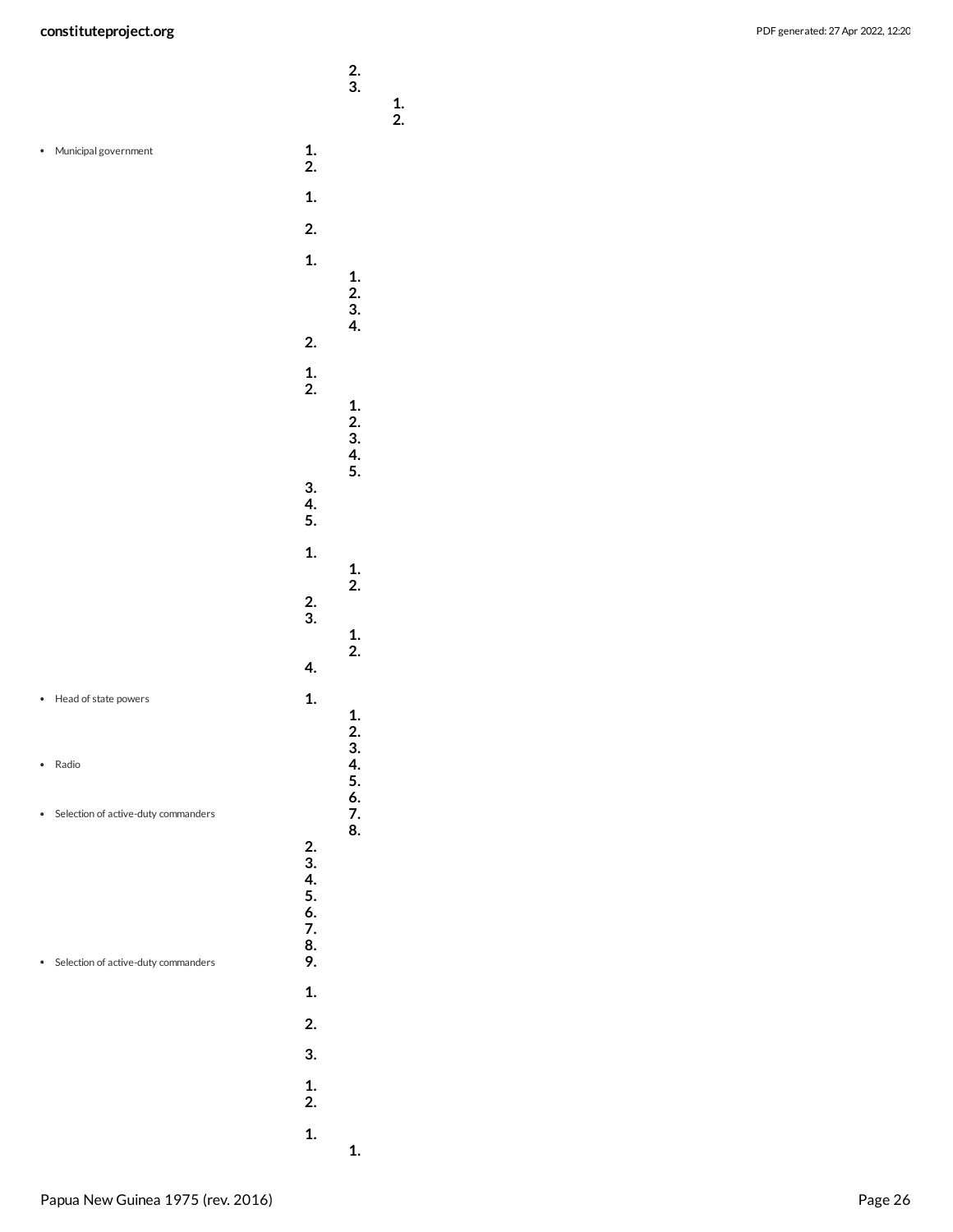<span id="page-26-1"></span><span id="page-26-0"></span>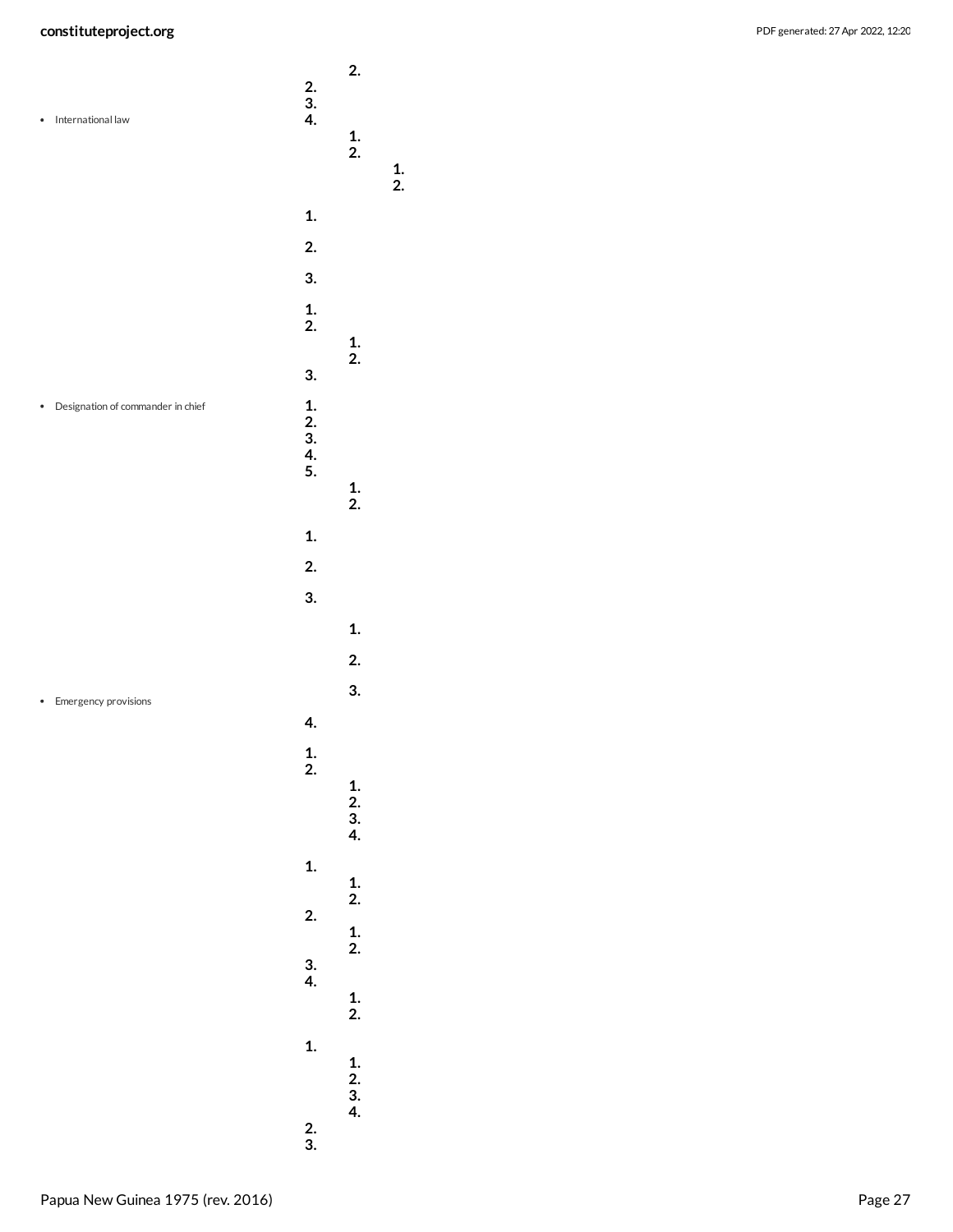<span id="page-27-2"></span><span id="page-27-1"></span><span id="page-27-0"></span>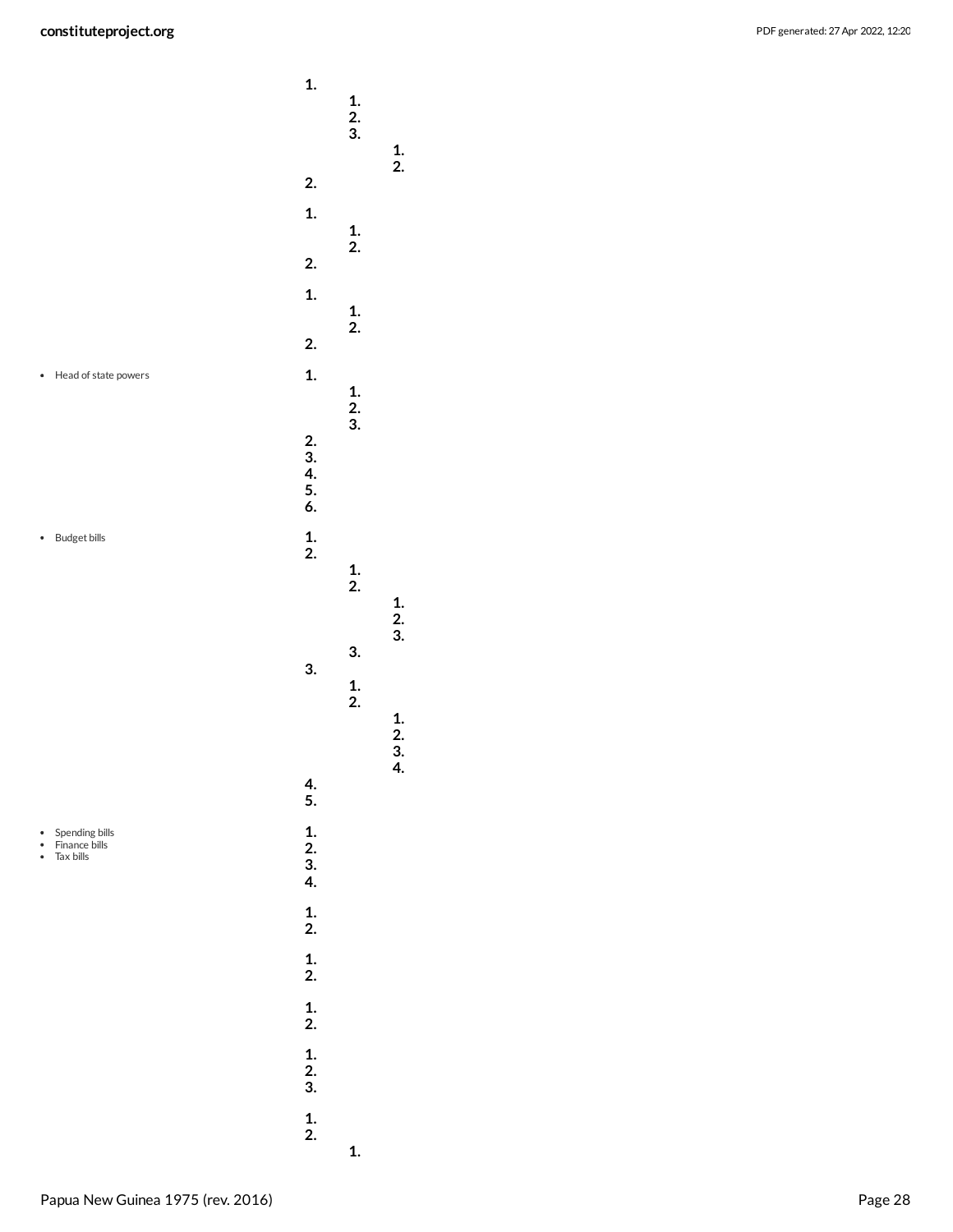<span id="page-28-1"></span><span id="page-28-0"></span>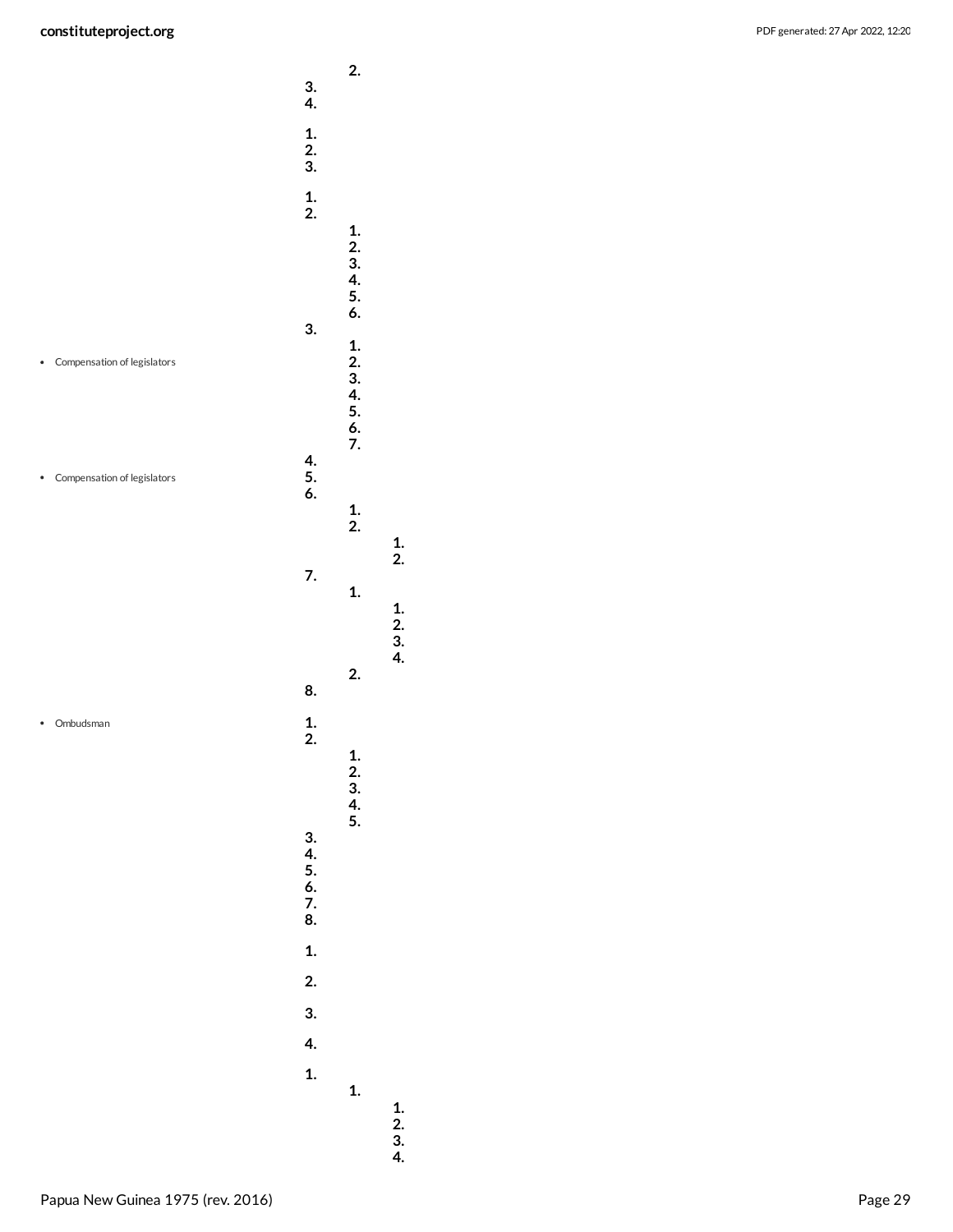<span id="page-29-1"></span><span id="page-29-0"></span>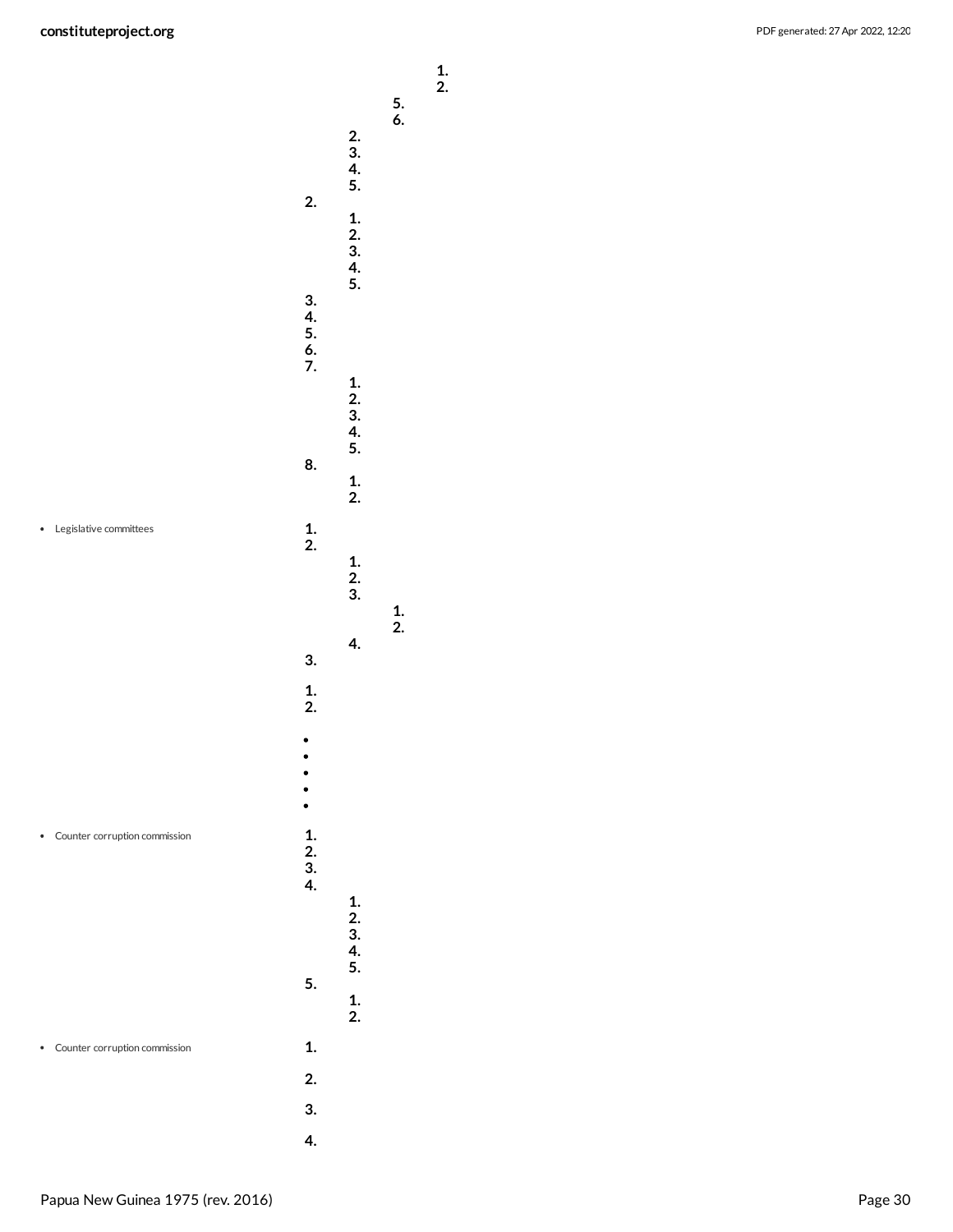

<span id="page-30-1"></span><span id="page-30-0"></span> **. . .**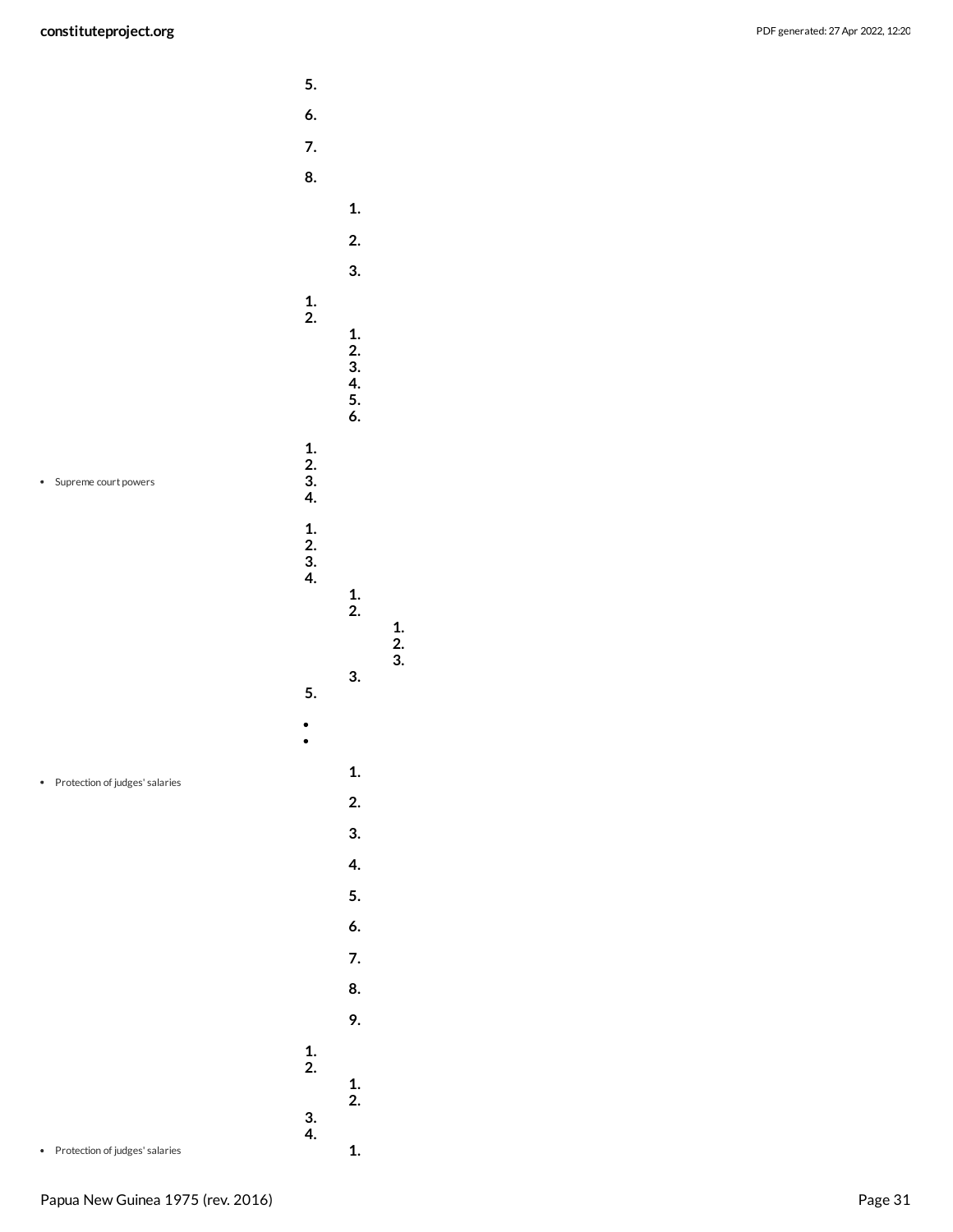<span id="page-31-2"></span><span id="page-31-1"></span><span id="page-31-0"></span>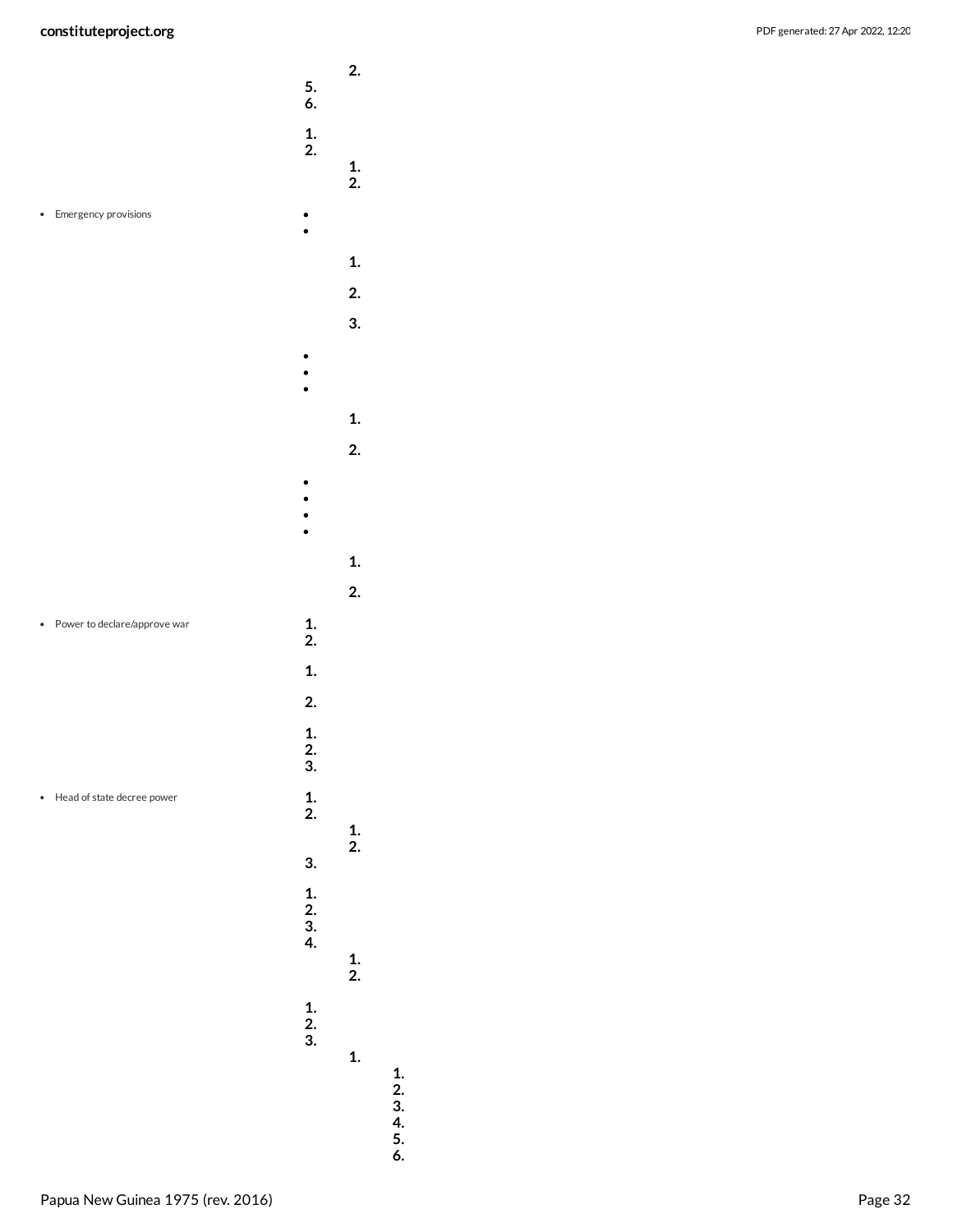<span id="page-32-1"></span><span id="page-32-0"></span>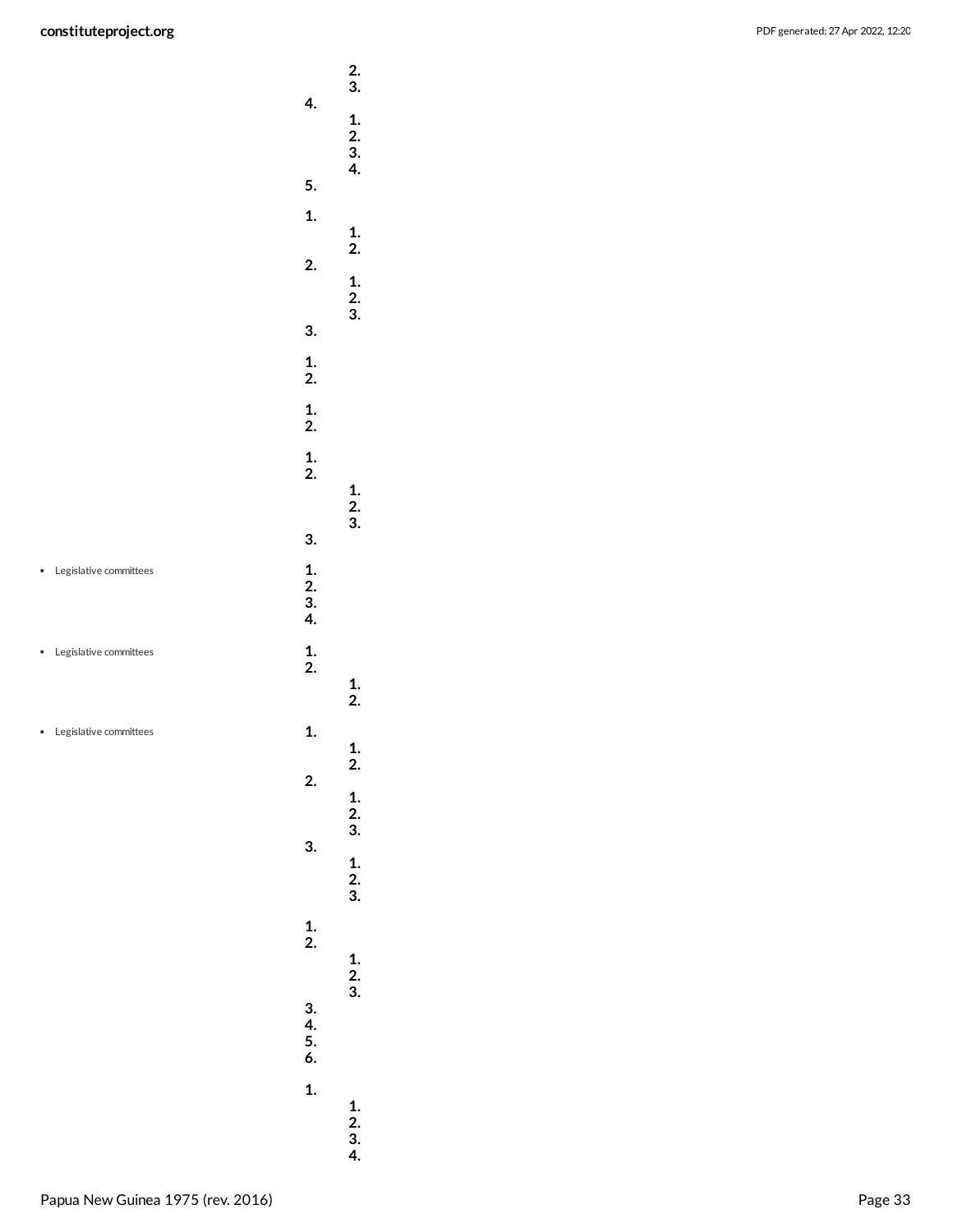PDF generated: 27 Apr 2022, 12:20

<span id="page-33-0"></span>

|           |                                    |                 | 5.<br>$rac{6}{7}$ .           |
|-----------|------------------------------------|-----------------|-------------------------------|
| $\bullet$ | Protection from false imprisonment |                 | 8.<br>9.<br>10.<br>11.<br>12. |
| ٠         | Prison registry                    | $\frac{2}{3}$ . | 13.                           |
|           |                                    |                 | $\frac{1}{2}$ .               |
|           |                                    | 4.<br>5.        |                               |
|           |                                    | 6.              | $\frac{1}{2}$ .<br>1.         |
|           |                                    | 7.<br>8.        | 2.                            |
|           |                                    | 1.<br>2.        |                               |
|           |                                    | 1.              |                               |
|           |                                    |                 | 1.                            |
|           |                                    |                 | 2.                            |
|           |                                    | 2.              |                               |
|           |                                    |                 | 1.                            |
|           |                                    |                 | 2.                            |
|           |                                    | $\frac{1}{2}$ . |                               |
|           |                                    | 1.              | $\frac{1}{2}$ .<br>3.         |
|           |                                    | $\frac{2}{3}$ . |                               |
|           | Prohibition of slavery             | 1.              |                               |
|           |                                    | 2.              |                               |
|           |                                    | 3.              |                               |
|           |                                    | 1.<br>2.        | $\frac{1}{2}$ .               |
|           |                                    | 1.<br>2.        |                               |
|           |                                    | $\frac{1}{2}$ . | $\frac{1}{2}$ .               |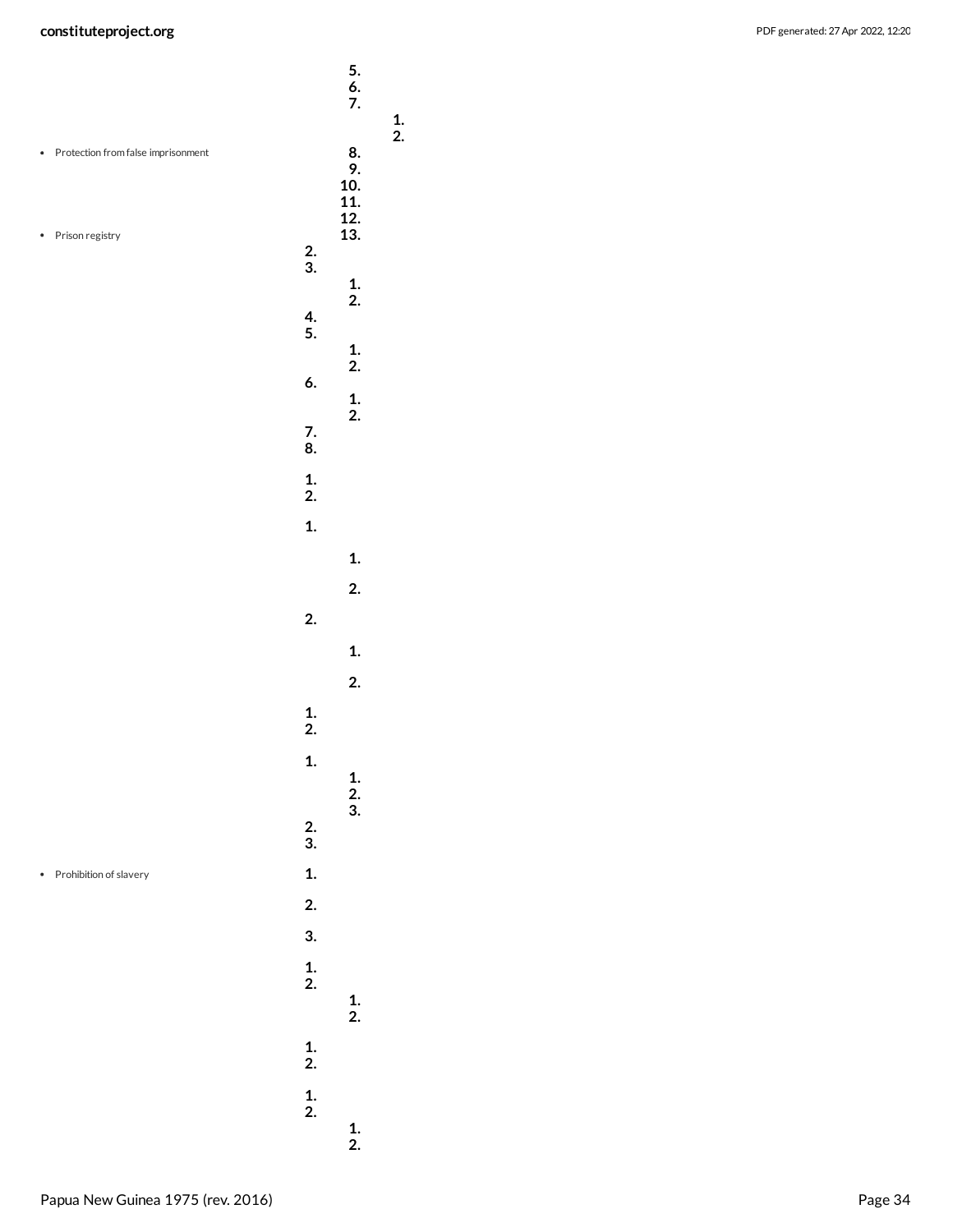<span id="page-34-0"></span>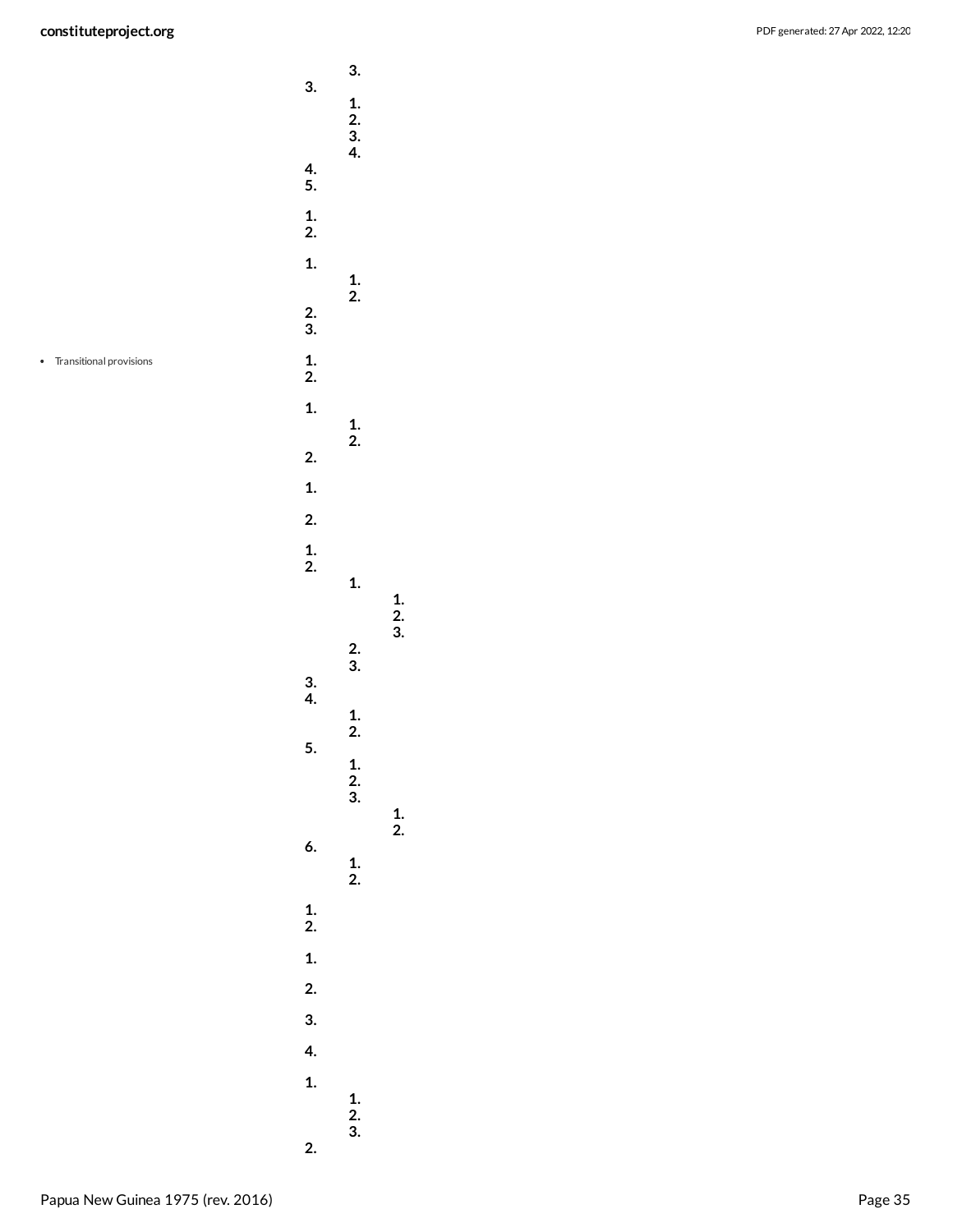**3.**

**1. 2.**

|                                          | 1.<br>2.<br>1.  | o<br>٠                                                    |
|------------------------------------------|-----------------|-----------------------------------------------------------|
|                                          |                 |                                                           |
|                                          |                 |                                                           |
|                                          | 2.              | $\frac{1}{2}$ .<br>3.                                     |
|                                          | $\frac{3}{4}$   | 4.                                                        |
| Subsidiary unit government<br>٠          | $\frac{1}{2}$ . | 1.                                                        |
| International organizations<br>$\bullet$ | 3.              | 2.                                                        |
|                                          | 1.<br>2.        | 1.                                                        |
|                                          | 3.              | 2.<br>1.<br>2.                                            |
| Subsidiary unit government               | 1.              | 1.<br>2.<br>3.<br>4.<br>5.<br>6.<br>7.<br>8.<br>9.<br>10. |
|                                          |                 | 11.                                                       |

<span id="page-35-0"></span>**2.**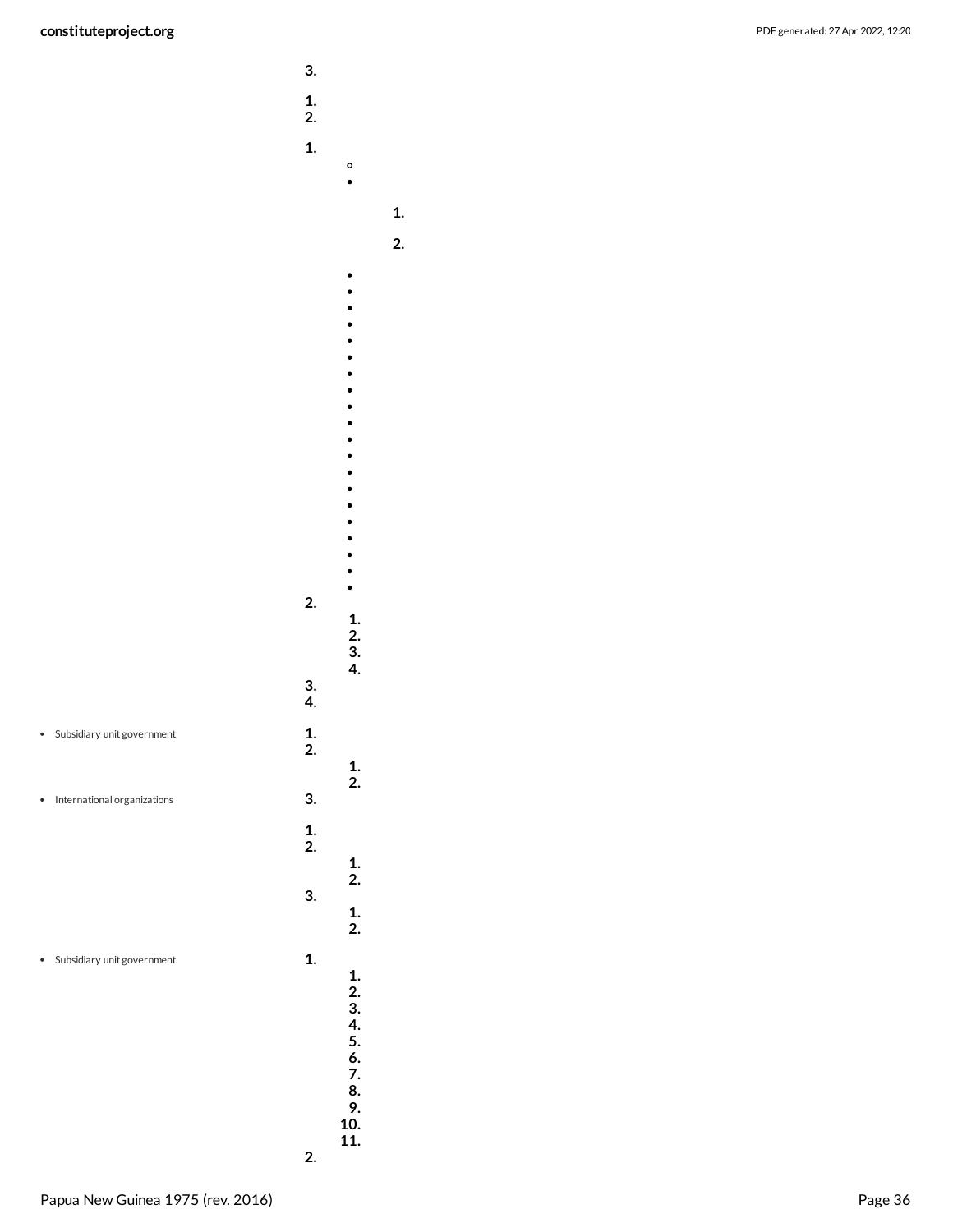<span id="page-36-2"></span><span id="page-36-1"></span><span id="page-36-0"></span>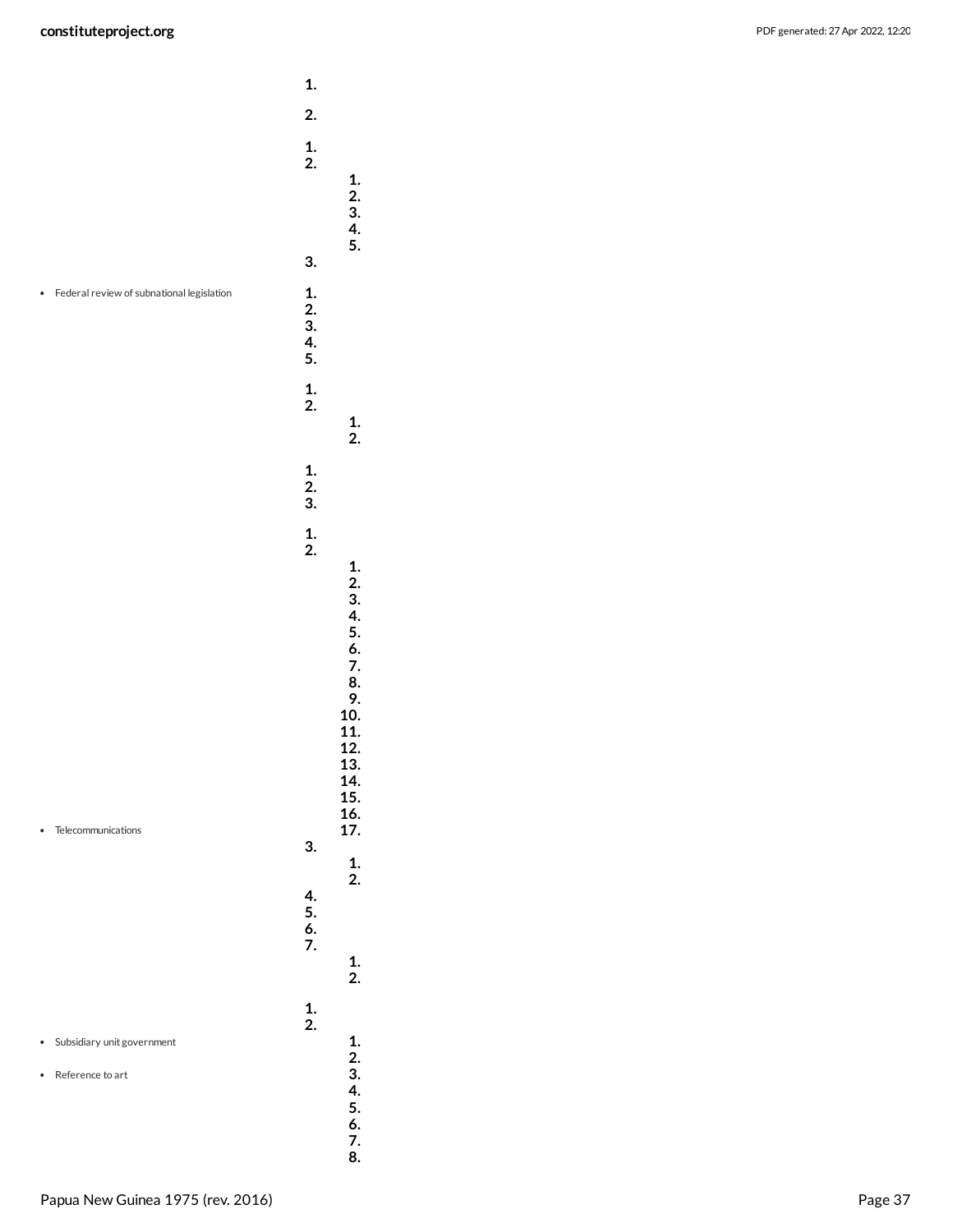<span id="page-37-0"></span>

| ٠ | Provisions for intellectual property<br>Reference to science |          | 9.<br>10.<br>11.<br>12.<br>13.<br>14.<br>15.<br>16.<br>17.<br>18.<br>19.<br>20.<br>21.<br>22.<br>23.<br>24.<br>25.<br>26.<br>27.<br>28.<br>29.<br>30.<br>31.<br>32.<br>33.<br>34.<br>35.<br>36.<br>37.<br>38.<br>39.<br>40.<br>41.<br>42.<br>43.<br>44.<br>45.<br>46.<br>47.<br>48.<br>49.<br>50.<br>51.<br>52.<br>53.<br>54.<br>55. |
|---|--------------------------------------------------------------|----------|--------------------------------------------------------------------------------------------------------------------------------------------------------------------------------------------------------------------------------------------------------------------------------------------------------------------------------------|
|   | Protection of environment                                    | 3.       | 56.<br>57.<br>58.<br>59.                                                                                                                                                                                                                                                                                                             |
|   |                                                              |          | 1.<br>2.<br>3.                                                                                                                                                                                                                                                                                                                       |
|   |                                                              | 4.       | 1.<br>2.<br>3.<br>4.                                                                                                                                                                                                                                                                                                                 |
|   |                                                              |          | 5.<br>6.<br>7.                                                                                                                                                                                                                                                                                                                       |
|   |                                                              | 5.<br>1. |                                                                                                                                                                                                                                                                                                                                      |
|   |                                                              | 2.       |                                                                                                                                                                                                                                                                                                                                      |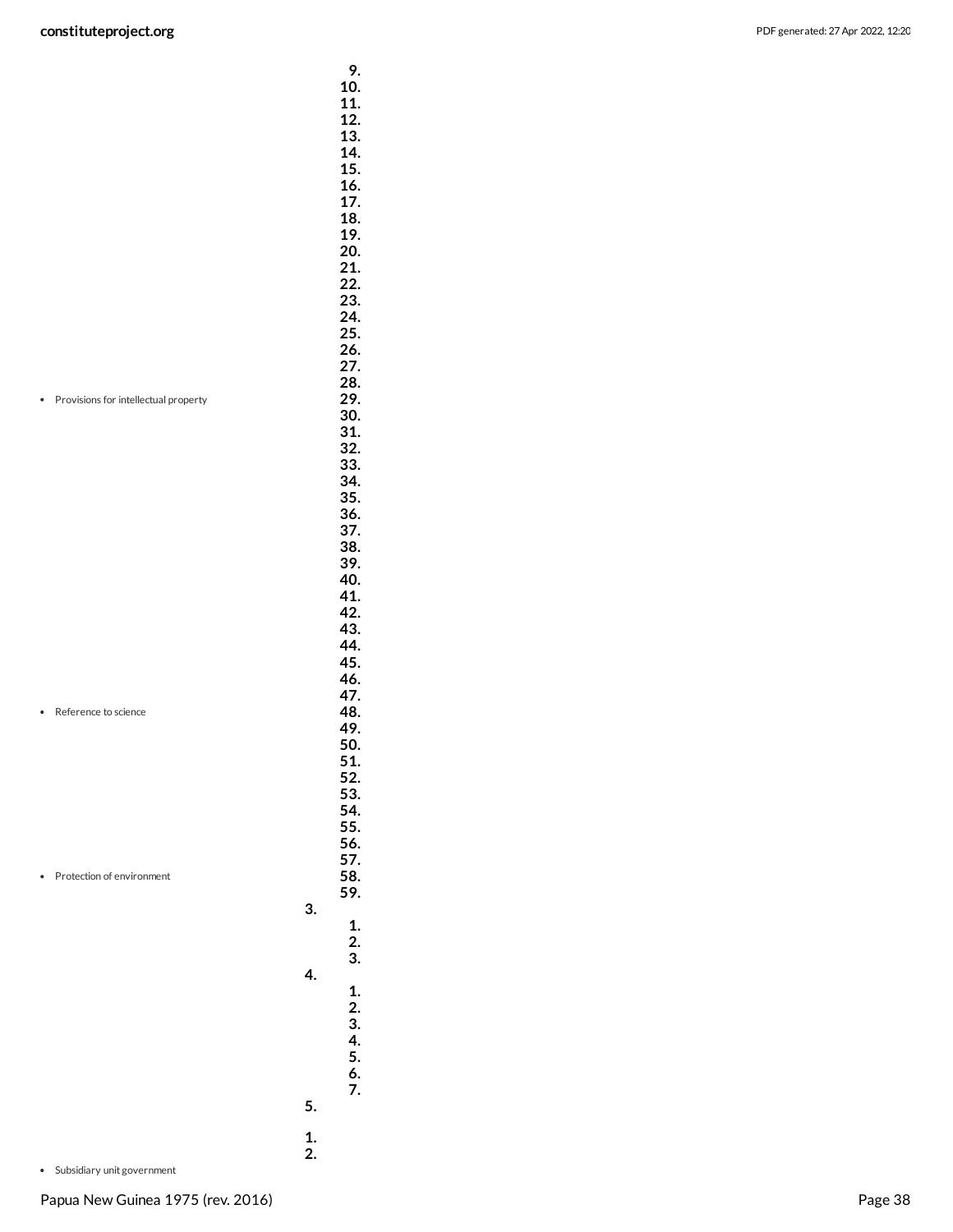<span id="page-38-0"></span>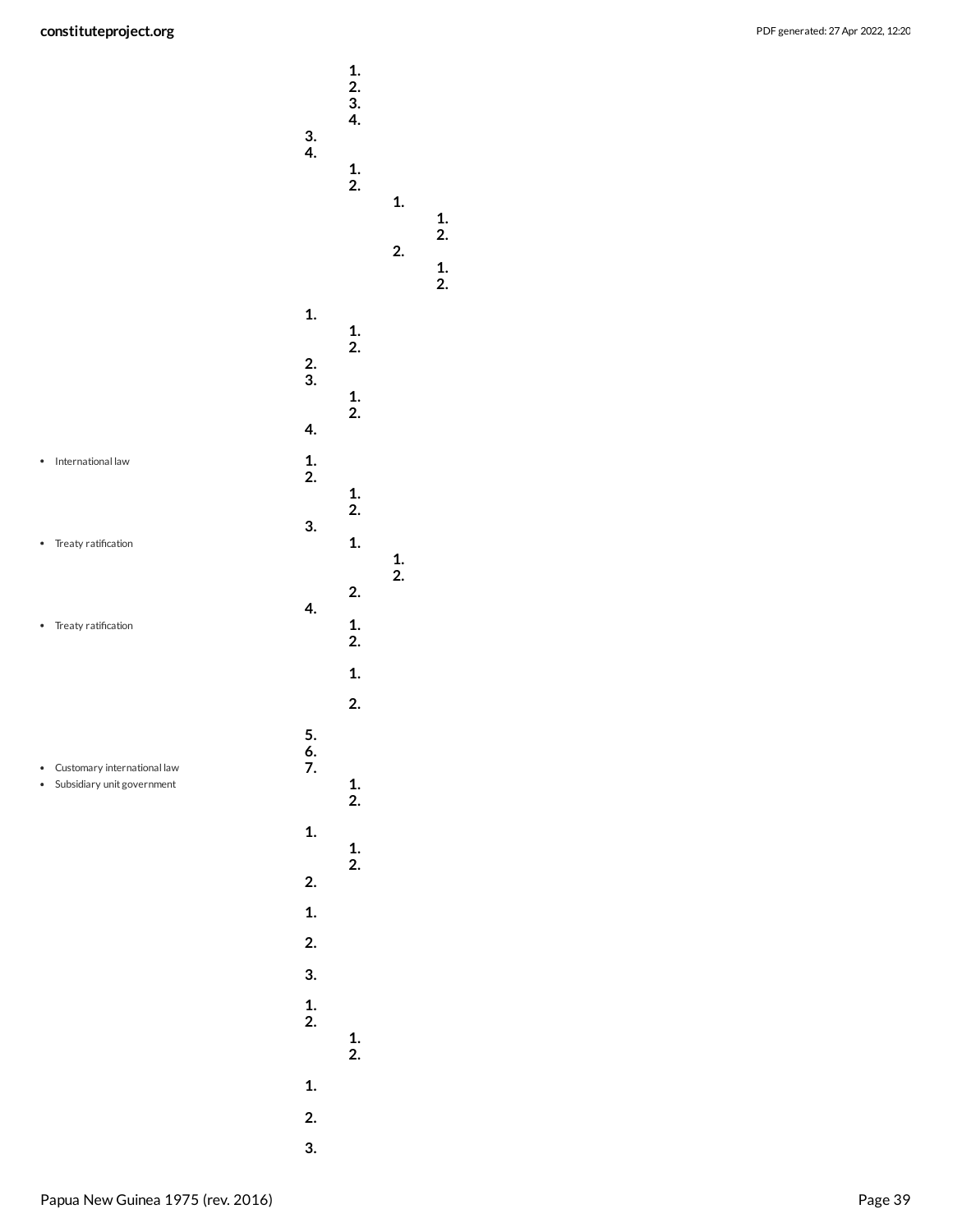- 
- Constitutionality of legislation

<span id="page-39-0"></span>

 **. . . . . .**

 **. .**

**.**

<span id="page-39-1"></span>Structure of the courts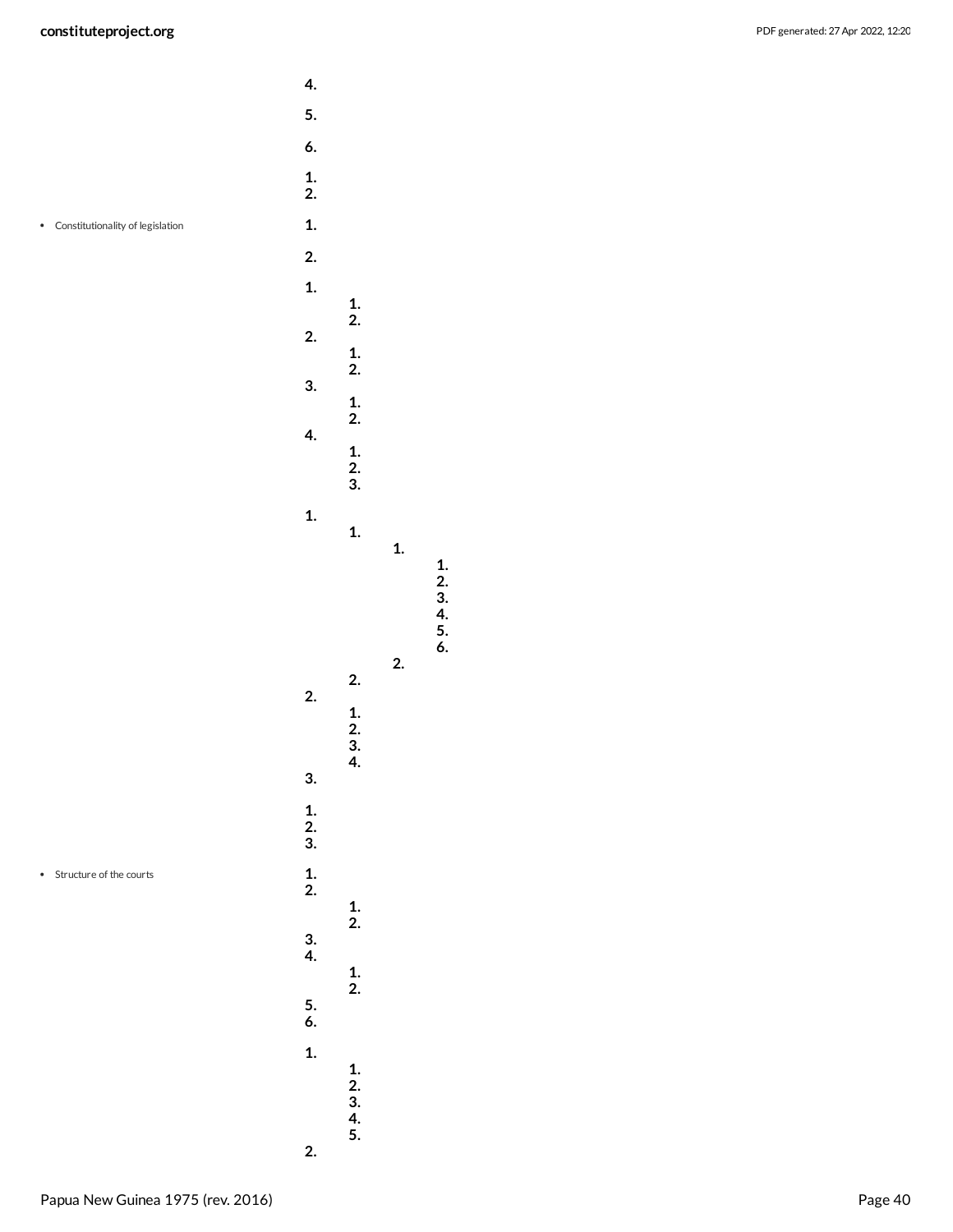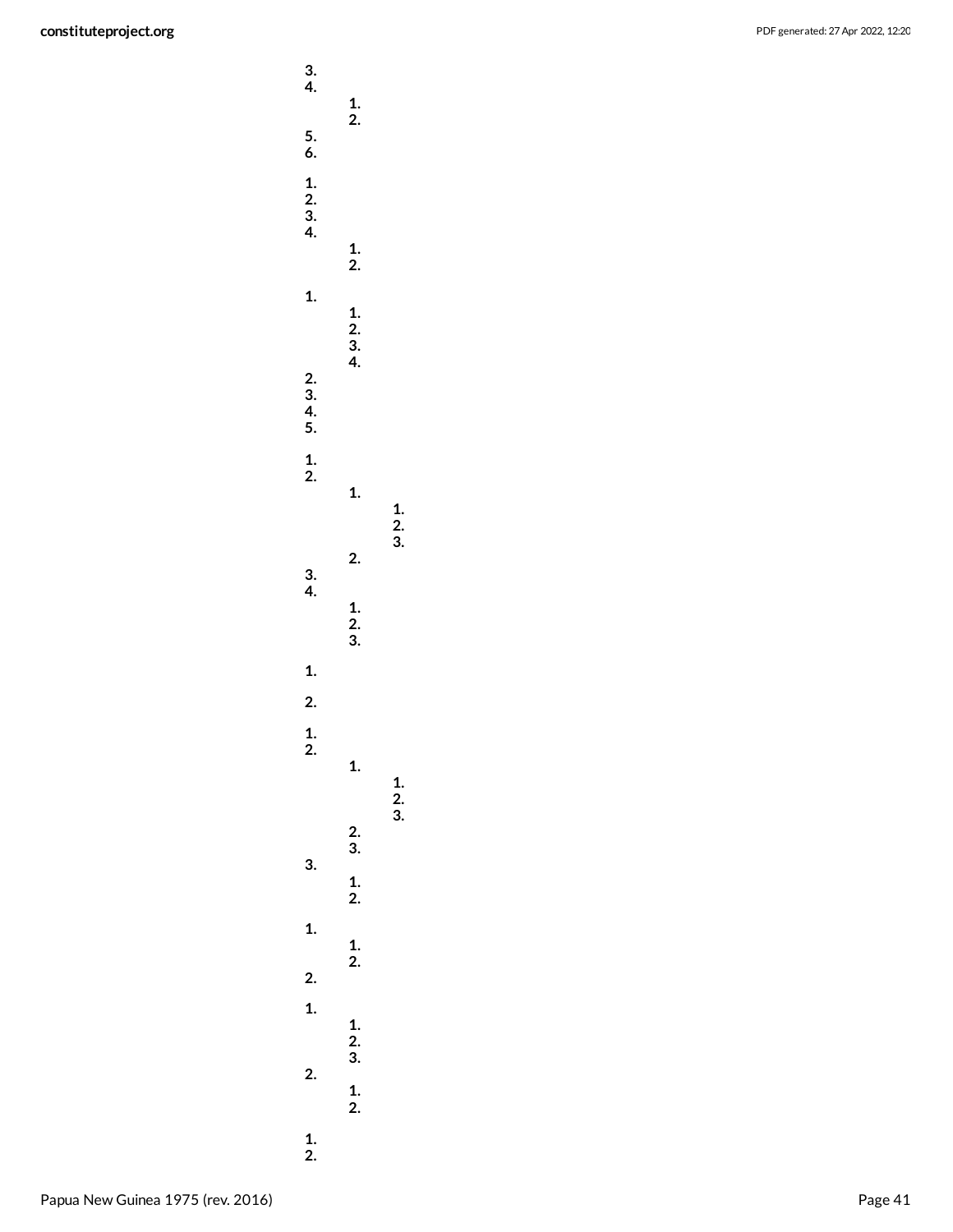<span id="page-41-0"></span>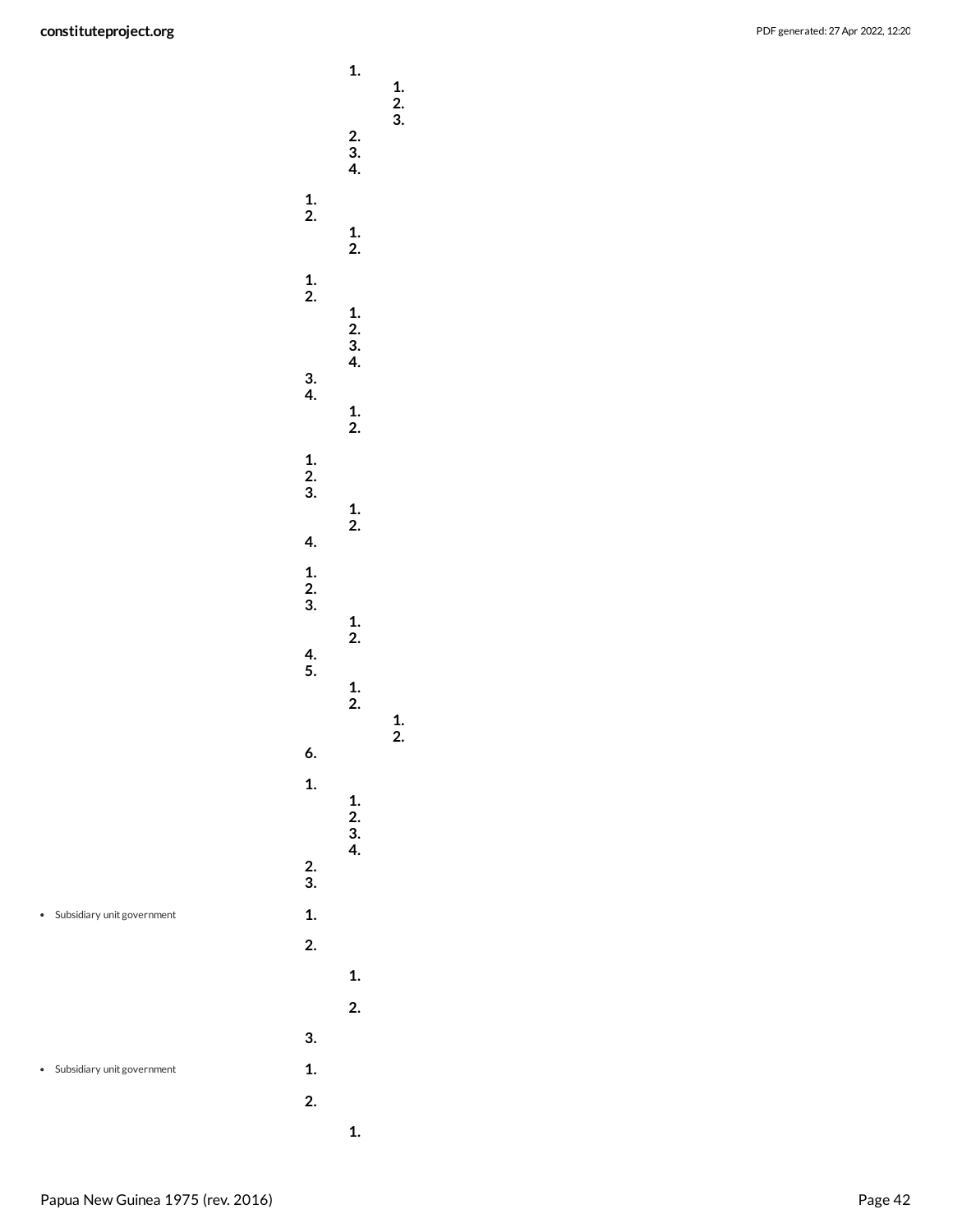PDF generated: 27 Apr 2022, 12:20

 **. . . . . . . . .** Subsidiary unit government **. . . . . . . . . . . . . . . . . .** • International law **.** Subsidiary unit government **.** Central bank **. . . . . . . . . .**  $\bullet$  $\bullet$  $\ddot{\cdot}$  $\bullet$  **. . .**

<span id="page-42-2"></span><span id="page-42-1"></span><span id="page-42-0"></span> **. .**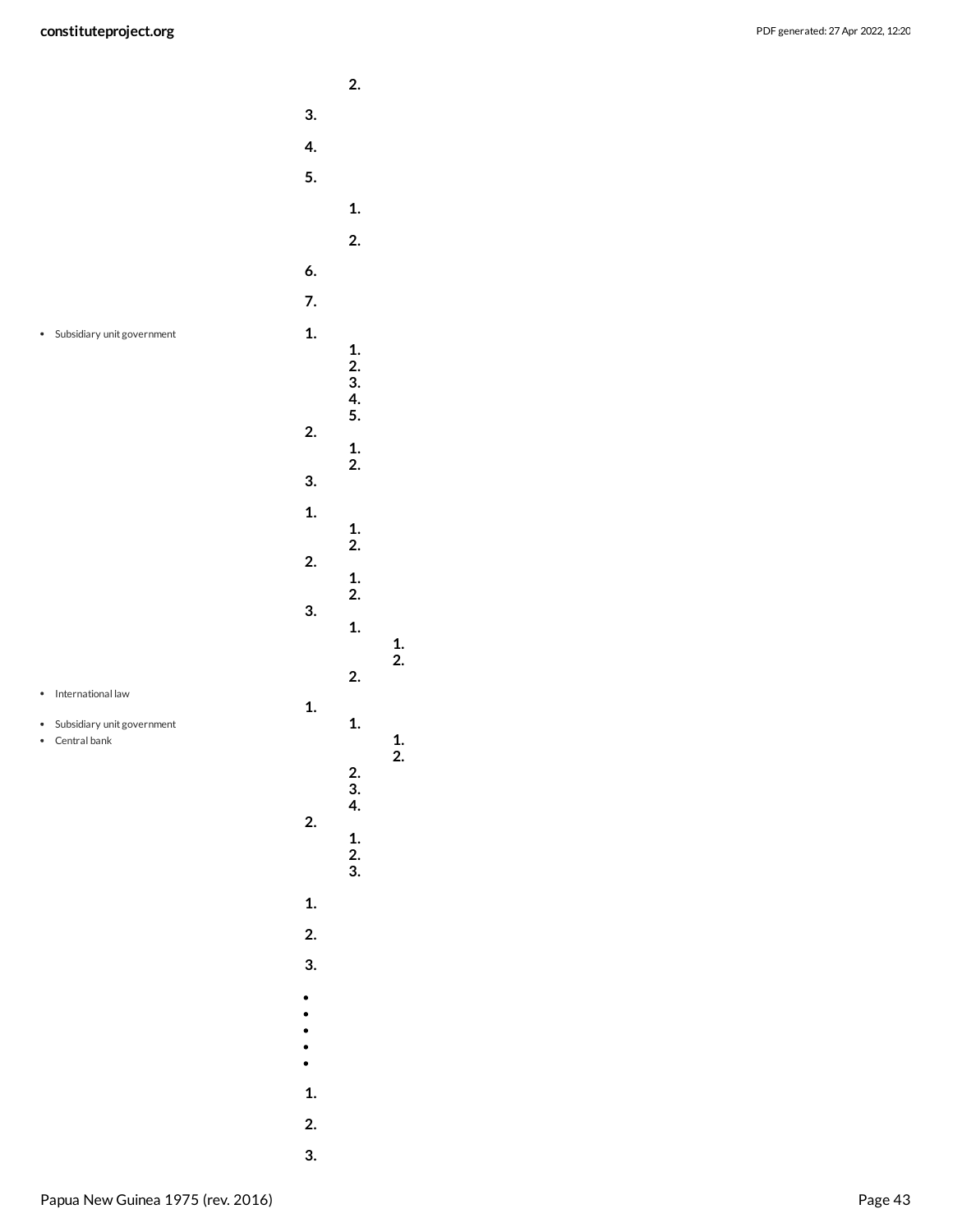| 1.<br>$\frac{2}{3}$ .<br>4.<br>5.             | 1.<br>2.<br>$\frac{1}{2}$ .                     |
|-----------------------------------------------|-------------------------------------------------|
| 1.                                            | $\frac{1}{2}$ .<br>3.<br>1.<br>$\overline{2}$ . |
| 2.<br>3.<br>$\overline{4}$                    |                                                 |
| 1.2.3.4.                                      |                                                 |
| $\mathbf{1}$ .<br>2.<br>3.                    |                                                 |
| 4.<br>1.<br>1.<br>1.                          |                                                 |
| 2.                                            | 1.<br>2.<br>3.                                  |
| 3.<br>4.<br>5.<br>6.<br>7.<br>8.<br>9.<br>10. | $\frac{1}{2}$ .<br>3.<br>4.                     |
| 1.<br>2.<br>.<br>3.<br>4.<br>5.<br>6.         | 1.<br>2.                                        |

<span id="page-43-0"></span>Referenda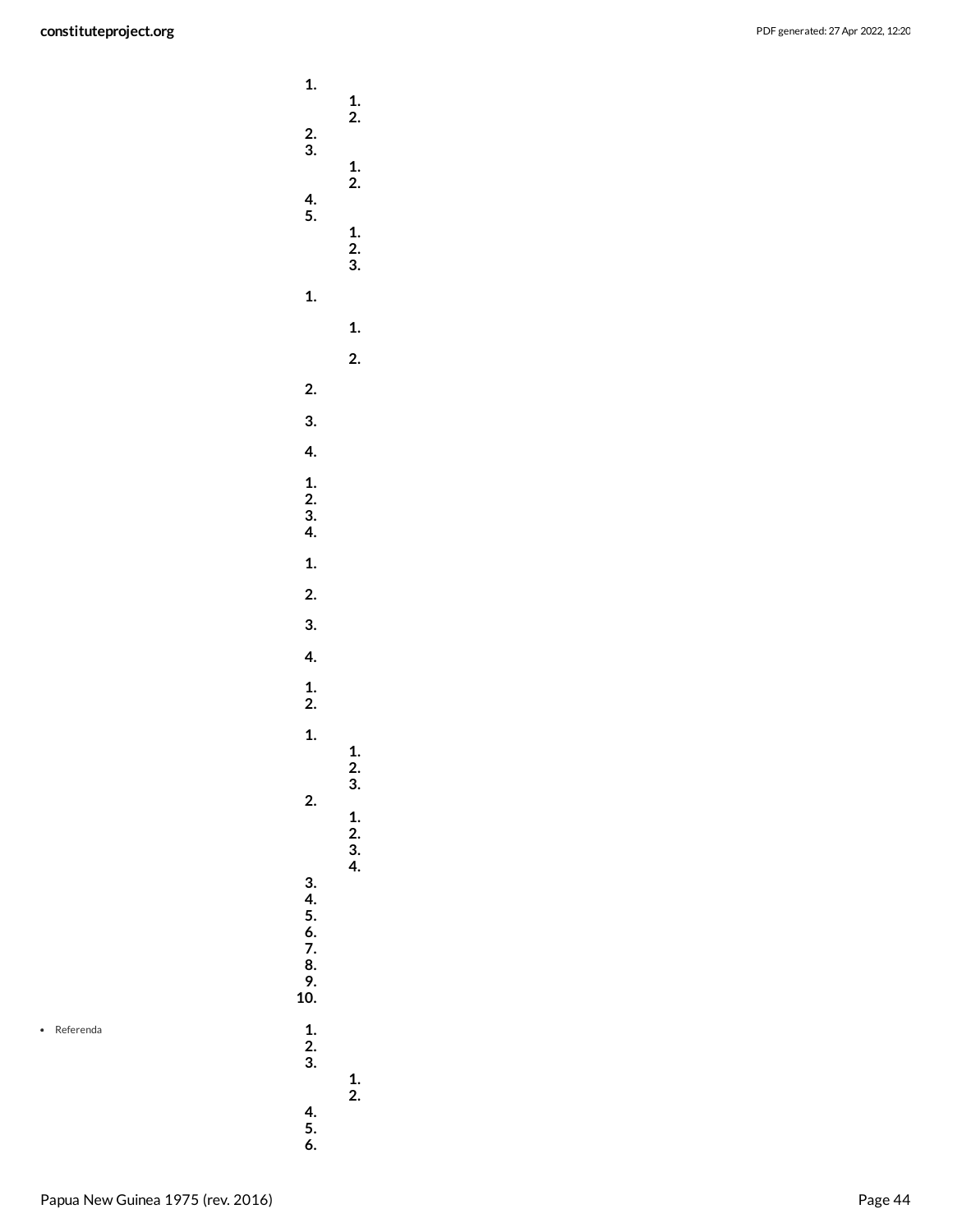<span id="page-44-1"></span><span id="page-44-0"></span>

|                                  | 7.                    |  |
|----------------------------------|-----------------------|--|
|                                  | 1.                    |  |
|                                  | 2.                    |  |
|                                  | 3.                    |  |
|                                  | 1.                    |  |
|                                  | 1.                    |  |
|                                  | $\frac{2}{3}$ .<br>4. |  |
|                                  | 5.                    |  |
|                                  | 6.<br>7.              |  |
|                                  | 8.<br>9.              |  |
|                                  | 10.                   |  |
|                                  | 11.                   |  |
|                                  | 1.<br>2.              |  |
| Crimes of the previous regime    | 1.                    |  |
|                                  | 2.<br>3.              |  |
|                                  | 1.                    |  |
|                                  | $\frac{2}{3}$         |  |
|                                  | 4.<br>4.              |  |
|                                  | 1.<br>2.              |  |
|                                  | 1.                    |  |
|                                  |                       |  |
|                                  | 2.                    |  |
|                                  | 3.                    |  |
|                                  | 5.<br>1.              |  |
|                                  | 2.                    |  |
| Constitution amendment procedure | 1.<br>2.              |  |
|                                  | $\frac{1}{2}$ .       |  |
|                                  | 3.                    |  |
|                                  | 4.<br>1.              |  |
|                                  | 2.                    |  |
|                                  | 5.                    |  |
|                                  |                       |  |
| Constitution amendment procedure | 1.<br>2.              |  |
|                                  | 1.                    |  |
|                                  | 2.                    |  |
|                                  | 1.<br>2.              |  |
|                                  | 1.                    |  |
|                                  | o                     |  |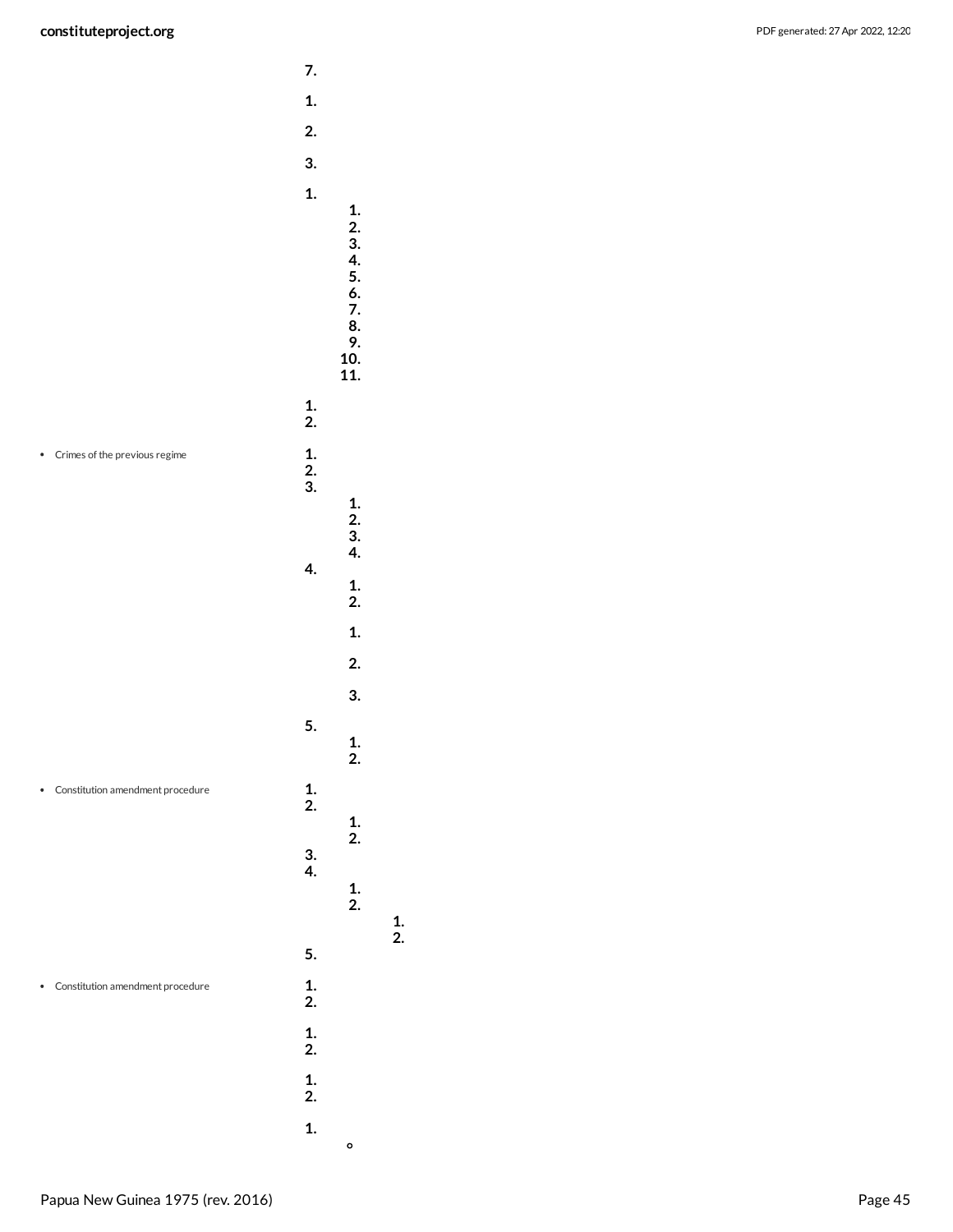- 
- 

 $\bullet$ 

 $-$ 

- 
- $\bullet$  . . . . . .
	- -
		- **1.**
		- **2.**
	-
	- -
	- **1.**
	- **2.**
		- **3. 4.**
	-
- $\ddot{\bullet}$   $\bullet$   $\bullet$
- $\bullet$  $\bullet$  $\bullet$
- $\bullet$
- -
- 
- 
- $\bullet$
- $\bullet$  $\bullet$
- $\bullet$ **1.**
	- **2.**
- **3.**
- **4.**
	- **1.**
	- **2.**
	- **3.**

 $\bullet$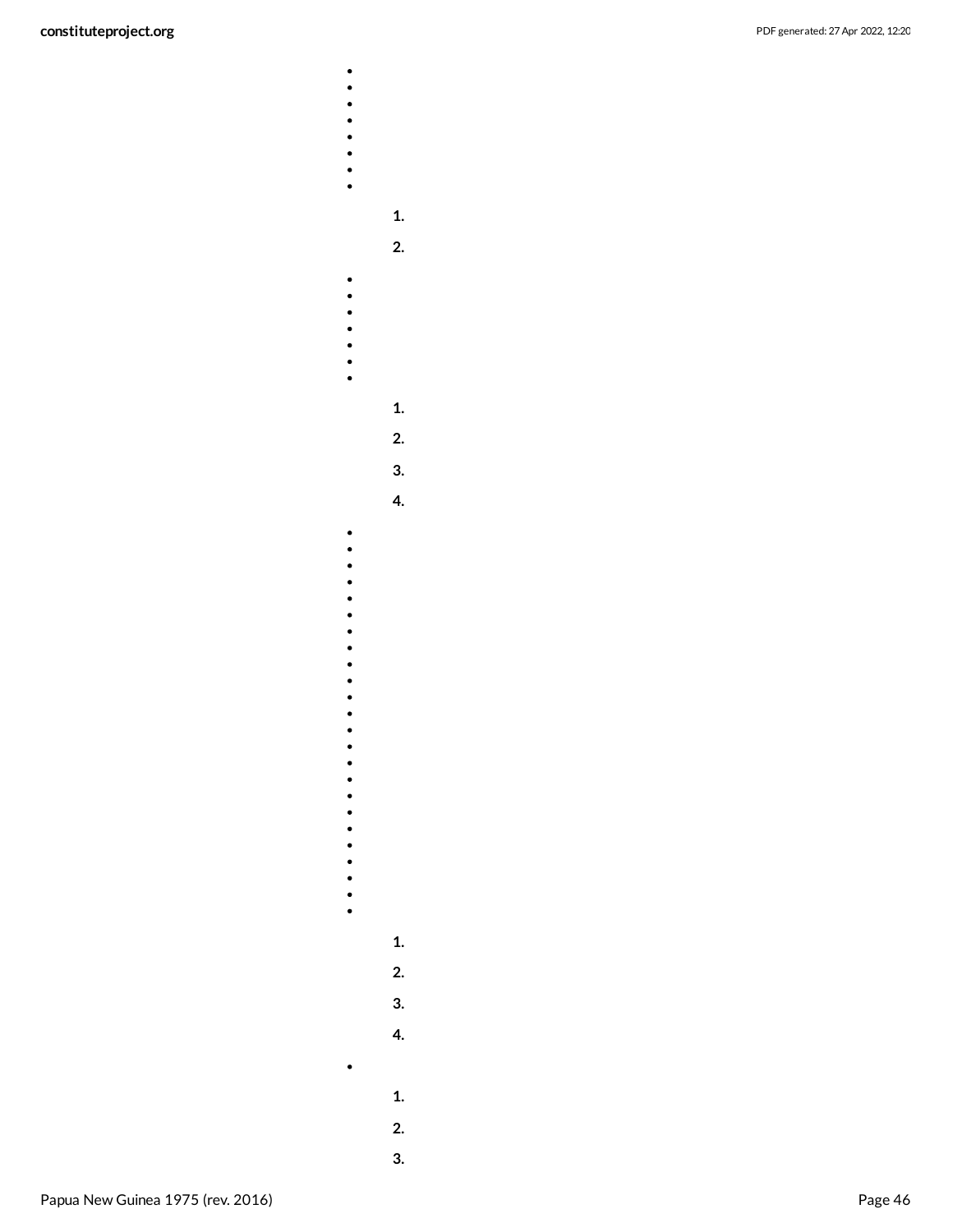$\bullet$  $\ddot{\bullet}$  $\begin{array}{c} \bullet \\ \bullet \\ \bullet \\ \bullet \end{array}$  $\bullet$  $\bullet$ **2. 3. 1. 2. 3. 4. 1. 2. 1. 2.**

**4.**

**1. 2.**

- **1. 2. 1. 2. 3. 4. 5. 1. 2. 3. 4. 1. 2. 1. 1. 2. 2.**
- **3. 1. 2. 1. 1. 2. 3. 4.**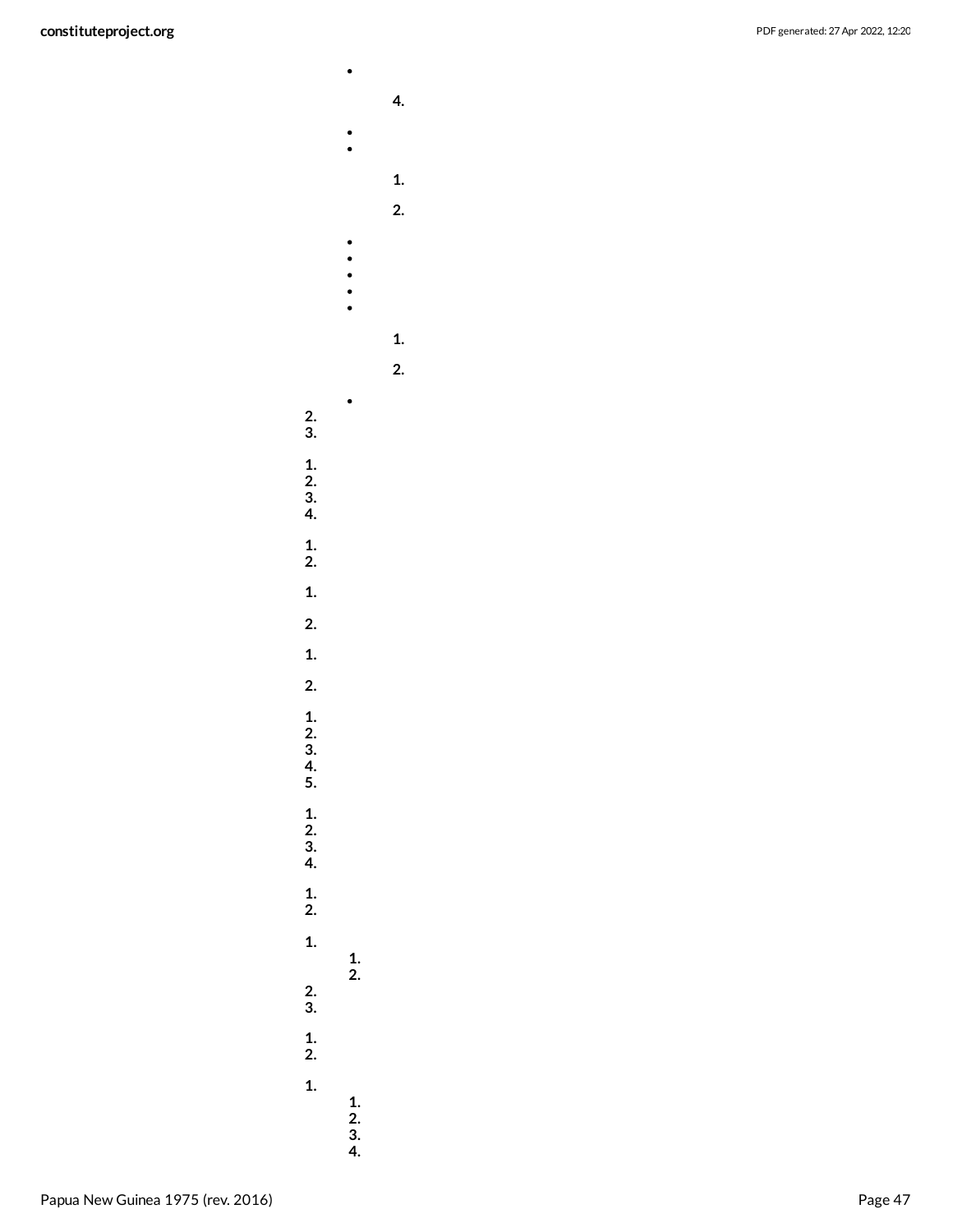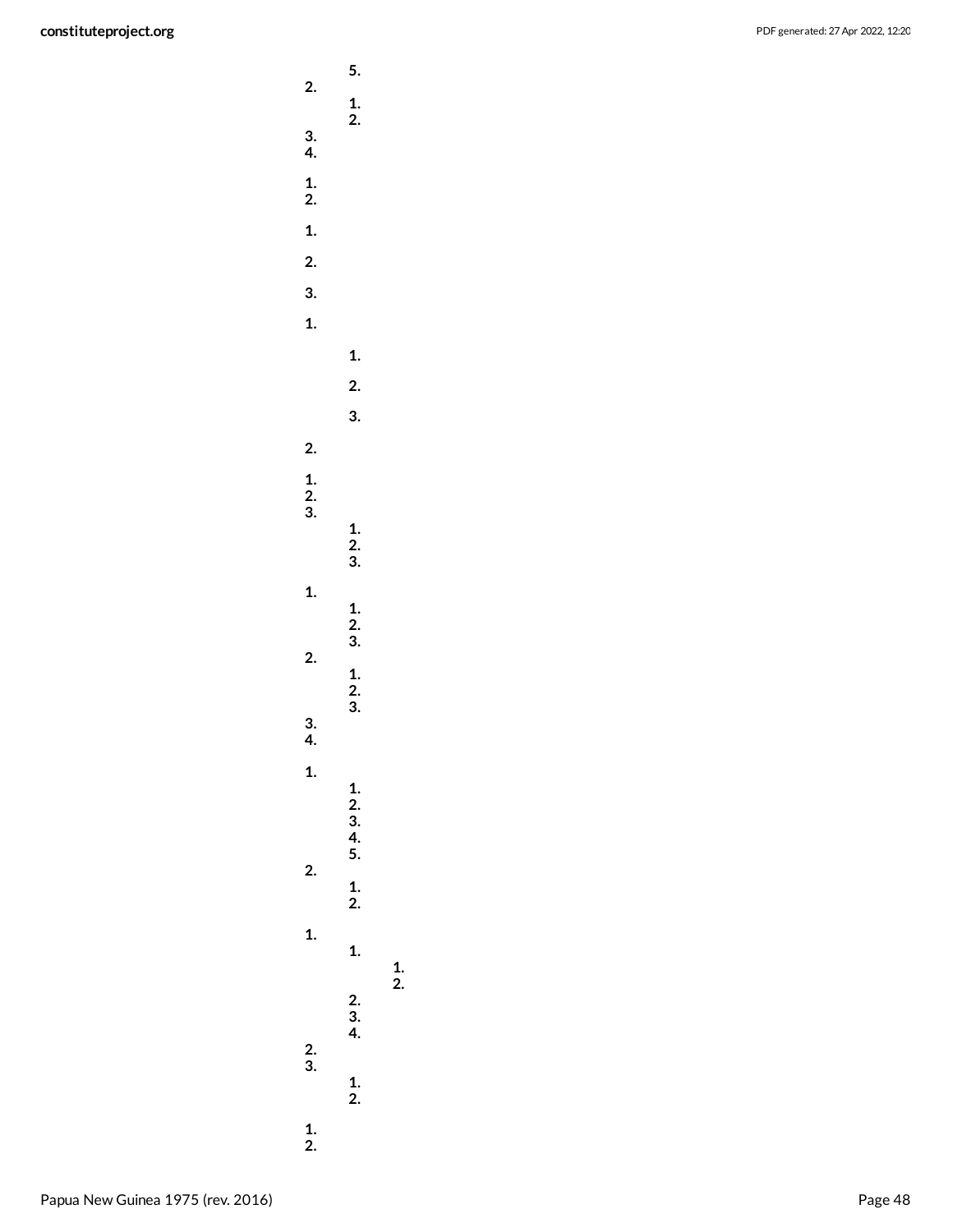

<span id="page-48-0"></span>Oaths to abide by constitution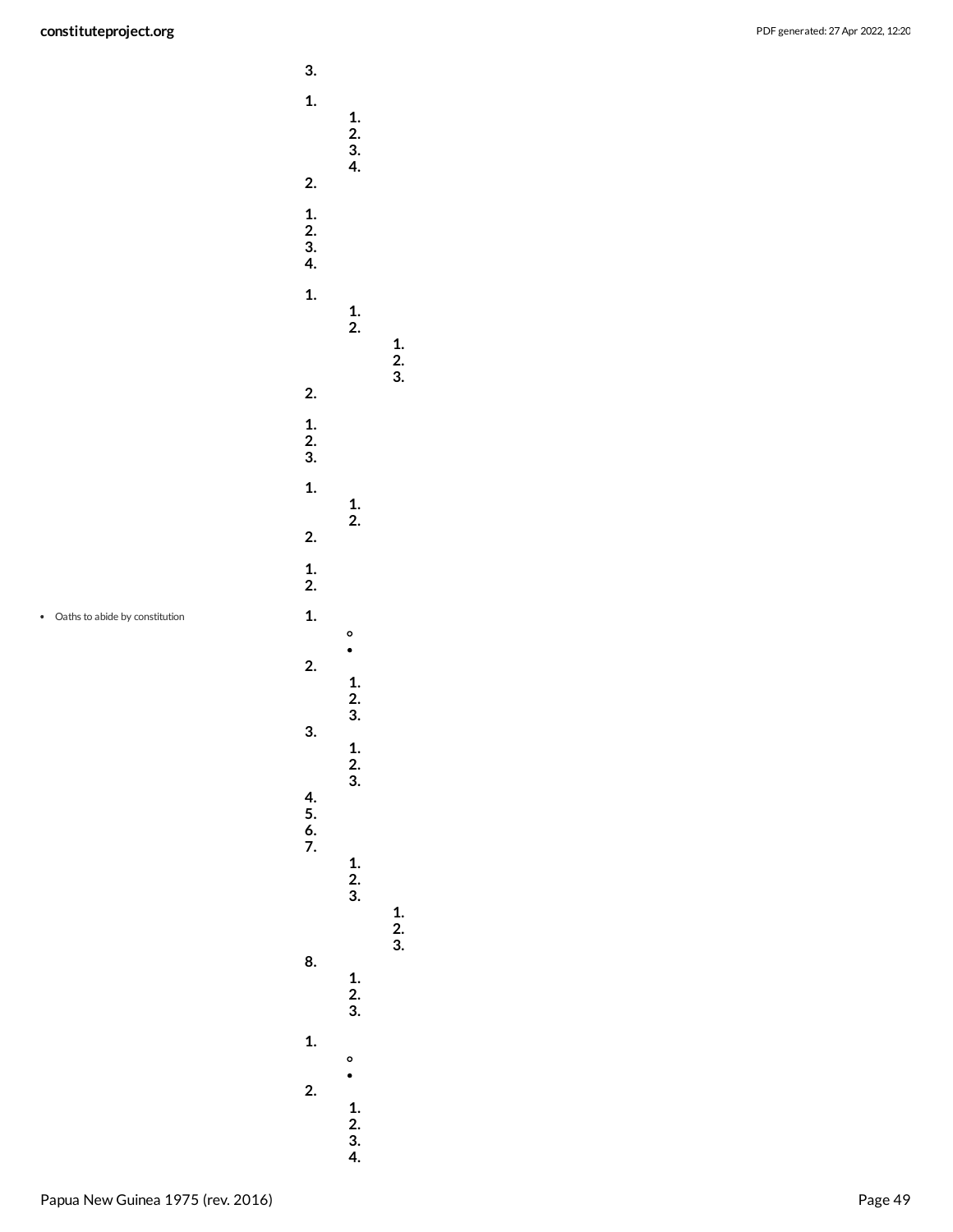**3. 1. 2. 3. 4.**

**4. 1. 2.**

> **3. 4.**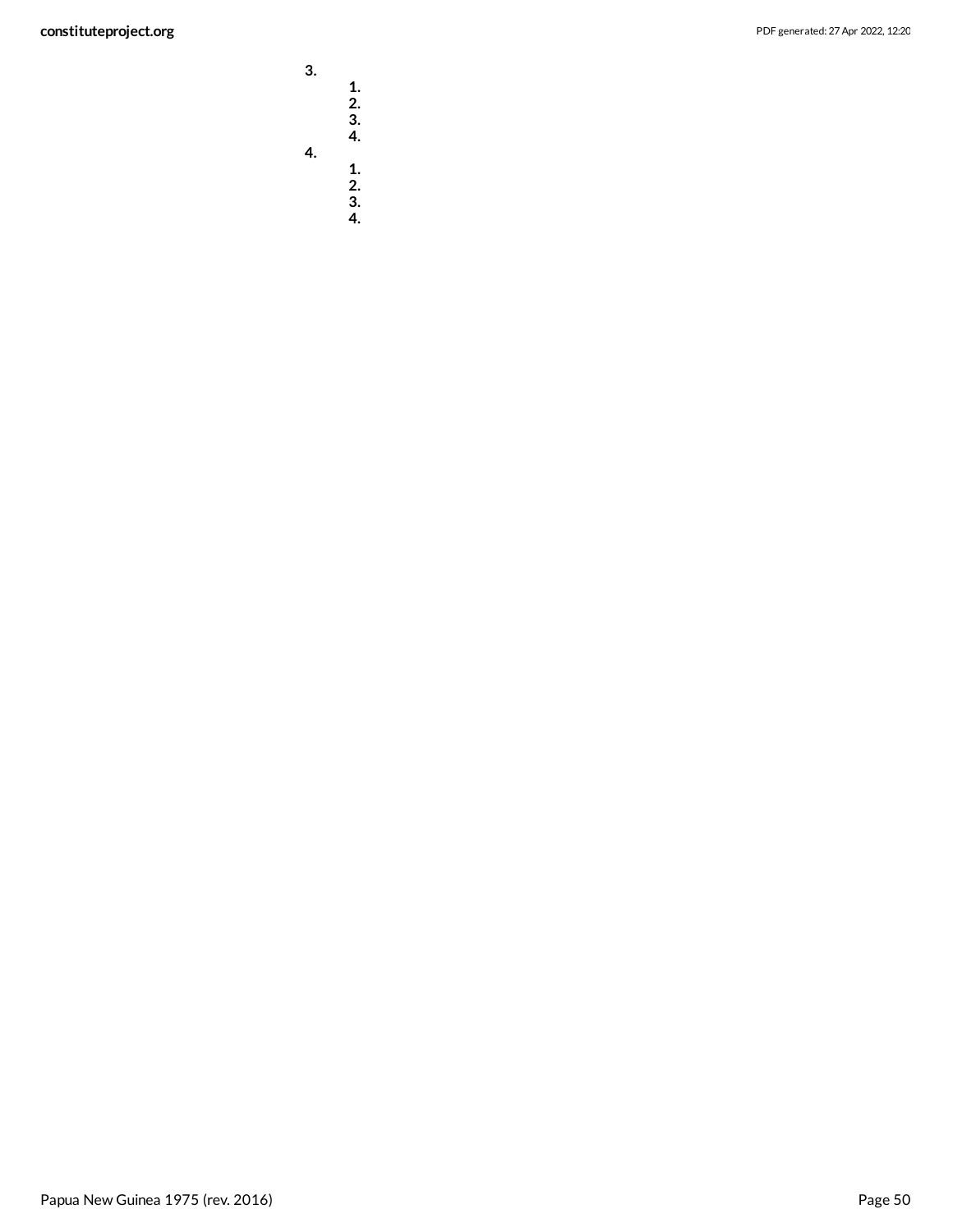# **Topic index**

# A

| B |  |
|---|--|
|   |  |
|   |  |
| С |  |
|   |  |
|   |  |
|   |  |
|   |  |
|   |  |
|   |  |
|   |  |
|   |  |
|   |  |
|   |  |
|   |  |
|   |  |
|   |  |
| D |  |
|   |  |
|   |  |
|   |  |
|   |  |
|   |  |
|   |  |
|   |  |
|   |  |
|   |  |
|   |  |
| E |  |
|   |  |
|   |  |
|   |  |
|   |  |
|   |  |
|   |  |
|   |  |
|   |  |
|   |  |
|   |  |
|   |  |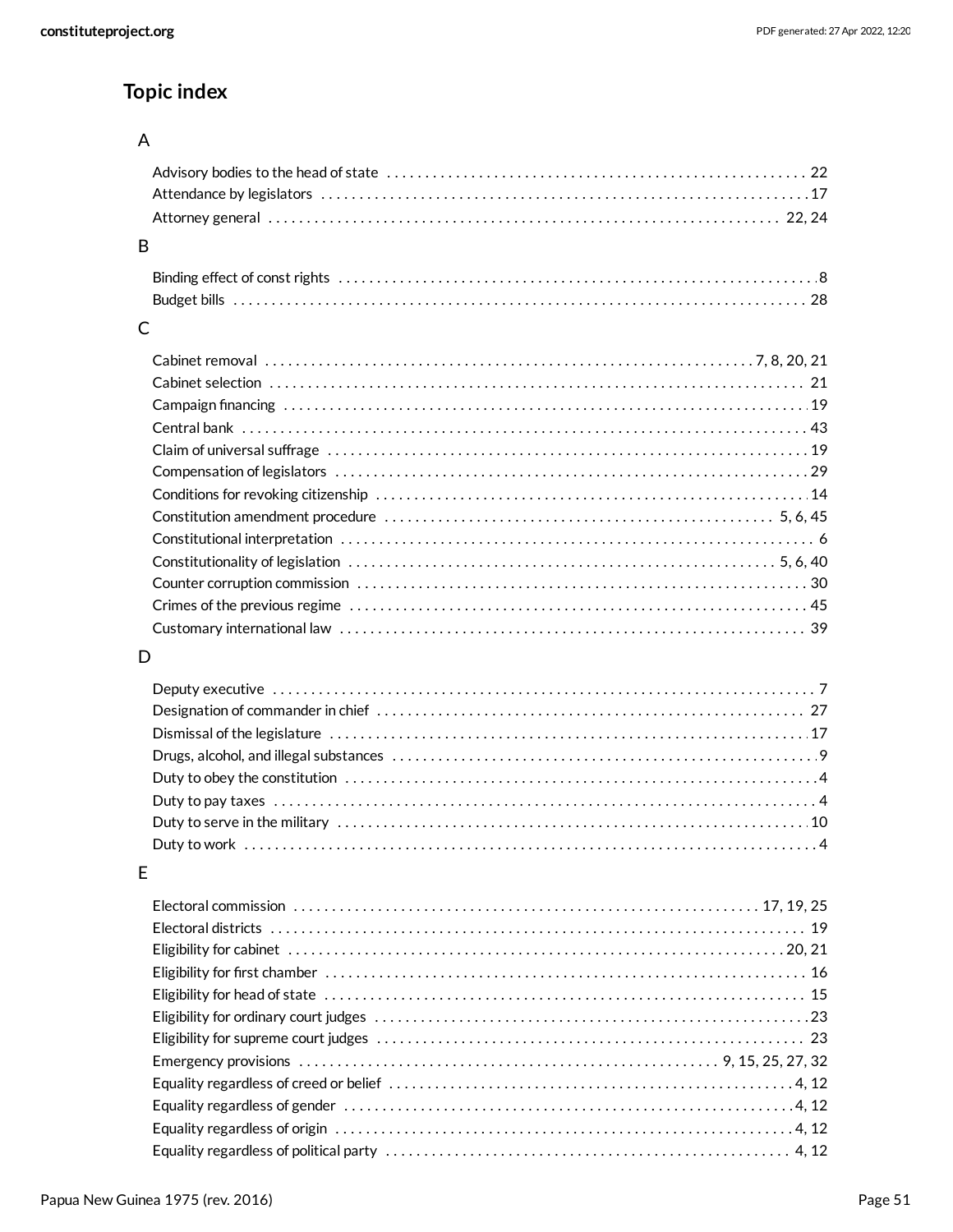### F

| Freedom of assembly $\dots\dots\dots\dots\dots\dots\dots\dots\dots\dots\dots\dots\dots\dots\dots\dots\dots\dots$ |  |
|------------------------------------------------------------------------------------------------------------------|--|
|                                                                                                                  |  |
|                                                                                                                  |  |
| Freedom of movement $\dots\dots\dots\dots\dots\dots\dots\dots\dots\dots\dots\dots\dots\dots\dots\dots\dots$      |  |
|                                                                                                                  |  |
|                                                                                                                  |  |
|                                                                                                                  |  |

# G

## H

# I

# J

| Judicial independence in its contract contract in the contract of the contract of the contract of the contract $22$                                                                                                            |  |
|--------------------------------------------------------------------------------------------------------------------------------------------------------------------------------------------------------------------------------|--|
| Judicial precedence in its intervention of the control of the control of the control of the control of the control of the control of the control of the control of the control of the control of the control of the control of |  |
|                                                                                                                                                                                                                                |  |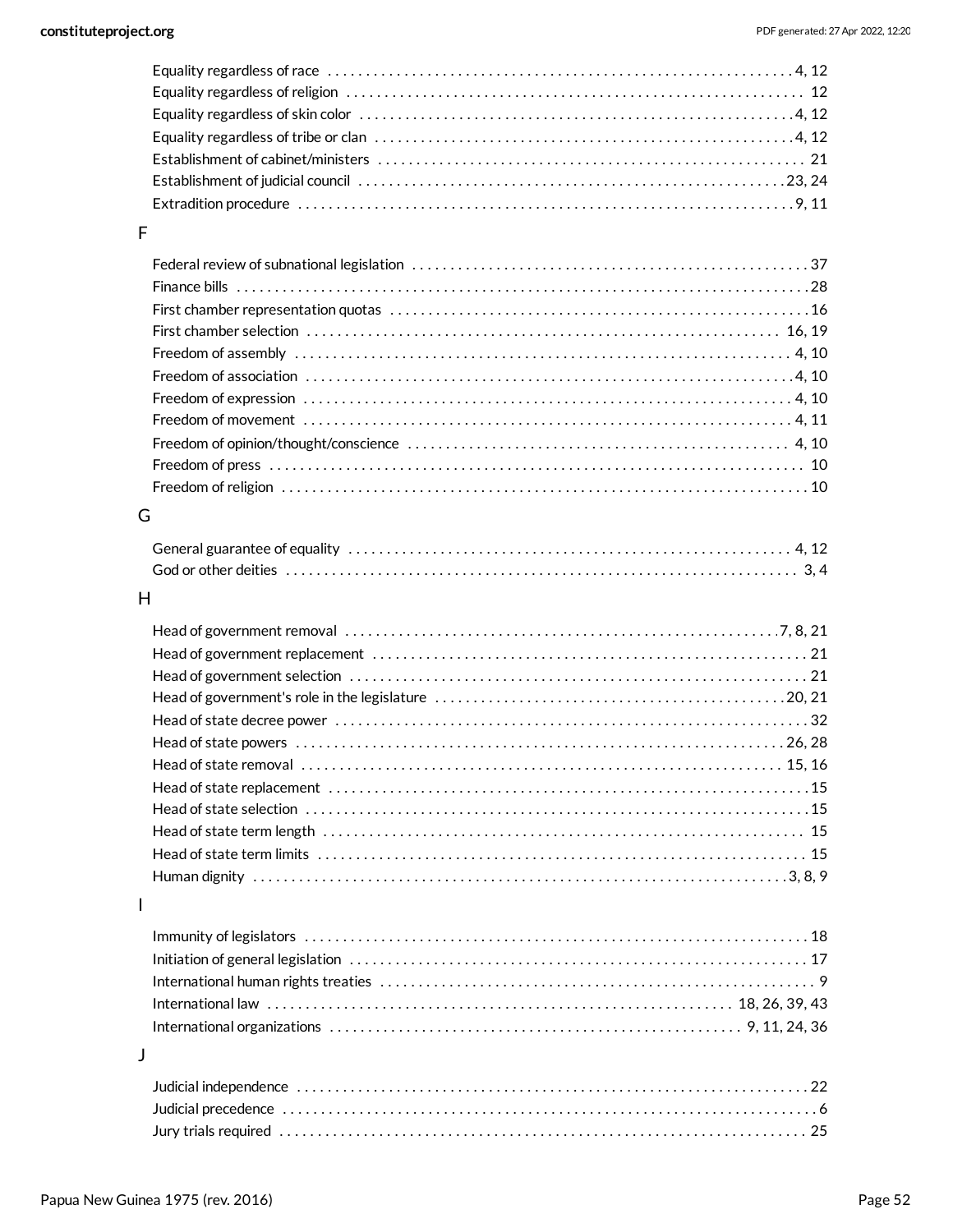L

| $\overline{1}$ |  |
|----------------|--|

### M

| Mentions of social class ……………………………………………………………………………………3 |  |
|------------------------------------------------------------|--|
|                                                            |  |
|                                                            |  |
|                                                            |  |

# N

# O

# P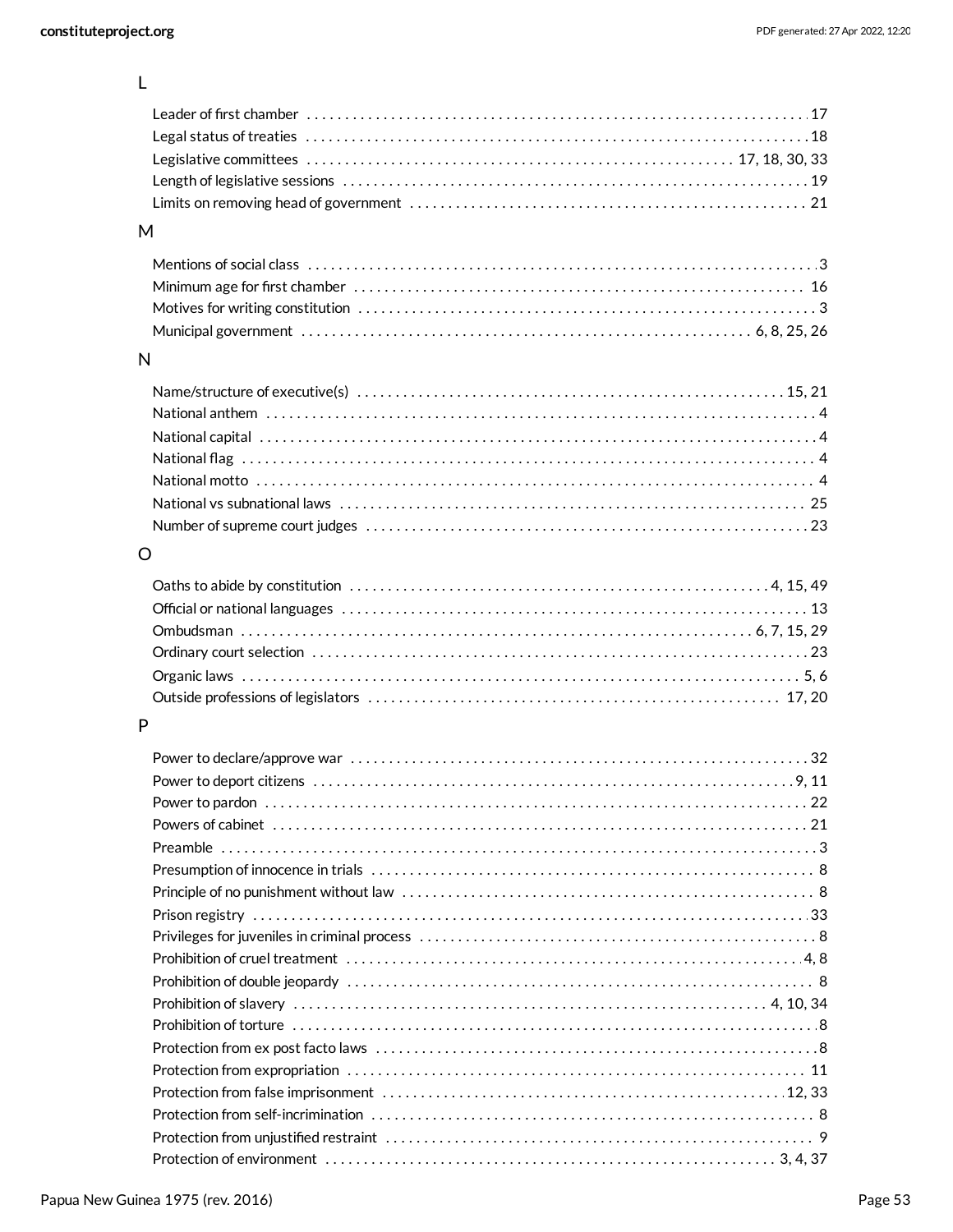| Q |                                                                                                              |  |
|---|--------------------------------------------------------------------------------------------------------------|--|
|   |                                                                                                              |  |
| R |                                                                                                              |  |
|   |                                                                                                              |  |
|   |                                                                                                              |  |
|   |                                                                                                              |  |
|   | Reference to science with the continuum of the control of the control of the control of the control of 3, 37 |  |
|   |                                                                                                              |  |
|   |                                                                                                              |  |
|   |                                                                                                              |  |
|   |                                                                                                              |  |
|   |                                                                                                              |  |
|   |                                                                                                              |  |
|   |                                                                                                              |  |
|   |                                                                                                              |  |
|   |                                                                                                              |  |
|   |                                                                                                              |  |
|   |                                                                                                              |  |
|   |                                                                                                              |  |
|   |                                                                                                              |  |
|   |                                                                                                              |  |
|   |                                                                                                              |  |
|   |                                                                                                              |  |
|   |                                                                                                              |  |
|   |                                                                                                              |  |
|   |                                                                                                              |  |
|   |                                                                                                              |  |
|   |                                                                                                              |  |
|   |                                                                                                              |  |
|   |                                                                                                              |  |
|   |                                                                                                              |  |
|   |                                                                                                              |  |
|   |                                                                                                              |  |
|   |                                                                                                              |  |
|   |                                                                                                              |  |
|   |                                                                                                              |  |
|   |                                                                                                              |  |
|   |                                                                                                              |  |
|   |                                                                                                              |  |

# $\sf S$